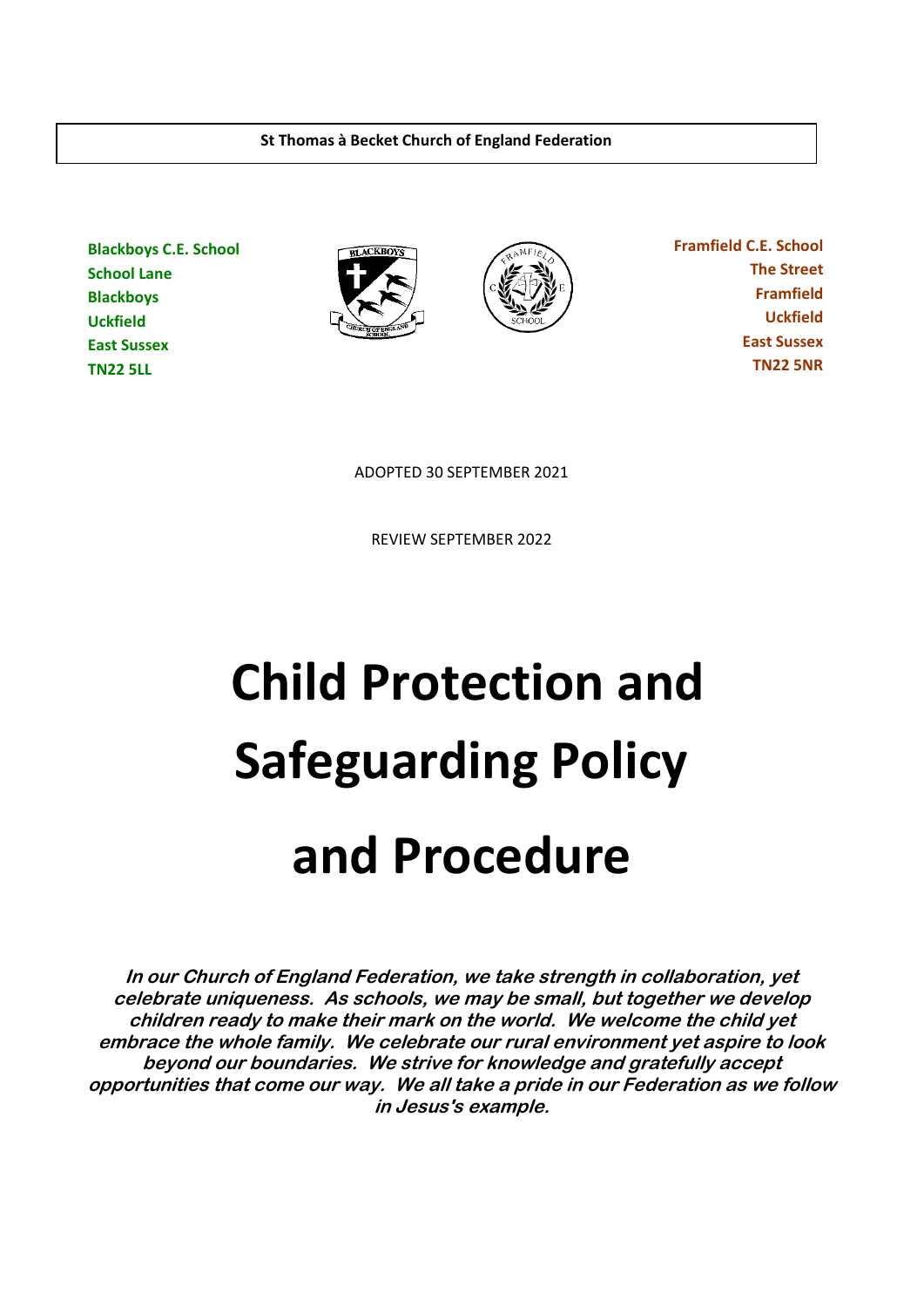#### **Key Contacts**

| Role                                                                     | <b>Name</b>                                                                                | <b>Contact details</b>                                                                                |
|--------------------------------------------------------------------------|--------------------------------------------------------------------------------------------|-------------------------------------------------------------------------------------------------------|
| Designated Safeguarding Lead:                                            |                                                                                            |                                                                                                       |
| <b>Blackboys CEP</b><br><b>Framfield CEP</b>                             | Mr G Sullivan<br>Mrs L Pestell                                                             | 01825 890423<br>01825 890258                                                                          |
| Deputy Designated Safeguarding Lead                                      | Mr R Boorman $-$<br><b>Blackboys CEP</b>                                                   | 01825 890423                                                                                          |
| Deputy Designated Safeguarding Lead                                      | Mrs N Kent -Framfield<br><b>CEP</b>                                                        | 01825 890258                                                                                          |
| Nominated Governors for safeguarding<br>and child protection             | Mrs S Cottingham -<br><b>Blackboys CEP</b><br>Mrs T Ullmann-Carp -<br><b>Framfield CEP</b> | 01825 890423<br>01825 890258                                                                          |
| <b>Chair of Governors</b>                                                | Mr Tim Murray                                                                              | 01825 890423 / 01825 890258                                                                           |
| Local Authority Designated Officer<br>(LADO)                             | Sam Efde                                                                                   | Consultation via the online portal here                                                               |
| Safeguarding Officer and Assistant<br>Local Authority Designated Officer | <b>Sue Giles</b>                                                                           | <b>Website Address:</b><br>www.eastsussex.gov.uk/childrenandfa<br>milies/professional-resources/lado/ |
| Referrals into Early Help and Social                                     | Single Point of Advice                                                                     | 01323 464222<br>0-19.SPoA@eastsussex.gov.uk                                                           |
| Care                                                                     | <b>Emergency Duty Service</b><br>- after hours, weekends<br>and public holidays            | 01273 335906<br>01273 335905                                                                          |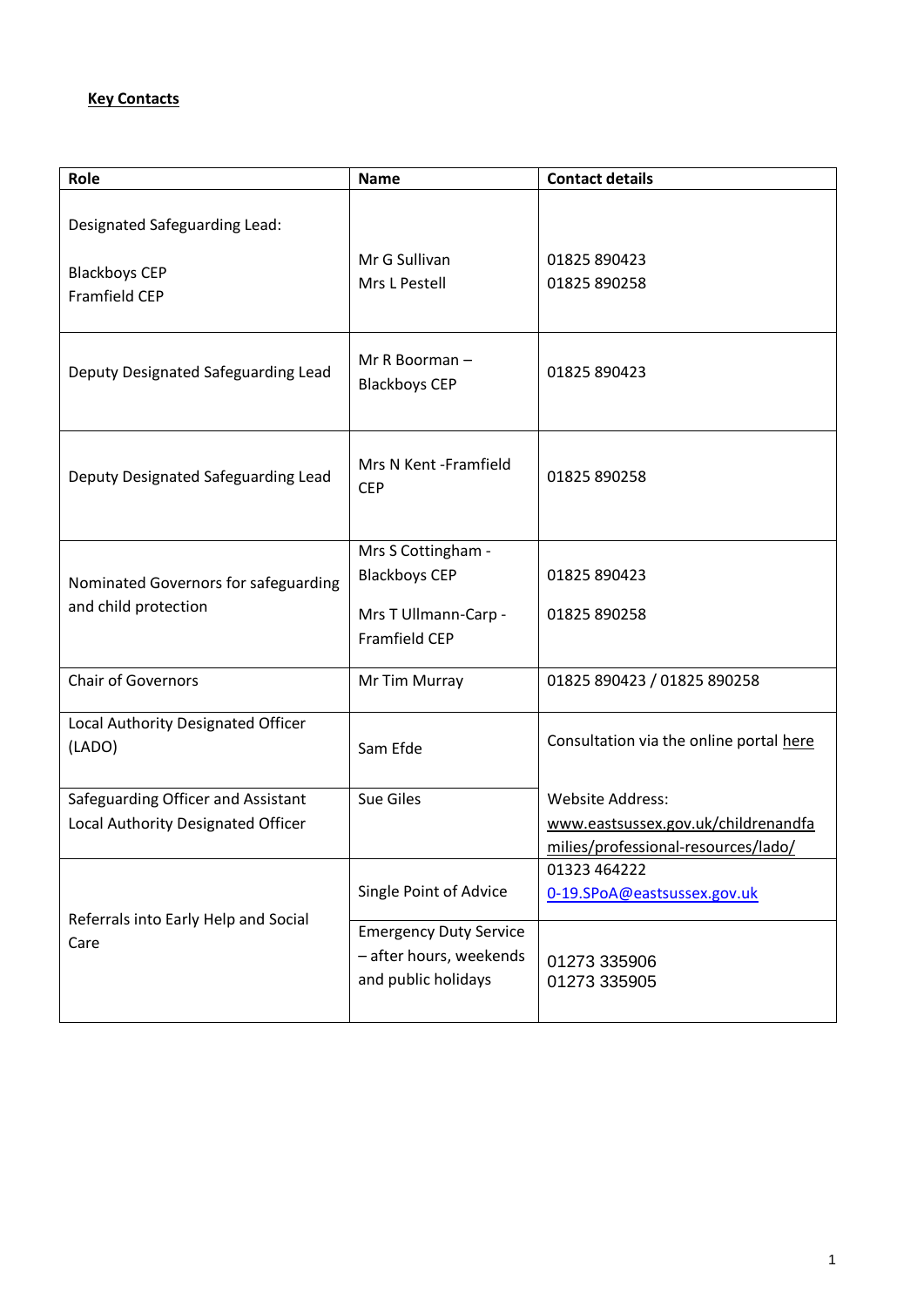# **CONTENTS:**

| <b>Child Protection and Safeguarding Policy</b>          | page 3  |
|----------------------------------------------------------|---------|
| Appendix A: Child Protection and Safeguarding Procedure  | page 16 |
| Appendix B: Specific Safeguarding Issues                 | page 27 |
| Appendix C: Peer on Peer Abuse                           | page 31 |
| Appendix D: Preventing Extremism and Radicalisation      | page 36 |
| Appendix E: The Role of the Designated Safeguarding Lead | page 39 |
| Appendix F: Managing Allegations Flowchart               | page 44 |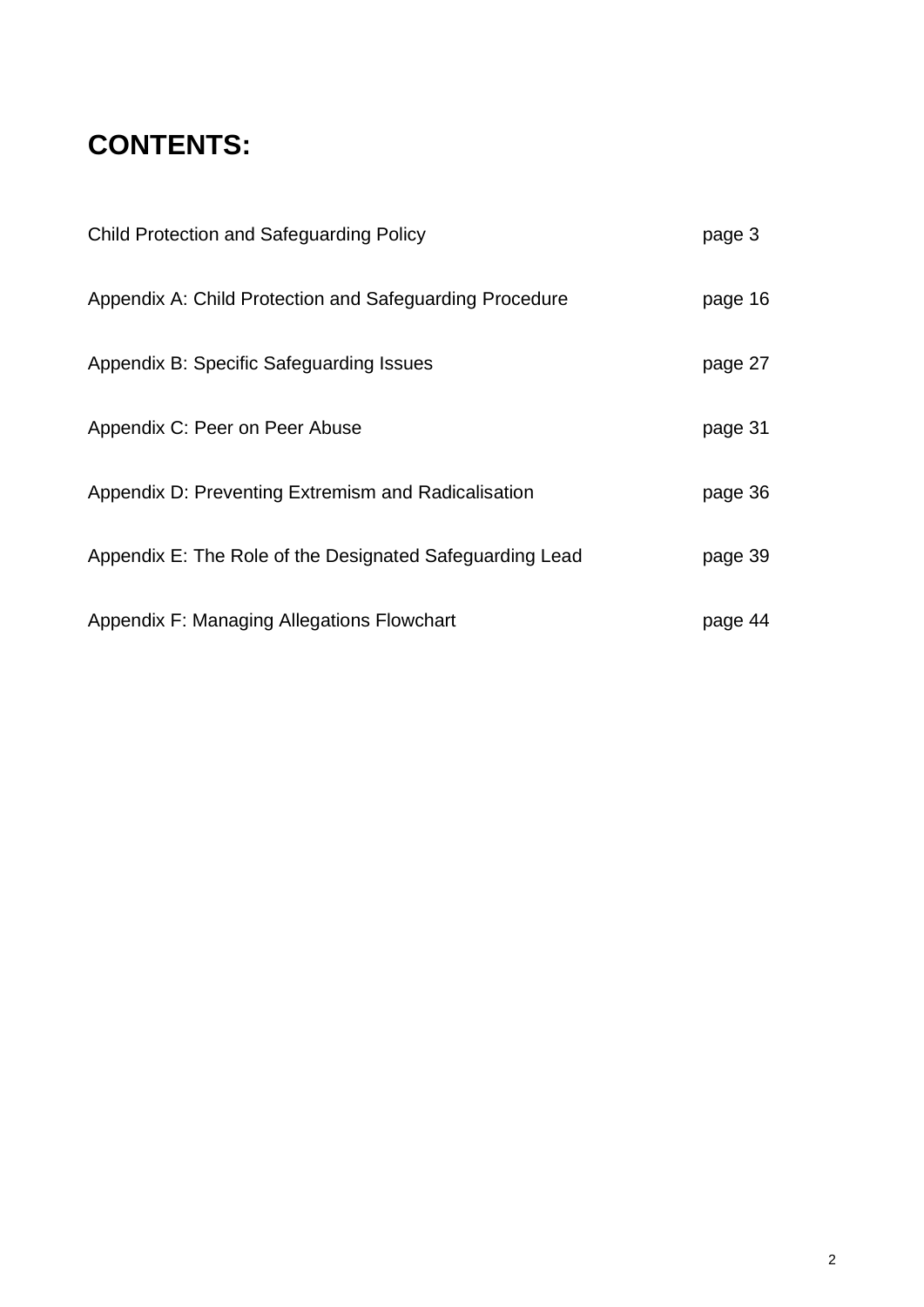# **Child Protection and Safeguarding Policy**

#### **1 INTRODUCTION**

- 1.1. Our whole school approach to safeguarding is based upon an understanding of the local context and an attitude of '*it could happen here'*. We believe that if children feel safe and nurtured at school (as Jesus cared for his sheep and lambs) then they will be enabled to live life in all its fullness and "Be the best they can be."
- 1.2. Our pupils' welfare is our paramount concern. The governing body will ensure that our school will safeguard and promote the welfare of children and work together with other agencies to ensure that our school has robust arrangements to identify, assess and support those children who are experiencing or likely to experience harm.
- 1.3. St Thomas à Becket Church of England Federation (which is referred to as the Federation in the rest of this document) is a community and all those directly connected, staff, volunteers, governors, parents, families and pupils, have an essential role to play in making it safe and secure.
- 1.4. Safeguarding is not an isolated activity which is undertaken by a select few within only certain areas of federation practice. Safeguarding children is everyone's responsibility and everyone at our federation who has contact with children and families must play an active role in keeping children safe from harm. In that respect we take a whole federation approach to safeguarding, ensuring that it is at the forefront of all our work, that it underpins all of our policies and processes and that everything we do is always with the best interests of the children at heart.
- 1.5. Our federation will provide a caring, positive and stimulating environment that promotes the social, physical, emotional and moral development of the individual child, and where children feel safe.
- 1.6. We always take a child centred approach to our work and ensure that we listen to the voice of the child so that all children feel heard and understood. When children talk to an adult about a concern they may have they will always be taken seriously, they will always be supported and kept safe, they will never be given the impression that they are creating a problem or have anything to feel ashamed about.
- 1.7. So that children are able and confident to raise concerns with adults we ensure that our safeguarding systems are well promoted, easily understood and easily accessible. Alongside this we expect all staff to develop positive relationships with children, which build trust and facilitate communication.
- 1.8. So that children are supported to identify and manage risk in their lives we teach a range of knowledge through specific topics related to safeguarding as part of our broad and balanced preventive curriculum.
- 1.9. Although some curriculum areas are better placed for the delivery of teaching and learning around some areas, e.g. IT lessons can lead on online safety and PSHE can lead on healthy relationships, all teachers recognise that there are opportunities to reinforce the learning around these topics within all subject areas, and will plan to do so. Non-teaching members of staff recognise that they too can support learning in these areas through broader modelling of behaviours or messages.
- 1.10. The use of technology is a significant component of many safeguarding issues so as part of our whole federation approach to safeguarding we have a separate Online Safety Policy which covers this area of work. This policy includes details of how internet use at the school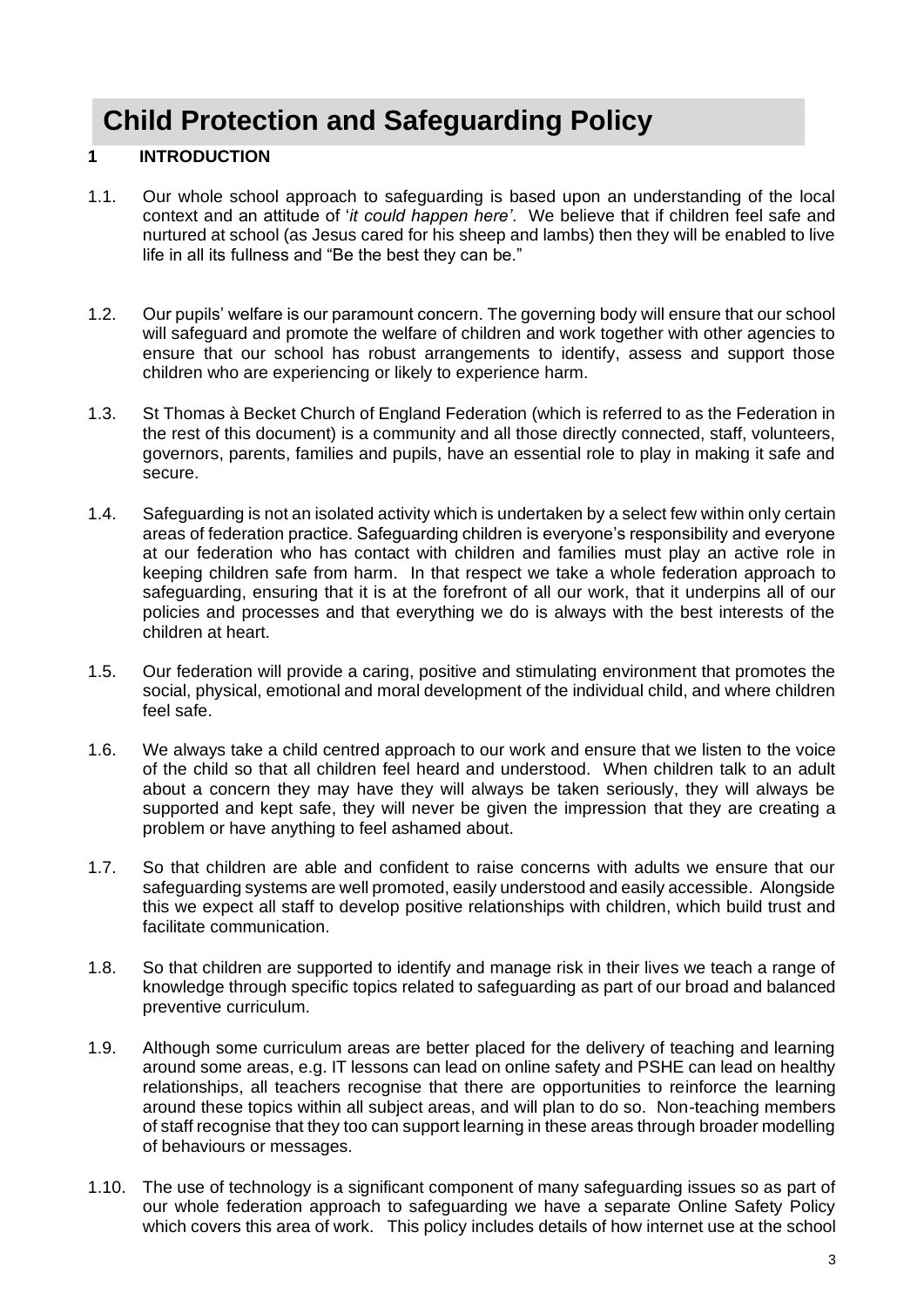is filtered and monitored and how we teach children to stay safe online whether they are at school or at home.

- 1.11. We recognise that abuse may occur in a range of situations: within families or households, within the community, or online or face to face. We also recognise too that it is not only adults who may abuse children but also that children can abuse other children as well.
- 1.12. We recognise that just because children are not raising concerns, that is not to say that there are no concerns. For example, there may be no reported cases of peer on peer abuse, but such abuse may still be taking place and is simply not being reported, this is why it is so important to listen to children, teach them about risk and safety and raise awareness around how to seek support and what the school will do.
- 1.13. We take a zero-tolerance approach to peer on peer abuse. Further information on this area of work is within Appendix C of this policy. This should also be read alongside the Relationships and Behaviour, Anti-Bullying and Online policy.
- 1.14. We will work with parents to build an understanding of the school's responsibilities to ensure the welfare of all children, including the need for referrals to other agencies, such as Children's Social Care, in some situations.

#### **2 SCOPE**

- 2.1 In line with the law, this policy defines a child as anyone under the age of 18 years.
- 2.2 Safeguarding and promoting the welfare of children is defined as
	- Protecting children from maltreatment
	- Preventing impairment of children's mental and physical health or development
	- Ensuring that children grow up in circumstances consistent with the provision of safe and effective care
	- Taking action to enable children to have the best outcomes
- 2.3 Child protection is the activity that is undertaken to protect specific children who are suffering, or are likely to suffer, significant harm.
- 2.4 This policy applies to all adults engaged in any activity at the federation, including all permanent, temporary and support staff, governors, volunteers, contractors and external service or activity providers. Within this document the term 'staff' will be used to denote those adults, specified within the previous sentence.

#### **3 ROLES AND RESPONSIBILITIES**

- 3.1 The schools lead person with overall responsibility for child protection and safeguarding is the Designated Safeguarding Lead (DSL). At Blackboys CEP School the DSL is Mr G Sullivan and at Framfield CEP School the DSL is Mrs L Pestell. We have two deputy DSL to ensure there is appropriate cover for this role at all times. At Blackboys CEP School Mr R Boorman and at Framfield CEP School Mrs N Kent. The DSL's responsibilities are described in Appendix E of this policy.
- 3.2 The DSL will be on our federation's leadership team and their role of DSL will be explicit in their job description. This person will have the appropriate authority and be given the time, funding, training, resources and support to provide advice and support to other staff on child welfare and child protection matters, to take part in strategy discussions and inter-agency meetings – and/or to support other staff to do so – and to contribute to the assessment of children. The DSL's lead responsibility will not be delegated.
- 3.3 The federation has a Designated Teacher who is responsible for promoting the educational achievement of children who are looked after. At our school the Designated Teacher is Mrs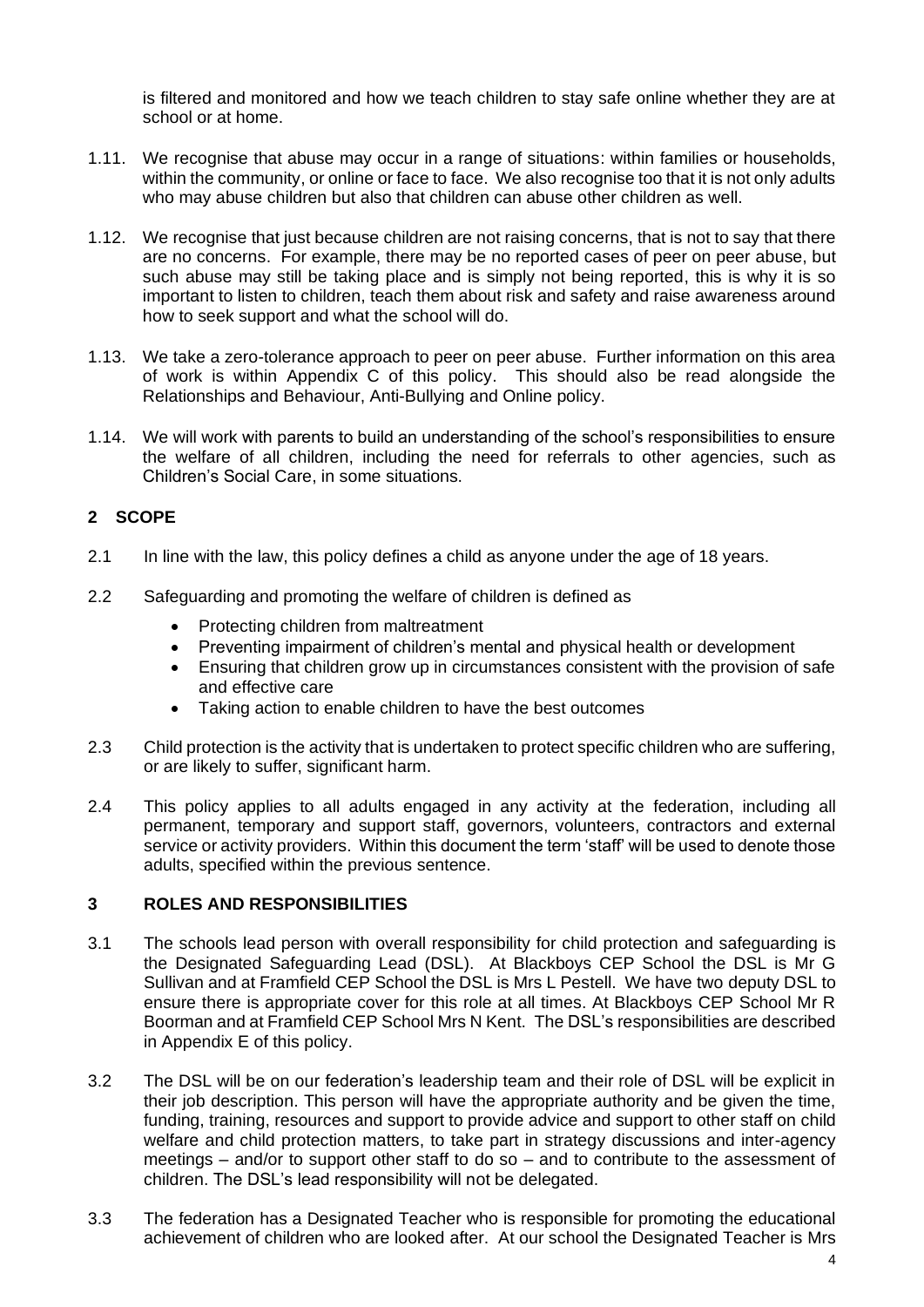Sophie Levey. They will work with the Virtual School headteacher to discuss how available funding can be best used to support the progress of looked after children and meet the needs identified in the child's personal education plan.

- 3.4 The federation has 2 nominated governors responsible for safeguarding. They will champion good practice, provide critical challenge, liaise with the headteacher and provide information and reports to the governing body.
- 3.5 The case manager for dealing with allegations of abuse made against federation staff members is the headteacher. The case manager for dealing with allegations against the headteacher is the chair of governors. The procedure for managing allegations is detailed in Appendix A of this policy.
- 3.6 The headteacher will ensure that the policies and procedures adopted by the governing body are fully implemented, and resources and time are allocated to enable staff to discharge their safeguarding responsibilities.
- 3.7 The governing body is collectively responsible for ensuring that safeguarding arrangements are fully embedded within the federation's ethos and reflected in the 2 schools' day-to-day practice as part of a whole school/federation approach.
- 3.8 We will ensure that all staff members, governors, volunteers and external providers have received training so that they know how to recognise potential safeguarding concerns, how to respond to children who disclose concerns and what to do if they are concerned about a child.
- 3.9 All new staff will be provided with a copy of this policy as part of their induction. Existing staff are expected to read the policy at least annually, to familiarise themselves with any updated practice. In either circumstance staff are expected to read the document in its entirety to ensure that they are aware of not just their own role and responsibilities but also the role of other key members of staff such as the headteacher and the DSL.

#### **4 SUPPORTING CHILDREN**

- 4.1 Our federation will support all pupils by:
	- taking a child centred approach to all aspects of our work;
	- providing a preventive curriculum which includes social and emotional aspects of learning;
	- ensuring a comprehensive response across the curriculum to online safety, enabling children and parents to learn about the risks of new technologies and social media and to use these responsibly at school and at home;
	- filtering and monitoring internet use, to safeguard from potentially harmful and inappropriate online material,
	- ensuring that safeguarding is included across the curriculum to help children stay safe, recognise when they do not feel safe and identify who they might or can talk to;
	- recognising that a one size fits all approach to the teaching of safeguarding may not be appropriate for all children, and a more personalised or contextualised approach for more vulnerable children, victims of abuse and some children with SEND might be needed;
	- providing pupils with appropriate adults to approach if they are in difficulties;
	- ensuring that our safeguarding systems are well promoted, easily understood and easily accessible to children;
	- ensuring that when children talk to an adult about a concern they may have they will always be taken seriously, they will always be supported and kept safe, they will never be given the impression that they are creating a problem or have anything to feel ashamed about.
	- Ensuring that our systems of gathering pupil voice capture the full breadth of the pupil demographic, including pupils with SEND and those who are vulnerable or have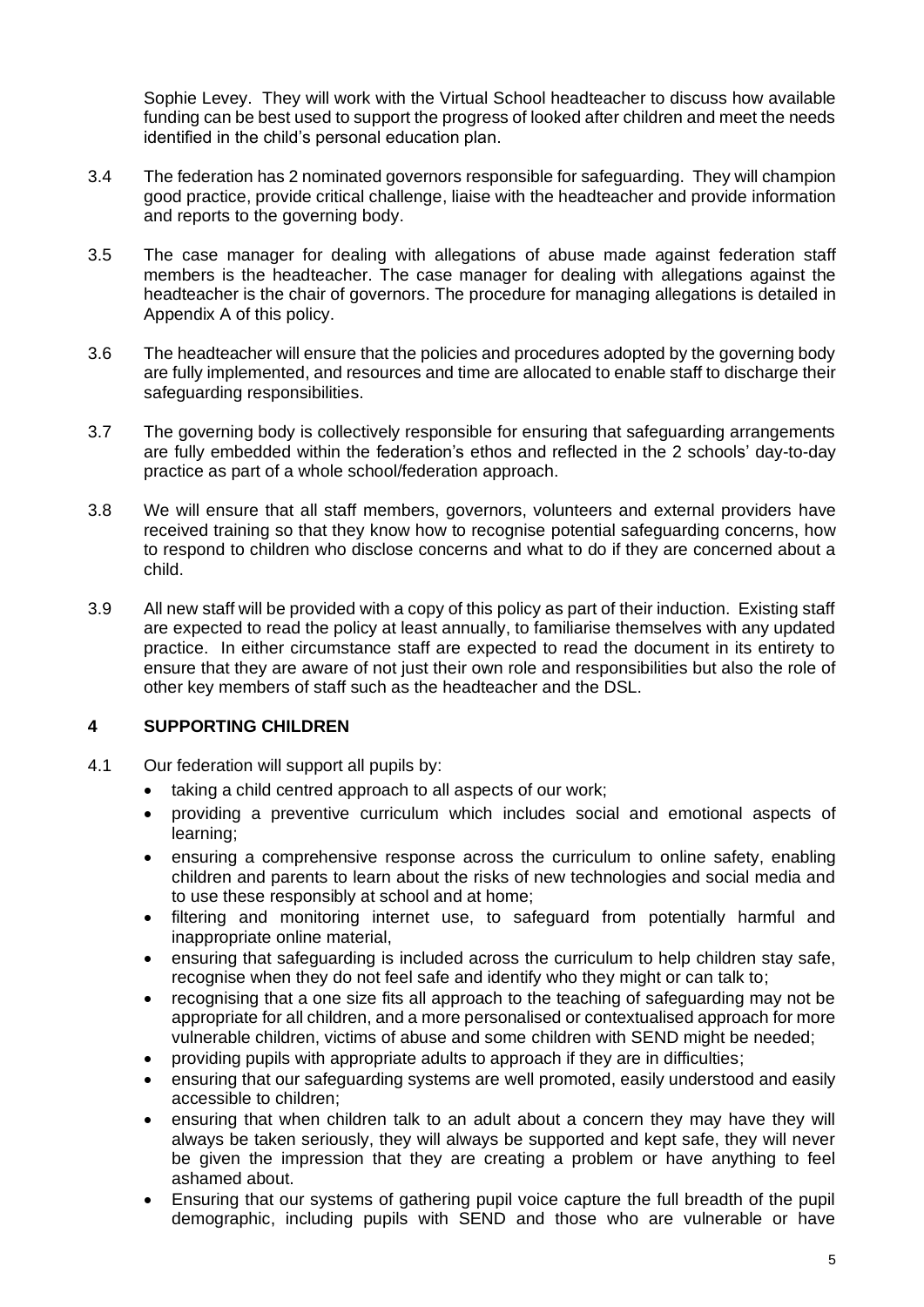experienced challenges in their lives, to understand the experience of pupils at the school, so that this can inform the development of safeguarding practice.

- supporting the child's development in ways that will foster security, confidence and independence;
- encouraging development of self-esteem and self-assertiveness while not condoning aggression or bullying;
- liaising and working together with other support services and those agencies involved in safeguarding children;
- monitoring children who have been identified as having welfare or safeguarding concerns and providing appropriate support.
- ensuring that all staff are aware of the early help process, and understand their role in it, including acting as the lead professional where appropriate.
- Ensuring that all staff have a clear understanding of the needs of the children they are working with and understand that whilst all children need to be protected some groups of children are potentially at greater risk of harm through additional vulnerabilities or circumstances.
- 4.2 Additional vulnerabilities and circumstances can include:
	- Looked after children
	- Previously looked after children
	- Children who are disabled or have certain health conditions and have specific additional needs
	- Children who have special educational needs (whether or not they have a statutory Education, Health and Care Plan)
	- Children who have a mental health need
	- Children who are young carers
	- Children showing signs of being drawn in to anti-social or criminal behaviour, including gang involvement and association with organised crime groups or county lines
	- Children frequently going missing from care or from home
	- Children at risk of modern slavery, trafficking, sexual or criminal exploitation
	- Children in a family circumstance presenting challenges for the child, such as drug and alcohol misuse, adult mental health issues or domestic abuse
	- Children with a family member in prison, or who is affected by parental offending
	- Children at risk of 'honour'-based abuse such as Female Genital Mutilation or Forced Marriage
	- Children misusing drugs or alcohol themselves;
	- Children who have returned home to their family from care;
	- Children showing early signs of abuse and/or neglect;
	- Children at risk of being radicalised or exploited;
	- Privately fostered children
	- Children who are persistently absent from education, including persistent absences for part of the school day
- 4.3 Children with special educational needs or disabilities (SEND) or certain health conditions can face additional safeguarding challenges and additional barriers can exist when recognising abuse and neglect in this group of children. These can include:
	- assumptions that indicators of possible abuse such as behaviour, mood and injury relate to the child's condition without further exploration;
	- being more prone to peer group isolation or bullying/cyberbullying (including prejudice based bullying) than other children;
	- the potential for children with SEND or certain medical conditions being disproportionally impacted by behaviours such as bullying, without outwardly showing any signs; and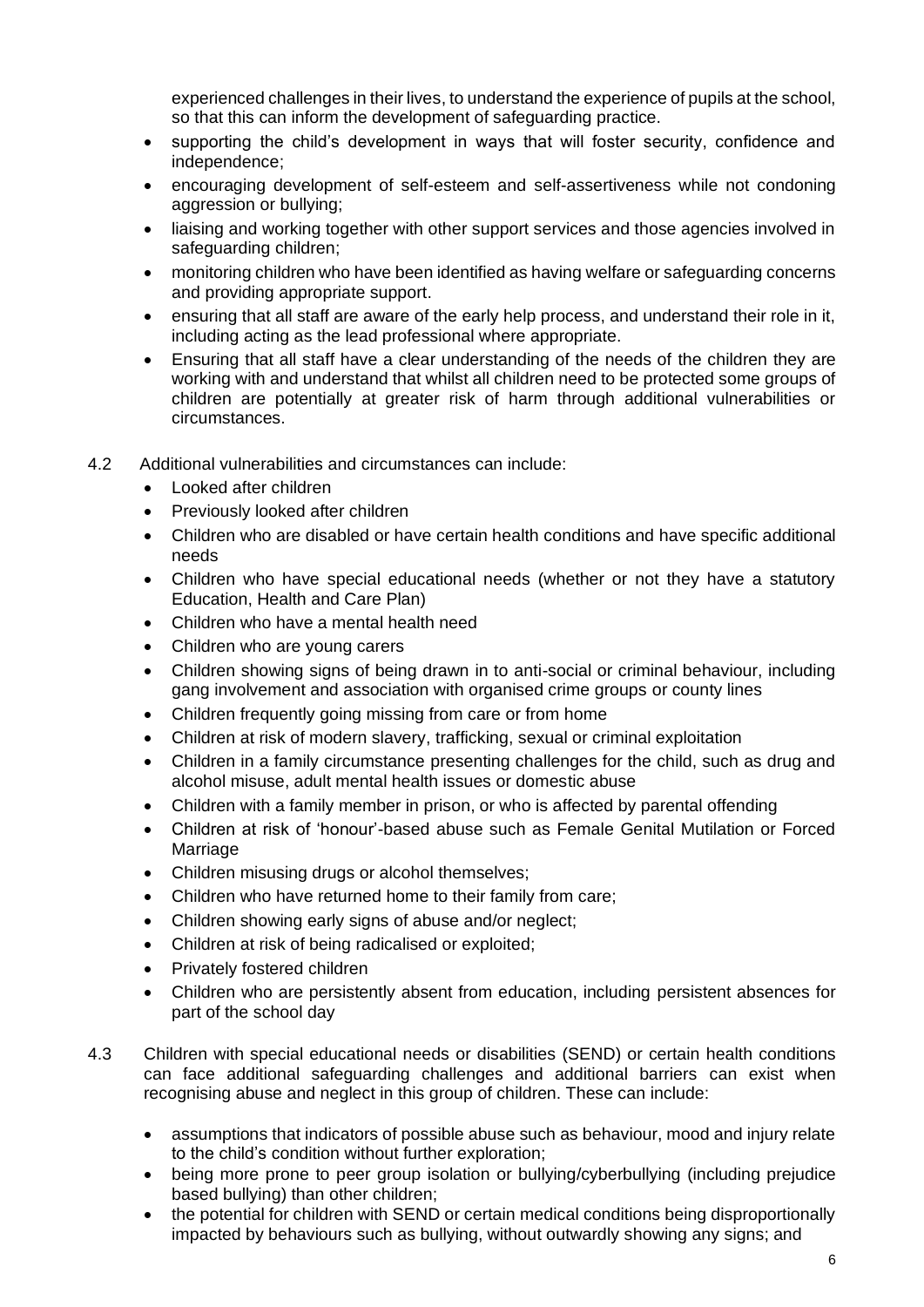• communication barriers and difficulties in managing or reporting these challenges.

To address these additional challenges our federation will ensure that these children receive additional monitoring and pastoral support.

- 4.4 Children who have a social worker due to safeguarding or welfare needs may be vulnerable to further harm due to experiences of adversity and trauma, as well as educationally disadvantaged in facing barriers to attendance, learning, behaviour and positive mental health. Our federation will identify the additional needs of these children and provide extra monitoring and pastoral/academic support to mitigate these additional barriers. We recognise that even when social care intervention has ended, these additional barriers may persist, therefore so too will our additional monitoring and support.
- 4.5 Mental health problems can, in some cases, be an indicator that a child has suffered or is at risk of suffering abuse, neglect or exploitation. Where it is known that children have suffered abuse and neglect, or other potentially traumatic adverse childhood experiences, this can impact on their mental health, behaviour and education. Our schools will identify the additional needs of these children and provide extra monitoring and pastoral support to mitigate these additional barriers. Where necessary, referrals will be made to mental health professionals for further support.
- 4.6 Both our schools are a part of Sussex Police Operation Encompass (see Appendix B of this policy for further details) and we will support individual children as necessary when we receive a notification of an incident of domestic violence or abuse.
- 4.7 Our federation takes a trauma informed approach to supporting children, considering their lived experience, and factoring this into how we can best support them with their welfare and engage them with their learning.

#### **5 CHILD PROTECTION AND SAFEGUARDING PROCEDURE**

- 5.1 We have developed a structured procedure in line with Pan-Sussex Child Protection and Safeguarding Procedures and Keeping Children Safe in Education: 2021, which will be followed by all members of the school community in cases where there are welfare or safeguarding concerns. This is detailed in Appendix A of this policy.
- 5.2 In line with the procedures, the Children's Social Care Single Point of Advice (SPoA) will be contacted as soon as there is a significant concern, or where level 3 support is required.
- 5.3 The names and photographs of the DSLs, Deputy DSL's and Safeguarding Governors are clearly displayed within our schools and within the Reception Areas and classroom spaces with a statement explaining our schools' role in referring and monitoring welfare and safeguarding concerns. This is also given as a reminder termly in assembly.
- 5.4 We will ensure that all parents and carers are aware of the responsibilities of staff members to safeguard and promote the welfare of children and act in the best interests of children by publishing the policy and procedures on our website and by referring to them in our introductory school materials.

#### **6 THE MANAGEMENT OF SAFEGUARDING**

6.1 We recognise that safeguarding is not a discrete area of work: there is a safeguarding dimension to almost every area of school practice. As part of our whole federation/school approach, and to ensure an holistic view of all children, we have structures and systems in place, such as scheduled meetings and shared databases, to ensure that the DSL has oversight of areas of school organisation which may not fall directly within their remit, but may impact upon effective safeguarding. These areas include behaviour, attendance, medical needs/first aid, SEND and bullying. Information from these areas will be factored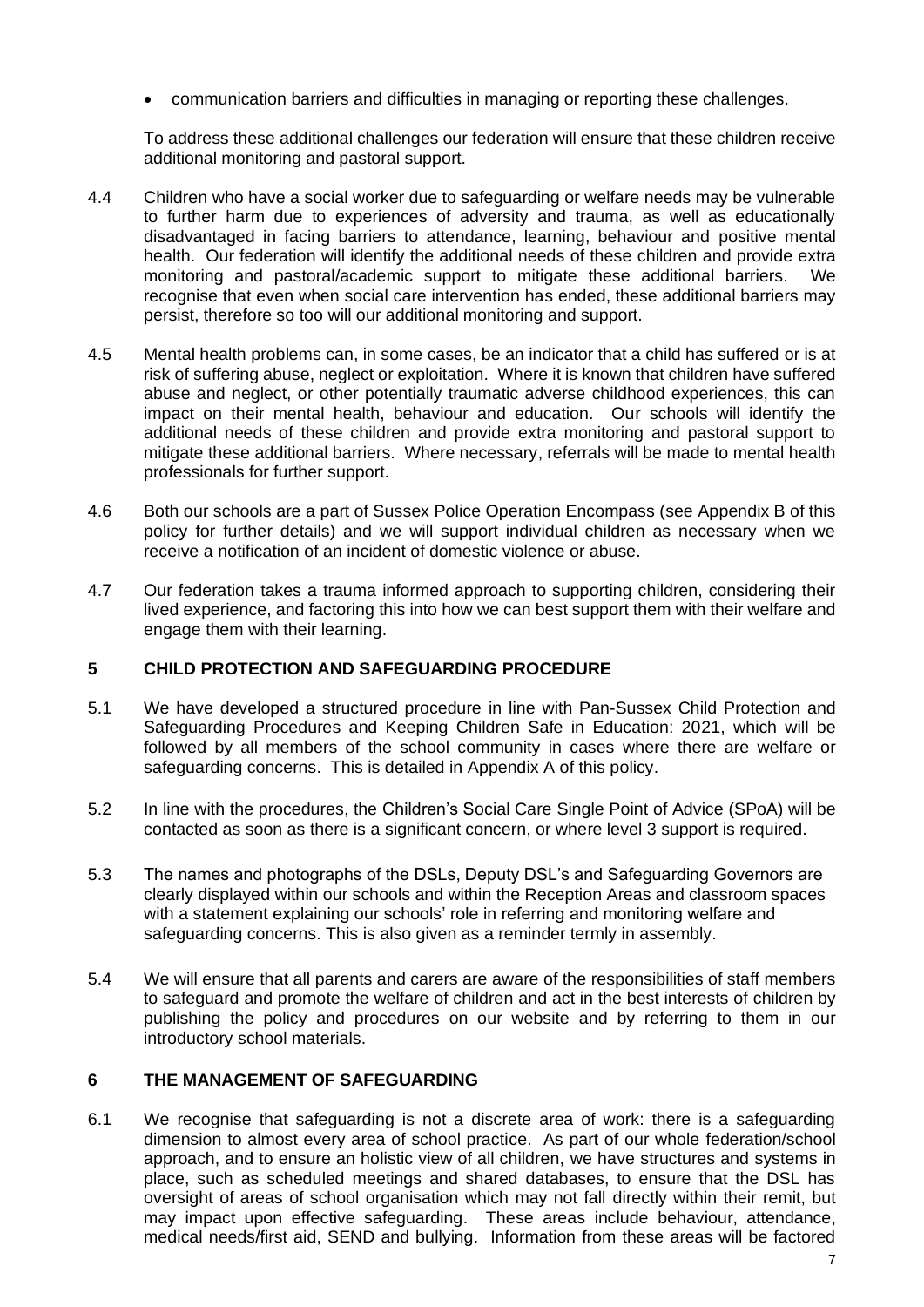into safeguarding decision making for individual children so that their needs are considered holistically.

- 6.2 We will ensure that the DSL is kept informed of any incident of physical intervention with a child and will be aware of behaviour plans for specific children. (See Relationships and Behaviour Policy for each School within the Federation for further information).
- 6.3 We will ensure that the DSL is kept informed of attendance patterns, and where there are concerns for individual children the response to this will be considered within the context of safeguarding. (See Attendance Policy for further information).
- 6.4 We will ensure that the DSL is kept informed of arrangements for first aid and children with medical conditions and is alerted where a concern arises, such as an error with the administering of medicines or intervention, or repeated medical appointments being missed, or guidance or treatments not being followed by the parents or the child. (See Supporting Pupils with Medical Conditions Policy and Appendix C of this policy for further information).
- 6.5 Systems are in place to ensure that hate incidents, e.g. racist, homophobic, transphobic gender or disability-based bullying/cyberbullying, are reported, recorded and considered under safeguarding arrangements by the DSL. (See Anti Bullying Policy for further information).
- 6.6 The DSL links with curriculum leads, such as PSHE and ICT, to ensure that the curriculum supports the wellbeing and resilience of pupils and teaches them about risk assessment and safeguarding issues, such as healthy relationships and online safety. (See RSE/Online Safety Policies for further information).

#### **7 REPORTING CONCERNS AND RECORD KEEPING**

- 7.1 All safeguarding and welfare concerns, discussions and decisions made will be recorded in writing and kept in line with the ESSCP Keeping Records of Child Protection and Welfare Concerns Guidance. Both schools use a paper-based system using ESCC templates. Concerns are stored in named folders in a secure lockable cupboard.
- 7.2 The DSL will ensure that child protection files are kept up to date and that information will be kept confidential and stored securely.
- 7.3 Records will include:
	- a clear and comprehensive summary of the concern;
	- details of how the concern was followed up and resolved;
	- a note of any action taken, decisions reached and the outcome
- 7.4 The DSL will ensure that files are only accessed by those who need to see them and where files or content are shared, this will happen in line with information sharing advice and guidance.
- 7.5 We will continue to support any pupil leaving the federation/school about whom there have been concerns by ensuring that all appropriate information, including welfare and safeguarding concerns, is forwarded under confidential cover to the pupil's new school as a matter of priority, and within 5 working days.
- 7.6 When a pupil is due to transfer to another school the DSL will consider if it would be appropriate to share any information with the new school or college in advance of the pupil leaving. For example, information that would allow the new school or college to continue supporting children who have or have had a social worker and been victims of abuse and have that support in place for when the child arrives.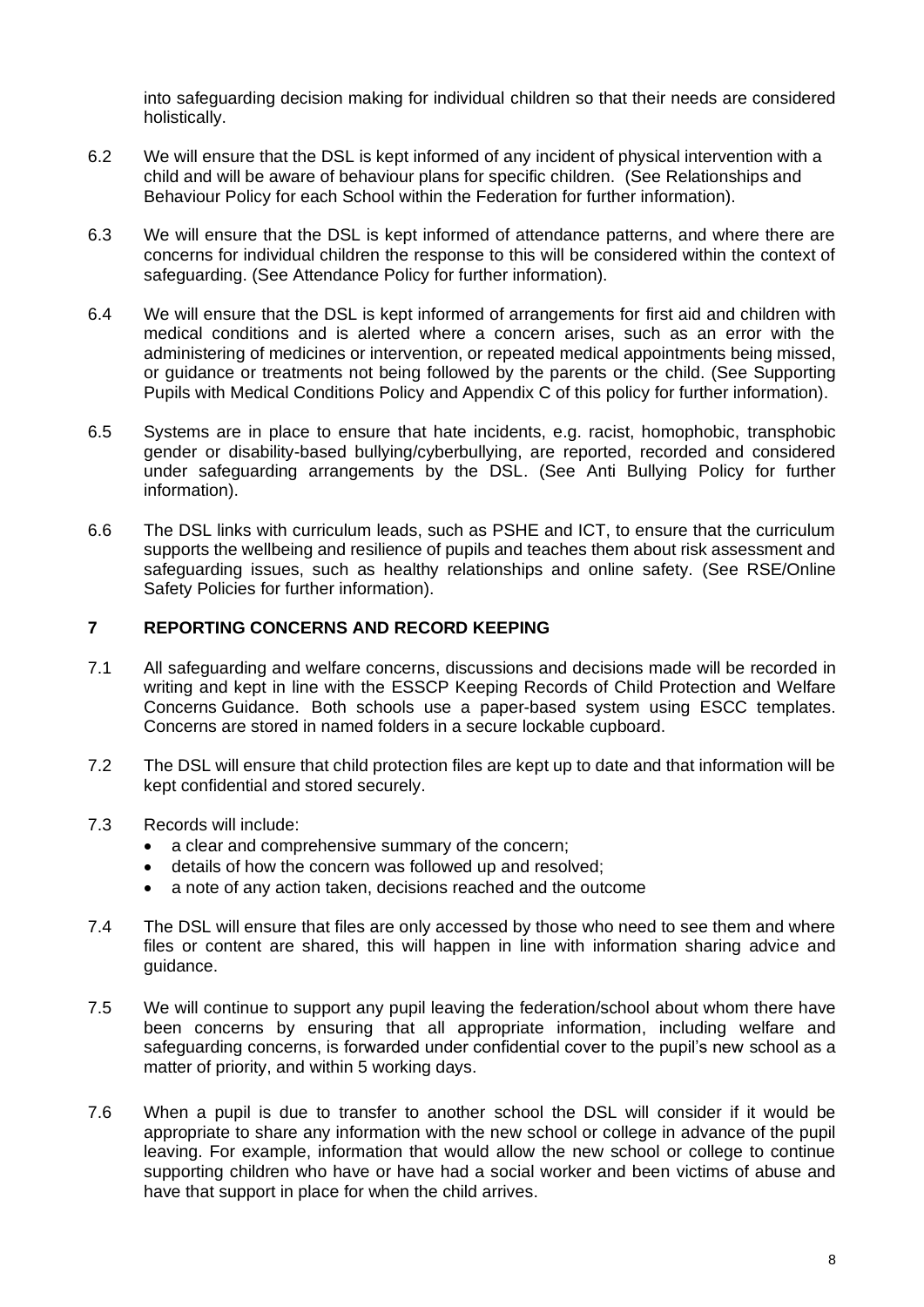7.7 When a new pupil joins our school/federation, and there is a record of safeguarding or welfare concerns, we will ensure that this information is shared appropriately with the DSL, the Special Education Needs Coordinator (SENCO) and the Designated Teacher for Looked After Children (LAC), as necessary.

#### **8 SAFER WORKFORCE AND MANAGING ALLEGATIONS AGAINST STAFF AND VOLUNTEERS**

- 8.1 Our federation has robust safer recruitment procedures to help prevent unsuitable people from working with children. Please see Recruitment and Selection Policy for further details.
- 8.2 All individuals working in any capacity at our federation will be subjected to safeguarding checks in line with the statutory guidance Keeping Children Safe in Education: September 2021.
- 8.3 We will ensure that agencies and third parties supplying staff provide us with written reassurances that they have made the appropriate level of safeguarding checks on individuals working in our schools. We will also ensure that any agency worker presenting for work is the same person on whom the checks have been made.
- 8.4 Professional visitors, such as Educational Psychologists, Social Workers or Local Authority Officers, will be expected to provide a professional proof of identity. Where necessary we will seek further reassurances from their employers that these persons have suitable DBS clearance etc.
- 8.5 External organisations can provide a varied and useful range of information, resources and speakers that can help our federation to enrich children's education, but we will always give careful consideration to the suitability of any external organisations. This may include an assessment of the education value, the age appropriateness of what is going to be delivered and whether relevant checks will be required.
- 8.6 Parents or other relatives of children or other visitors attending activities such as a parents evening or sports day will not be expected to provide any DBS or barred list checks. The headteacher and DSL will decide case by case or event by event the level of supervision, if any, required for such persons.
- 8.7 We will ensure that we receive written confirmation from Alternative Provision providers that they have made the appropriate level of safeguarding checks on individuals working for their organisation.
- 8.8 Every job description and person specification will have a clear statement about the safeguarding responsibilities of the post holder.
- 8.9 We will ensure that at least one member of every interview panel has completed safer recruitment training.
- 8.10 The headteacher and the nominated governor for child protection are responsible for ensuring that our single central record is accurate and up to date.
- 8.11 We have a procedure in place to manage allegations against members of staff and volunteers in line with Keeping Children Safe in Education: September 2021. This procedure is detailed in Appendix A of this policy.

#### **9 STAFF INDUCTION, TRAINING AND DEVELOPMENT**

9.1 All new members of staff, including newly qualified teachers and teaching assistants, will be given an induction which includes the following: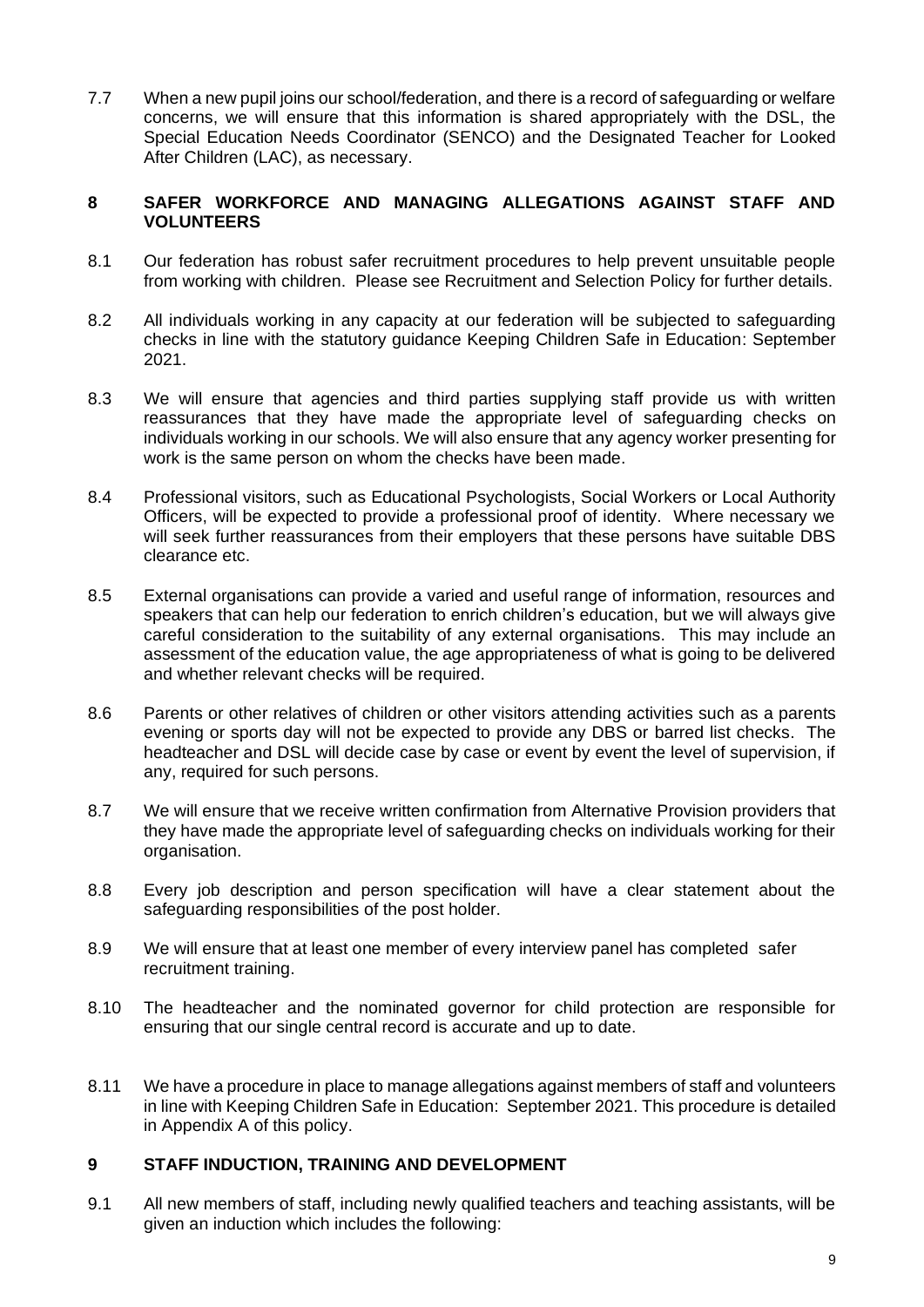- Issue and explain the safeguarding and child protection policy
- Issue and explain the Relationships and Behaviour policy
- Issue and explain the staff code of conduct
- Issue and explain the policy/guidance which includes the safeguarding response to children who go missing from education
- Explain the role of the DSL and share the identities of the DSL and all DDSLs
- Issue Part One\* of Keeping Children Safe in Education September 2021
- Child protection and safeguarding training (including online safety)
- All new members of staff are expected to read the above-mentioned documents and to sign an acknowledgement of this.

\*Part One of Keeping Children Safe in Education is 'information for all staff' and in general **all** staff will be expected to read it. Annex A is a condensed version of Part One and it may be issued instead of Part One to *some* staff who do not directly work with children. Decisions around which version is read by whom will be made on an individual basis by the headteacher and DSL.

- 9.2 The safeguarding induction and ongoing safeguarding training of staff will be integrated aligned and considered as part of the whole school safeguarding approach and wider staff training and curriculum planning. In particular it will include:
	- Staff understand the difference between a safeguarding concern and a child in immediate danger or at risk of significant harm.
	- Staff advised to maintain an attitude of 'it could happen here' where safeguarding is concerned.
	- When concerned about the welfare of a child, staff should always act in the best interests of the child.
	- Staff understand that children's poor behaviour may be a sign that they are suffering harm or that they have been traumatised by abuse.
	- Staff understand that children who have a social worker may be educationally disadvantaged and face barriers to attendance, learning, behaviour and positive mental health and that these barriers may persist even when the social care intervention ceases.
	- Staff understand that mental health issues for children may be an indicator of harm or abuse, or where it is known that a child has suffered harm or abuse this may impact on their mental health, behaviour and education.
	- Staff understand that safeguarding incidents and/or behaviours can be associated with factors outside the school/federation and/or can occur between children outside of these environments. All staff, but especially the DSL (and deputies), should consider whether children are at risk of abuse or exploitation in situations outside their families. Extrafamilial harms take a variety of different forms and children can be vulnerable to multiple harms including (but not limited to) sexual exploitation, criminal exploitation, sexual abuse, serious youth violence and county lines.
	- Staff understand that technology is a significant component in many safeguarding and wellbeing issues. Children are at risk of abuse online as well as face to face. In many cases abuse will take place concurrently via online channels and in daily life. Children can also abuse their peers online, this can take the form of abusive, harassing, and misogynistic messages, the non-consensual sharing of indecent images, especially around chat groups, and the sharing of abusive images and pornography, to those who do not want to receive such content.
	- Staff to be aware that children can abuse other children (often referred to as peer on peer abuse) and that it can happen both inside and outside of school and online.
	- Staff to understand, that even if there are no reports in the schools of peer on peer abuse it does not mean it is not happening, it may be the case that it is just not being reported.
	- Staff to understand the importance of challenging inappropriate behaviours between peers, that are actually abusive in nature. Downplaying certain behaviours, for example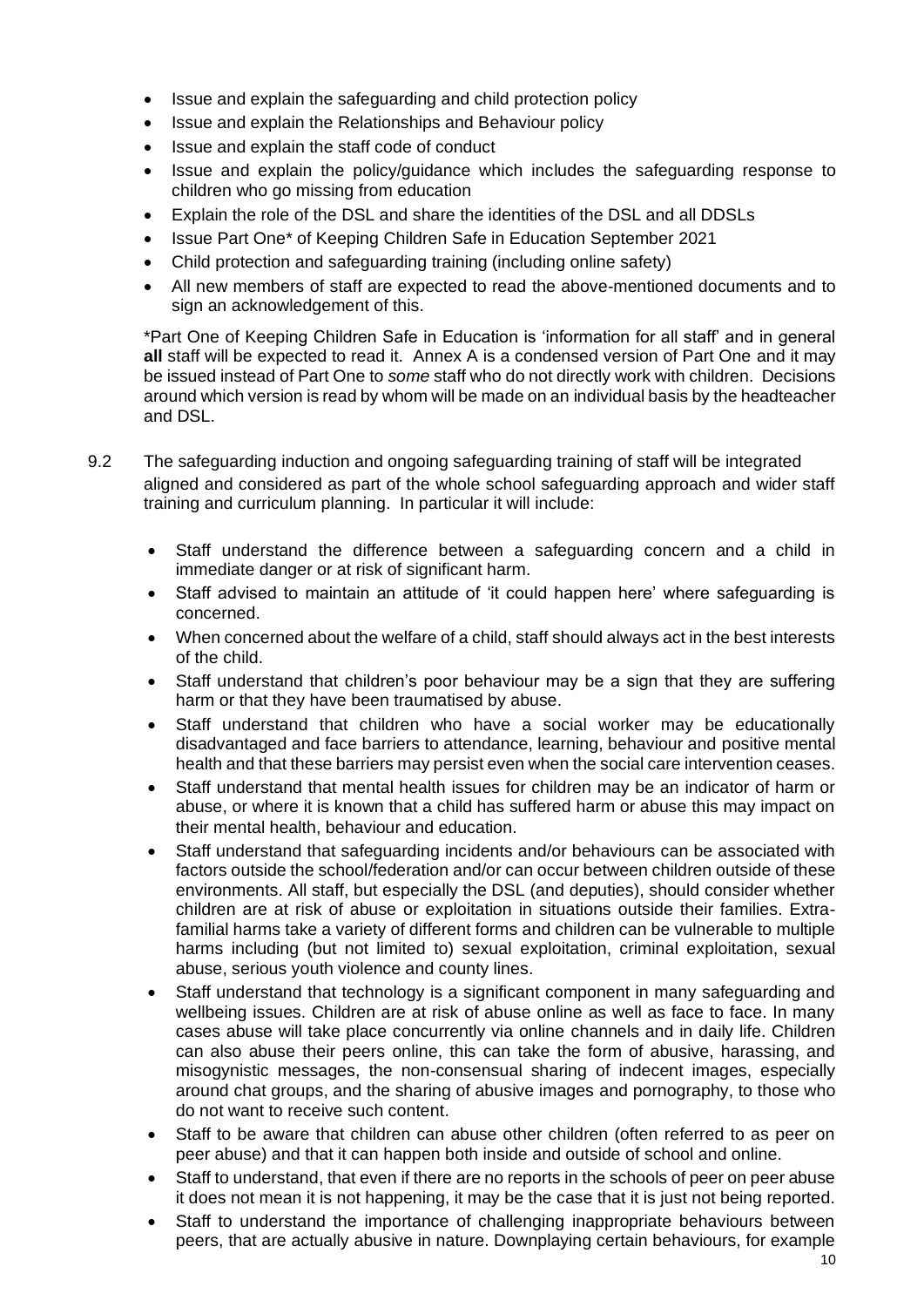dismissing sexual harassment as "just banter", "just having a laugh", "part of growing up" or "boys being boys" can lead to a culture of unacceptable behaviours, an unsafe environment for children and in worst case scenarios a culture that normalises abuse leading to children accepting it as normal and not coming forward to report it.

- Staff know how to respond to a child who makes a disclosure of abuse or harm.
- If staff are unsure, they should always speak to the DSL or deputy DSL.
- If staff have any concerns about a child's welfare, they should act on them immediately.
- Staff should not assume a colleague or another professional will take action.
- The DSL or a deputy should always be available to discuss safeguarding concerns. If in exceptional circumstances, the DSL (or deputy) is not available, this should not delay appropriate action being taken. Staff should speak to the DSL (or deputy) at our Federation school or take advice from SPoA. In these circumstances, any action taken should be shared with the DSL (or deputy) as soon as is practically possible.
- Teaching staff in all subject areas to understand that there will be various opportunities, planned and unplanned, to reference, reinforce or develop aspects of the safeguarding agenda within their lessons such as online safety, healthy relationships, challenging hate or prejudice and critical thinking.
- 9.3 The DSL and DDSL will undergo updated safeguarding and child protection training every two years. In addition to this their knowledge and skills will be updated regularly, and at least annually, to keep up with developments relevant to the role.
- 9.4 All staff members of the federation will receive appropriate safeguarding and child protection training (whole-school training) annually. The DSL will provide ongoing briefings to the school on any changes to safeguarding and child protection legislation and procedures and relevant learning from local and national serious case reviews as required, throughout the year.
- 9.5 Staff members who miss whole school training will be required to undertake other relevant training to make up for it, e.g. by joining another school's whole-school training, or receiving 1:1 training from the DSL. The DSL will be responsible for arranging this.
- 9.6 The nominated governor for safeguarding and child protection will attend Governor Services training prior to or soon after appointment to the role; this training will be updated every three years.
- 9.7 We will ensure that staff members provided by other agencies and third parties, e.g. supply teachers and contractors, have received appropriate safeguarding and child protection training commensurate with their roles before starting work. They will be given the opportunity to take part in whole-school training if it takes place during their period of work for the federation.
- 9.8 On the first occasion which staff members provided by other agencies and third parties, e.g. supply teachers and contractors come to our school to work; they will be provided with details of the safeguarding arrangements at our school, which will include identifying the DSL and the process for reporting welfare concerns. In addition, the Visitor Information Leaflet is provided detailing further guidance.
- 9.9 Our schools will maintain accurate records of staff induction and training.

#### **10 CONFIDENTIALITY, CONSENT AND INFORMATION SHARING**

- 10.1 We recognise that all matters relating to safeguarding and child protection are confidential.
- 10.2 Federation headteachers or the DSL will disclose information about a pupil to other members of staff on a need-to-know basis, and in the best interests of the child.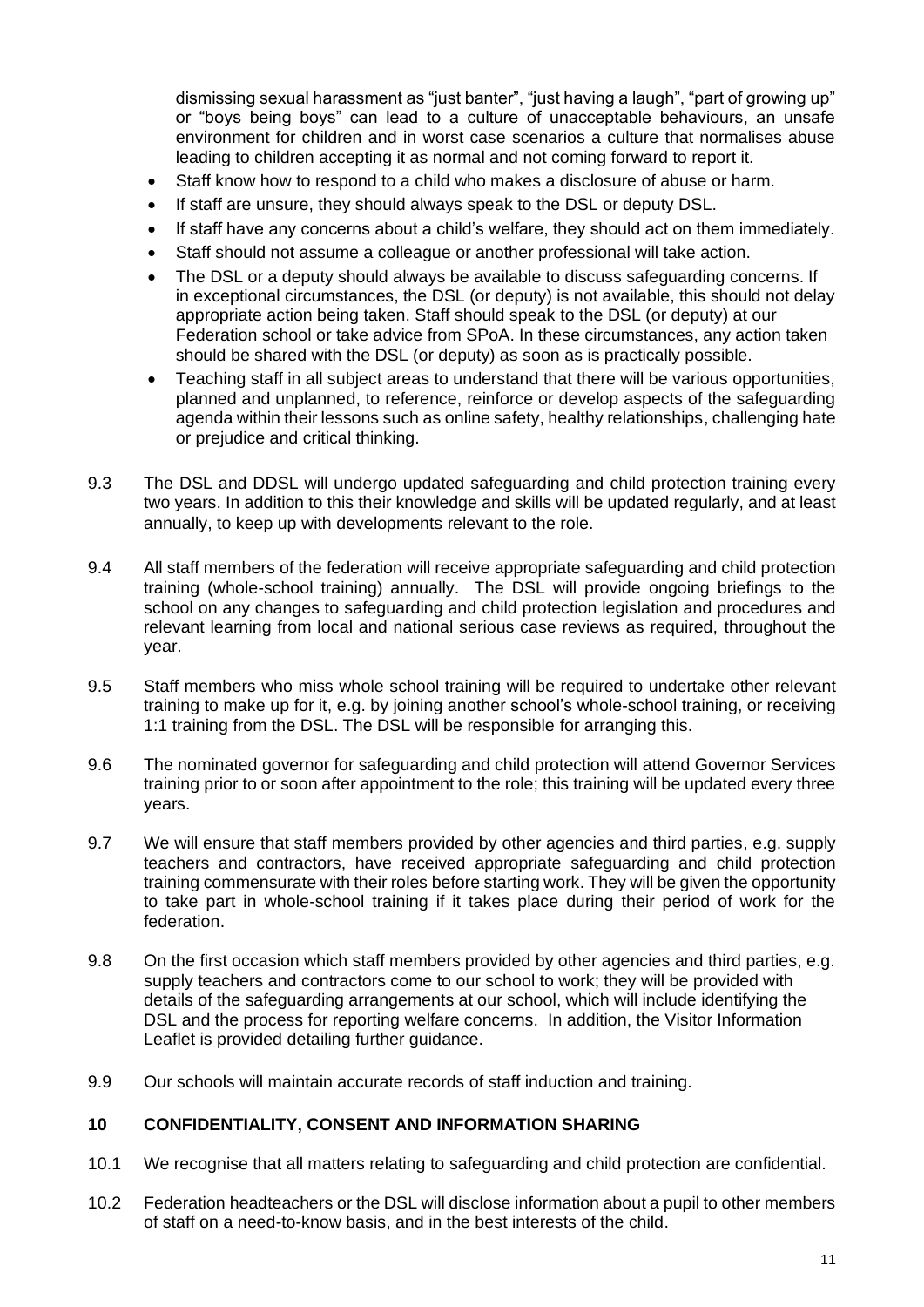- 10.3 All staff members are aware that they cannot promise a child to keep secrets which might compromise the child's safety or wellbeing.
- 10.4 All staff members have a professional responsibility to share information with other agencies in order to safeguard children.
- 10.5 All our staff members who come into contact with children will be given appropriate training to understand the purpose of information sharing in order to safeguard and promote children's welfare.
- 10.6 We will ensure that staff members are confident about what they can and should do under the law, including how to obtain consent to share information and when information can be shared without consent. This is covered in greater detail in Appendix A of this policy.

#### **11 INTER-AGENCY WORKING**

- 11.1 We will develop and promote effective working relationships with other agencies, including agencies providing early help services to children, the police and Children's Social Care.
- 11.2 We will ensure that relevant staff members participate in multi-agency meetings and forums, including child protection conferences and core groups, to consider individual children.
- 11.3 We will participate in safeguarding practice reviews (previously known as serious case reviews), other reviews and file audits as and when required to do so by the ESSCP. We will ensure that we have a clear process for gathering the evidence required for reviews and audits, embedding recommendations into practice and completing required actions within agreed timescales.

#### **12 CONTRACTORS, SERVICE AND ACTIVITY PROVIDERS ALTERNATIVE PROVISION PROVIDERS**

- 12.1 We will ensure that contractors and providers are aware of our federation safeguarding and child protection policy and procedures. We will require that employees and volunteers provided by these organisations use our procedure to report concerns.
- 12.2 We will seek written reassurances that employees and volunteers provided by these organisations and working with our children have been subjected to the appropriate level of safeguarding check in line with Keeping Children Safe in Education: September 2021. If assurance is not obtained, permission to work with our children or use our school premises may be refused.
- 12.3 When we commission services from other organisations, we will ensure that compliance with our policy and procedures is a contractual requirement.
- 12.4 When the federation schools place a pupil with an alternative provision provider, the school continues to be responsible for the safeguarding of that pupil. The school will obtain written confirmation from the alternative provider that appropriate safeguarding checks have been carried out on individuals working at the establishment, i.e. those checks that the school would otherwise perform in respect of our own staff. We will also ensure that the alternative provision provider is aware of any risk factors or safeguarding concerns for any pupil placed with them by us and that they can meet their needs. In respect of us being responsible for the safeguarding of that pupil we will establish agreements and protocols with the alternative provision provider for the sharing of information such as daily attendance or emerging concerns.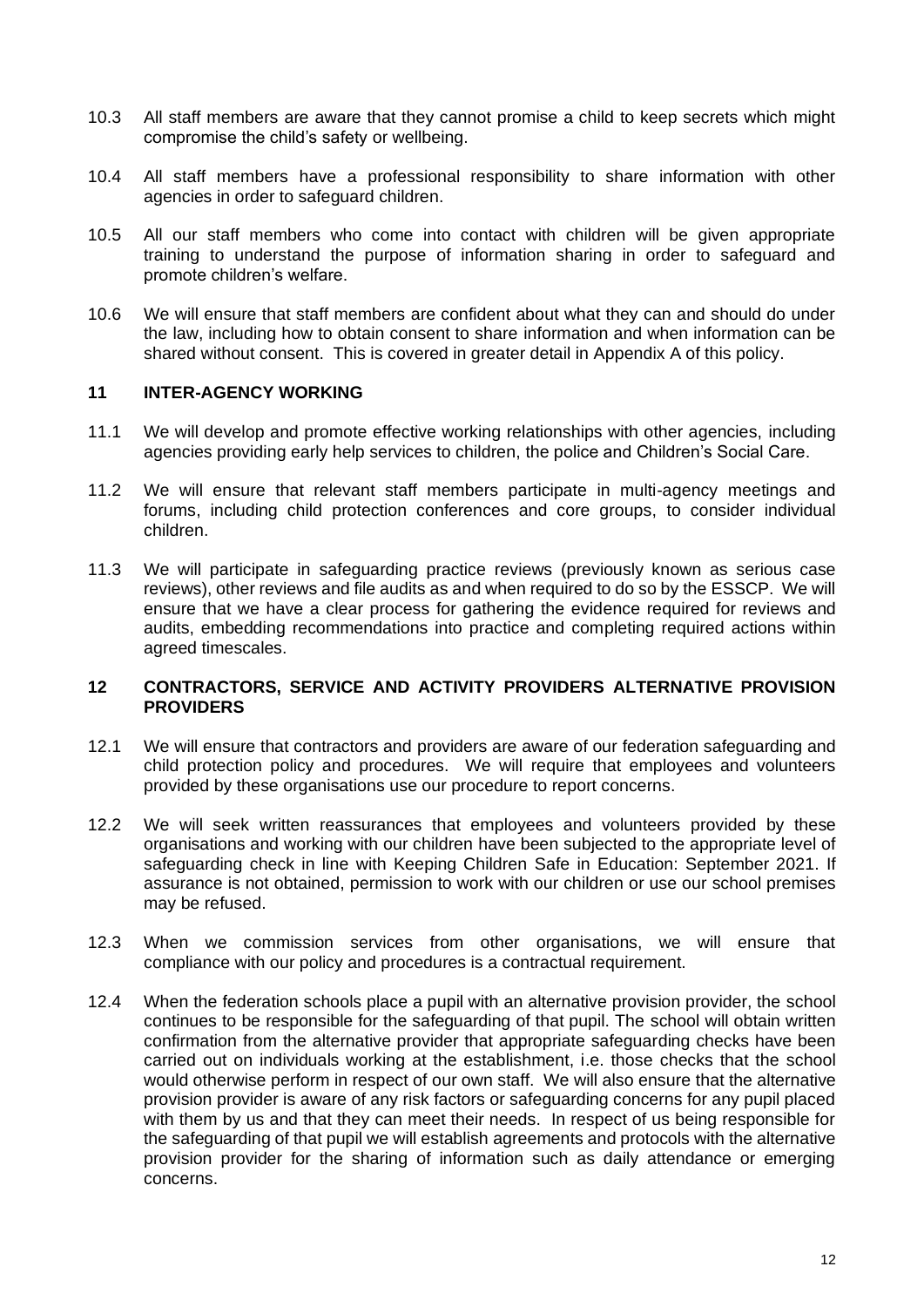#### **13 SITE SECURITY**

- 13.1 The school site is surrounded by a continuous perimeter fence/wall/hedge to reduce the risk of unauthorised access/egress.
- 13.2 All staff members have a responsibility to ensure our buildings and grounds are secure and for reporting concerns that may come to light.
- 13.3 We check the identity of all visitors and volunteers coming into either school. Visitors are expected to sign in and out in the office visitors' log and to display a visitor's badge while on the school site. If the visitor has an eDBS and is on either Federation Schools' SCR they will wear a red lanyard. If they are a visitor without an eDBS they wear a purple lanyard. Any individual who is not known or identifiable will be challenged for clarification and reassurance.
- 13.4 The federation will not accept the behaviour of any individual, parent or anyone else, that threatens school security or leads others, child or adult, to feel unsafe. Such behaviour will be treated as a serious concern and may result in a decision to refuse the person access to the school site.

#### **14 USE OF SCHOOL PREMISES FOR NON-SCHOOL/ ACTIVITIES**

- 14.1 When we hire or rent out federation school facilities/premises to organisations or individuals (for example to community groups, sports associations, and service providers to run community or extra-curricular activities) we always ensure that appropriate arrangements are in place to keep children safe.
- 14.2 When the services or activities being provided are under the direct supervision or management of the school, then arrangements for child protection outlined within this policy will apply.
- 14.3 Where services or activities are being provided separately by another body this will not necessarily be the case. The school will seek assurance that the body concerned has appropriate safeguarding and child protection policies and procedures in place (including inspecting these as needed); and ensure that there are arrangements in place to liaise with the school on these matters where appropriate.
- 14.4 The school will also ensure safeguarding requirements are included in any transfer of control agreement (i.e. lease or hire agreement), as a condition of use and occupation of the premises; and that failure to comply with this would lead to termination of the agreement.

Please see the hire and letting policy for further detail

#### **15 WHISTLEBLOWING AND COMPLAINTS**

- 15.1 We recognise that children cannot be expected to raise concerns in an environment where staff members fail to do so.
- 15.2 We will ensure that all staff members are aware of their duty to raise concerns, where they exist, about the management of safeguarding and child protection, which may include the attitude or actions of colleagues (including low level concerns). If necessary, they will speak with the headteacher, the chair of the governing body or with the Local Authority Designated Officer (LADO). Should staff not feel able to raise concerns with any of the aforementioned they can contact the NSPCC helpline on 0800 028 0285 or via [help@nspcc.org.uk](mailto:help@nspcc.org.uk) or [Whistleblowing Advice Line NSPCC](https://www.nspcc.org.uk/keeping-children-safe/reporting-abuse/dedicated-helplines/whistleblowing-advice-line/)
- 15.3 We have a clear reporting procedure for children, parents and other people to report concerns or complaints, including abusive or poor practice. This is outlined in our Complaints Policy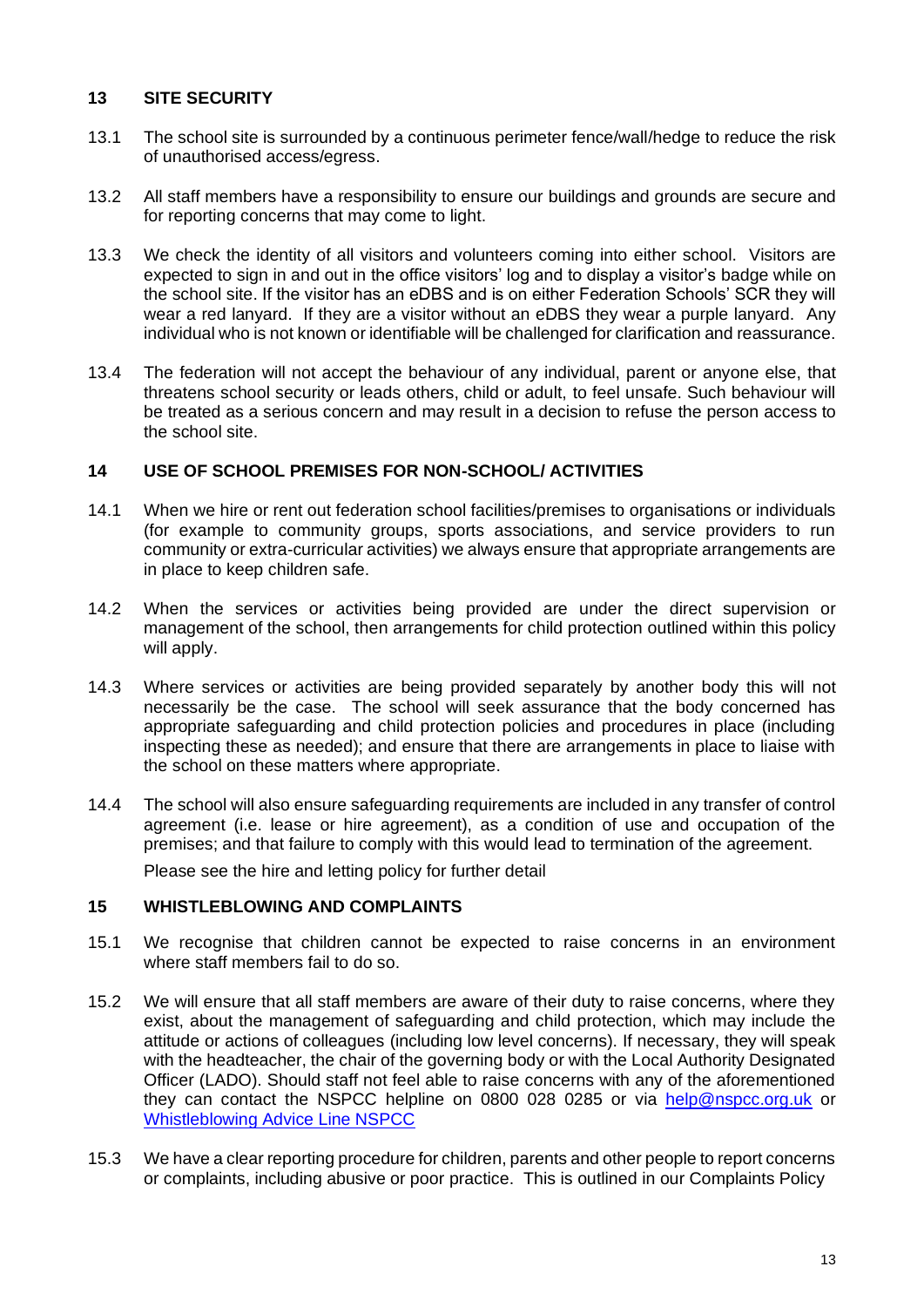#### **16 QUALITY ASSURANCE**

- 16.1 We will ensure that systems are in place to monitor the implementation of and compliance with this policy and accompanying procedures. This will include periodic audits of welfare concern and safeguarding files and records by the DSL
- 16.2 We will complete a self-assessment audit of the school's safeguarding arrangements at frequencies specified by the ESSCP and using the audit tool provided by the Standards and Learning Effectiveness Service for this purpose.
- 16.3 The school's senior management and the governing body will ensure that action is taken to remedy without delay any areas for development identified in safeguarding and child protection arrangements.

#### **17 THE LEGAL FRAMEWORK**

- 17.1 Section 175 of the Education Act 2002 places a duty on governing bodies of maintained schools and further education institutions (including sixth-form colleges) to make arrangements for ensuring that their functions relating to the conduct of the federation are exercised with a view to safeguarding and promoting the welfare of children who are pupils at the federation's schools. Section 157 of the same Act places a similar duty on nonmaintained and independent educational establishments, including free schools and academies.
- 17.2 Under section 10 of the Children Act 2004, all maintained schools, further education colleges and independent schools, including free schools, academies and early years providers, are required to cooperate with the local authority to improve the well-being of children in the local authority area.
- 17.3 Under section 14B of the Children Act 2004, the East Sussex Safeguarding Children Partnership (ESSCP) can require a school, college or early years provider to supply information in order to perform its functions. This must be complied with.
- 17.4 Under section 40 of the Childcare Act 2006, early years providers registered on the Early Years Register and schools providing early years childcare, must comply with the welfare requirements of the Early Years Foundation Stage
- 17.5 This policy and the accompanying procedures have been developed in accordance with the following statutory guidance and local safeguarding procedures:
	- *Working Together to Safeguard Children: A Guide to Inter-Agency Working to Safeguard and Promote the Welfare of Children, July 2018*
	- *Keeping Children Safe in Education: Statutory Guidance for Schools and Colleges, September 2021*
	- *Sexual violence and sexual harassment between children in schools and colleges, September 2021*
	- *Pan-Sussex Child Protection and Safeguarding Procedures*
	- *Information sharing: advice for practitioners providing safeguarding services to children, young people, parents and carers, July 2018*
	- *Statutory Framework for the Early Years Foundation Stage, April 2017*

#### **18 POLICY REVIEW**

- 18.1 This policy and the procedures will be reviewed every academic year. All other linked policies will be reviewed in line with that policy review cycle.
- 18.2 The DSL will ensure that staff members are made aware of any amendments to policies and procedures.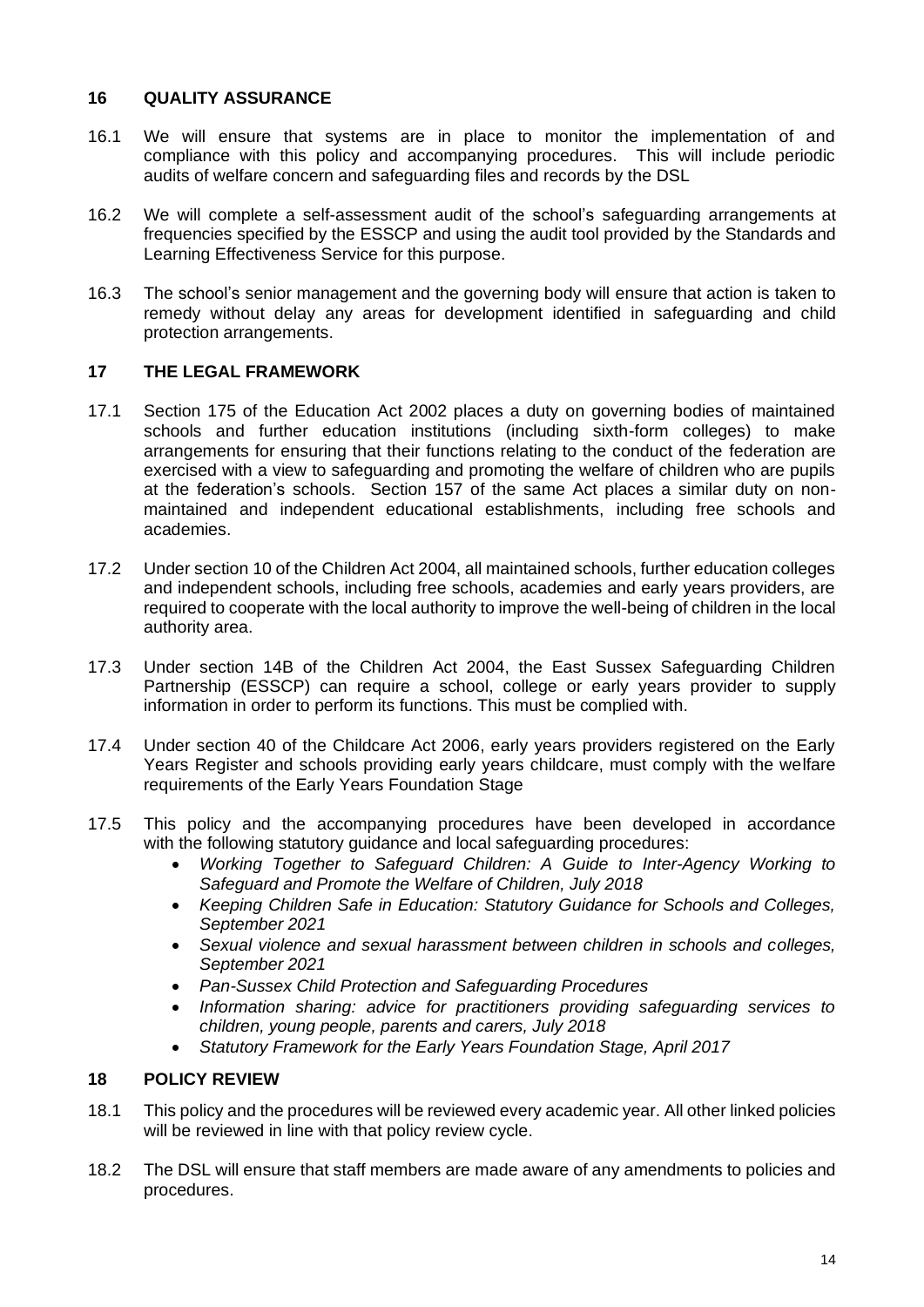#### **19 LINKED POLICES AND PROCEDURES**

- 19.1 The following policies are available from the SLES Safeguarding czone page:
	- Online Safety Policy and Guidance
	- Staff Behaviour Policy / Code of Conduct
	- Supervision of Children Policy
	- Keeping Records of Child Protection and Welfare Concerns
	- Protocol for Managing Peer on Peer Harmful Sexual Behaviour in Schools
- 19.2 The following policies and procedures are relevant to safeguarding and child protection:
	- Supporting Children with Medical Conditions Policy
	- Anti-Bullying Policy
	- Attendance Policy
	- Relationships and Behaviour Policy
	- Children Missing from Education Policy and Procedures
	- Complaints Policy and Procedure
	- **Equality Policy**
	- Health and Safety Policy and other linked policies and Risk Assessments
	- Acceptable Use Policies
	- Offsite Activities and Educational Visits Policy and Risk Assessments
	- Physical Education and Sports Guidance
	- Positive Handling and Physical Intervention Policy and Guidance
	- Premises Inspection Checklist
	- Preventing Extremism and Radicalisation Safeguarding Policy
	- Online Safety Policy
	- Recruitment and Selection Policy and procedures
	- Sex and Relationship Education Policy
	- Special Educational Needs and Disabilities Policy
	- Spiritual, Moral, Social and Cultural Development Policy
	- Work Experience Policy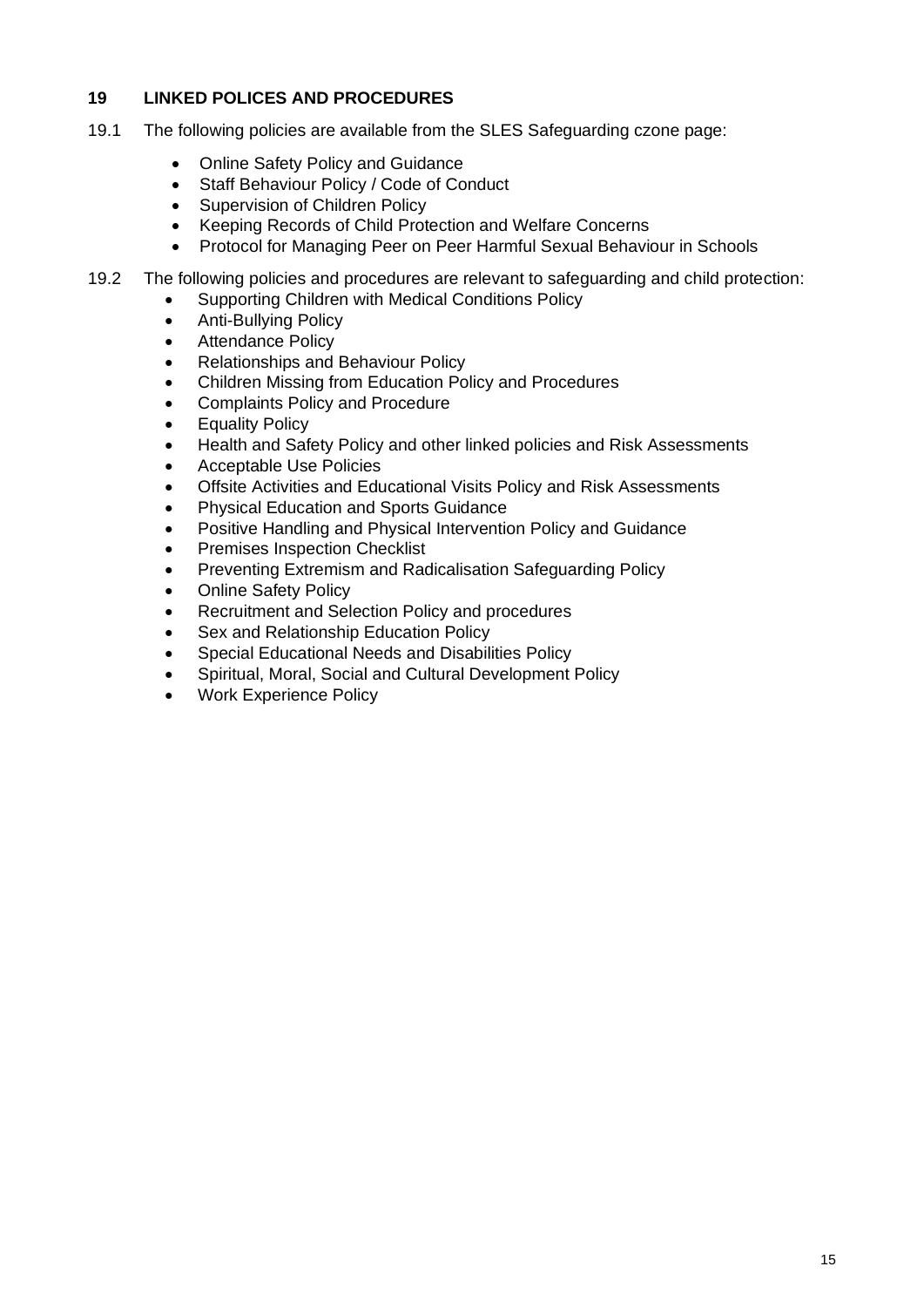**APPENDIX A (Any reference to the term school, should be read as Federation or Federation Schools)**

## **Child Protection and Safeguarding Procedure**

#### **1 DEFINITIONS**

- 1.1 **Children** are any people who have not yet reached their 18th birthday; a 16-year-old, whether living independently, in further education, in the armed forces or in hospital, is a child and is entitled to the same protection and services as anyone younger.
- 1.2 **Child protection** is part of safeguarding and promoting the welfare of children and refers to activity undertaken to protect specific children who are suffering, or likely to suffer, significant harm.
- 1.3 **Early help** means providing support as soon as a problem emerges, at any point in a child's life, from the foundation years to teenage years.
- 1.4 **Harm** is ill treatment or impairment of health and development, including impairment suffered from seeing or hearing the ill treatment of another.
- 1.5 **Safeguarding** is the action we take to promote the welfare of children and protect them from harm.
	- protecting children from maltreatment;
	- preventing impairment of children's mental or physical health and development;
	- ensuring that children grow up in circumstances consistent with the provision of safe and effective care; and
	- taking action to enable all children to have the best outcomes.

#### **2 CATEGORIES OF ABUSE**

- 2.1 **Abuse:** a form of maltreatment of a child. Somebody may abuse or neglect a child by inflicting harm or by failing to act to prevent harm. Children may be abused in a family or in an institutional or community setting by those known to them or, more rarely, by others. Abuse can take place wholly online, or technology may be used to facilitate offline abuse. Children may be abused by an adult or adults or by another child or children.
- 2.2 **Physical abuse:** a form of abuse which may involve hitting, shaking, throwing, poisoning, burning or scalding, drowning, suffocating or otherwise causing physical harm to a child. Physical harm may also be caused when a parent or carer fabricates the symptoms of, or deliberately induces, illness in a child.
- 2.3 **Emotional abuse:** the persistent emotional maltreatment of a child such as to cause severe and adverse effects on the child's emotional development. It may involve conveying to a child that they are worthless or unloved, inadequate, or valued only insofar as they meet the needs of another person. It may include not giving the child opportunities to express their views, deliberately silencing them or 'making fun' of what they say or how they communicate. It may feature age or developmentally inappropriate expectations being imposed on children. These may include interactions that are beyond a child's developmental capability as well as overprotection and limitation of exploration and learning, or preventing the child from participating in normal social interaction. It may involve seeing or hearing the ill-treatment of another. It may involve serious bullying (including cyberbullying), causing children frequently to feel frightened or in danger, or the exploitation or corruption of children. Some level of emotional abuse is involved in all types of maltreatment of a child, although it may occur alone.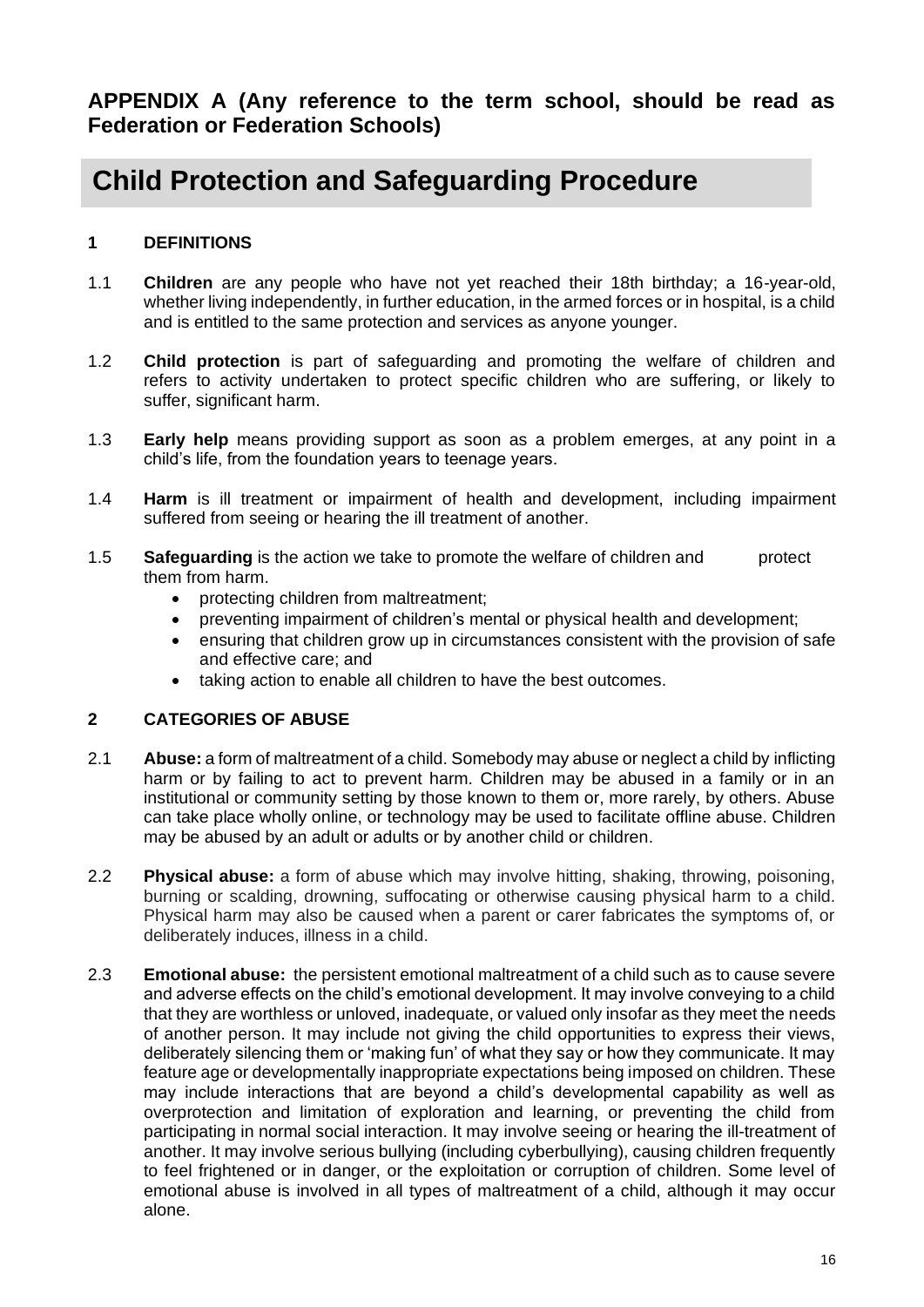- 2.4 **Sexual abuse:** involves forcing or enticing a child or young person to take part in sexual activities, not necessarily involving violence, whether or not the child is aware of what is happening. The activities may involve physical contact, including assault by penetration (for example rape or oral sex) or non-penetrative acts such as masturbation, kissing, rubbing, and touching outside of clothing. They may also include non-contact activities, such as involving children in looking at, or in the production of, sexual images, watching sexual activities, encouraging children to behave in sexually inappropriate ways, or grooming a child in preparation for abuse. Sexual abuse can take place online, and technology can be used to facilitate offline abuse. Sexual abuse is not solely perpetrated by adult males. Women can also commit acts of sexual abuse, as can other children. The sexual abuse of children by other children is a specific safeguarding issue (which is classed within a broader range of issues known as peer on peer abuse) in education and all staff should be aware of it and of the school policy and procedures for dealing with it. The school response to peer on peer abuse is detailed within Appendix C of this policy.
- 2.5 Child sexual exploitation is also sexual abuse; it involves children and young people receiving something, for example accommodation, drugs, gifts or affection, as a result of them performing sexual activities, or having others perform sexual activities on them. It could take the form of grooming of children, e.g. to take part in sexual activities or to post sexual images of themselves on the internet.
- 2.6 **Neglect**: the persistent failure to meet a child's basic physical and/or psychological needs, likely to result in the serious impairment of the child's health or development. Neglect may occur during pregnancy, for example, as a result of maternal substance abuse. Once a child is born, neglect may involve a parent or carer failing to: provide adequate food, clothing and shelter (including exclusion from home or abandonment); protect a child from physical and emotional harm or danger; ensure adequate supervision (including the use of inadequate care-givers); or ensure access to appropriate medical care or treatment. It may also include neglect of, or unresponsiveness to, a child's basic emotional needs.
- 2.7 Depending on the age and capacity of the child, staff should be aware of possible selfneglect, e.g. where a child may not be following medical guidance or taking medication as prescribed. Where this is this the case this should be raised as a safeguarding concern.

#### **3 RECOGNITION – WHAT TO LOOK FOR**

- 3.1 Staff members should refer to the detailed information about the categories of abuse and risk indicators in the *<https://sussexchildprotection.procedures.org.uk/page/contents>* for further guidance.
- 3.2 In an abusive relationship, the child may:
	- appear frightened of their parent(s)
	- act in a way that is inappropriate to their age and development, although full account needs to be taken of different patterns of development and different ethnic groups
	- however, they may also not exhibit any signs of stress/fear
- 3.3 In an abusive relationship, the parent or carer may:
	- persistently avoid child health services and treatment of the child's illnesses
	- have unrealistic expectations of the child
	- frequently complain about or to the child and fail to provide attention or praise
	- be absent
	- be misusing substances
	- persistently refuse to allow access on home visits by professionals
	- be involved in domestic violence and abuse
	- be socially isolated
- 3.4 Serious case reviews, now known as safeguarding practice reviews, have found that parental substance misuse, domestic abuse and mental health problems, if they coexist in a family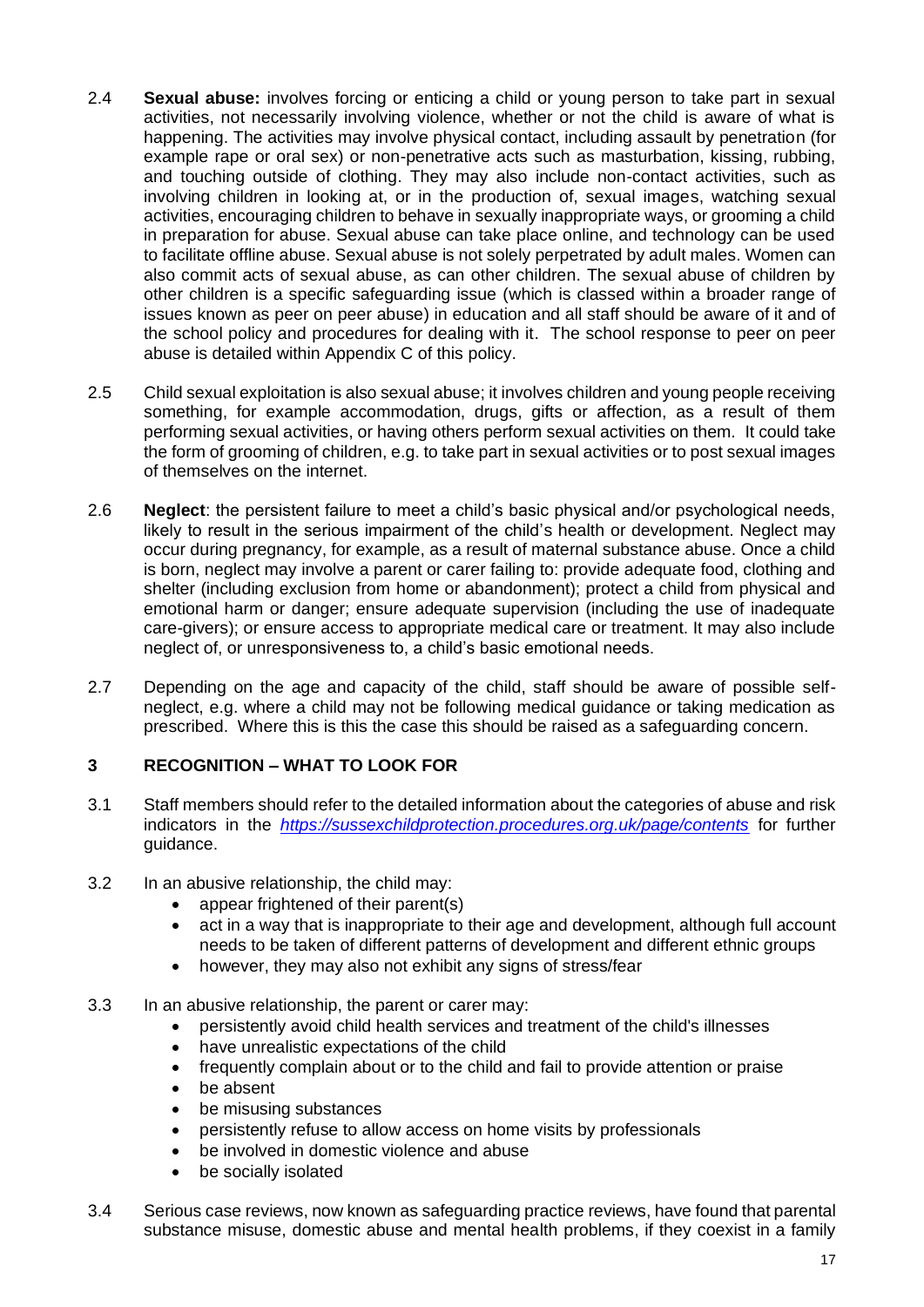could mean significant risks to children. Problems can be compounded by poverty; frequent house moves or eviction.

#### **4 SAFEGUARDING CHILDREN CONTINUUM OF NEED**

- 4.1 The Safeguarding Children Continuum of Need has been developed so that everyone working with children in East Sussex has a common language for understanding the needs and risks surrounding children and their families. It is important that all members of staff are familiar with it.
- 4.2 The Continuum of Need shows that a child's or family's additional needs can be on a range from one to four, and that needs can shift from early help to child protection and back to preventative early help. It covers children whose needs are increasing as well as children whose needs are decreasing after Children's Social Care involvement. The Continuum of Need will help practitioners to identify the right level of support for the child in the least intrusive way while keeping the child safe.



#### 4.3 **The Continuum of Need identifies four levels of need.**

#### Level 1:

- children who are achieving expected outcomes
- their needs are met by their parents and by accessing universal services such as health and education
- they do not have additional needs

#### Level 2:

- children with additional needs
- parents need professional support or guidance to help them meet their children's needs
- extra support can usually be provided by agencies that already know the family, e.g. their pre-school, school or college or NHS community services such as Health Visiting

#### Level 3:

• children with multiple and complex needs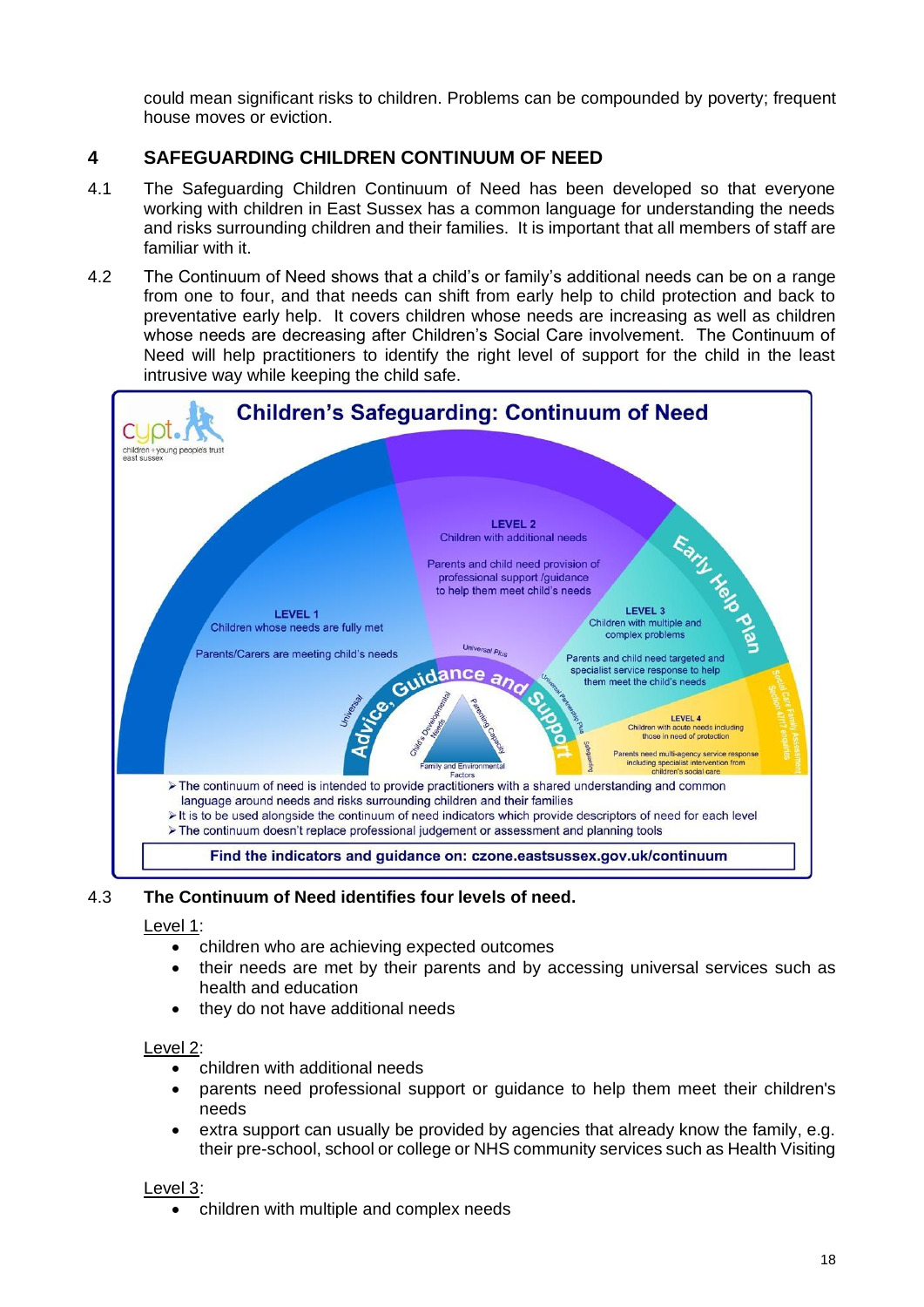- children and parents need targeted early help or specialist services to meet the children's needs
- needs are met through multi-agency support and the use of Early Help Plans

Level 4:

- children with acute needs, including those in need of protection
- children and parents need multi-agency responses which include specialist intervention from Children's Social Care through the family assessment process
- 4.4 By referring to the Continuum of Need and indicators, the school can identify when assessment and support for a child and family need 'stepping up' to a referral to Social Care and when the needs of a child and their family have been reduced enough for them the be 'stepped down' to early help services.
- 4.5 When assessing cases of possible neglect the ESCC Neglect Matrix will be used. This tool mirrors the Continuum of Need, but with greater focus upon potential indicators of neglect mapped across each of the four levels of need.

#### **5 WHAT ACTION TO TAKE IF YOU HAVE CONCERNS ABOUT A CHILD**

- 5.1 When concerned about the welfare of a child, staff should always act in the best interests of the child.
- 5.2 Staff should always speak to the DSL or deputy DSL about any concern with a child.
- 5.3 If staff have any concerns about a child's welfare, they should act on them immediately.
- 5.4 Staff should not assume a colleague or another professional will take action.
- 5.5 The DSL or a deputy should always be available to discuss safeguarding concerns. If in exceptional circumstances, the DSL (or deputy) is not available, this should not delay appropriate action being taken. Staff should consider speaking to a member of the senior leadership team and/or take advice from SPoA. In these circumstances, any action taken should be shared with the DSL (or deputy) as soon as is practically possible.
- 5.6 At our Federation schools all concerns should be reported using the Welfare Concern Form, which is available either in the staffroom or the Headteacher's Office.

#### **6 DEALING WITH A DISCLOSURE MADE BY A CHILD**

- 6.1 If a child discloses that he or she has been abused or experienced harm in some way, the member of staff or volunteer should follow this guidance.
	- Listen to what is being said without displaying shock or disbelief.
	- Only ask questions when necessary to clarify.
	- Accept what is being said.
	- Allow the child to talk freely do not put words in the child's mouth.
	- Reassure the child that what has happened is not his or her fault.
	- Do not promise confidentiality it may be necessary to refer the child to Children's Social Care.
	- Stress that it was the right thing to tell.
	- Do not criticise the alleged perpetrator.
	- Explain what has to be done next and who has to be told.
	- Inform the DSL without delay.
	- Complete the paper child protection incident/welfare concern form and pass it to the DSL.
	- Dealing with a disclosure from a child and safeguarding issues can be stressful. Consider seeking support for yourself and discuss this with the DSL.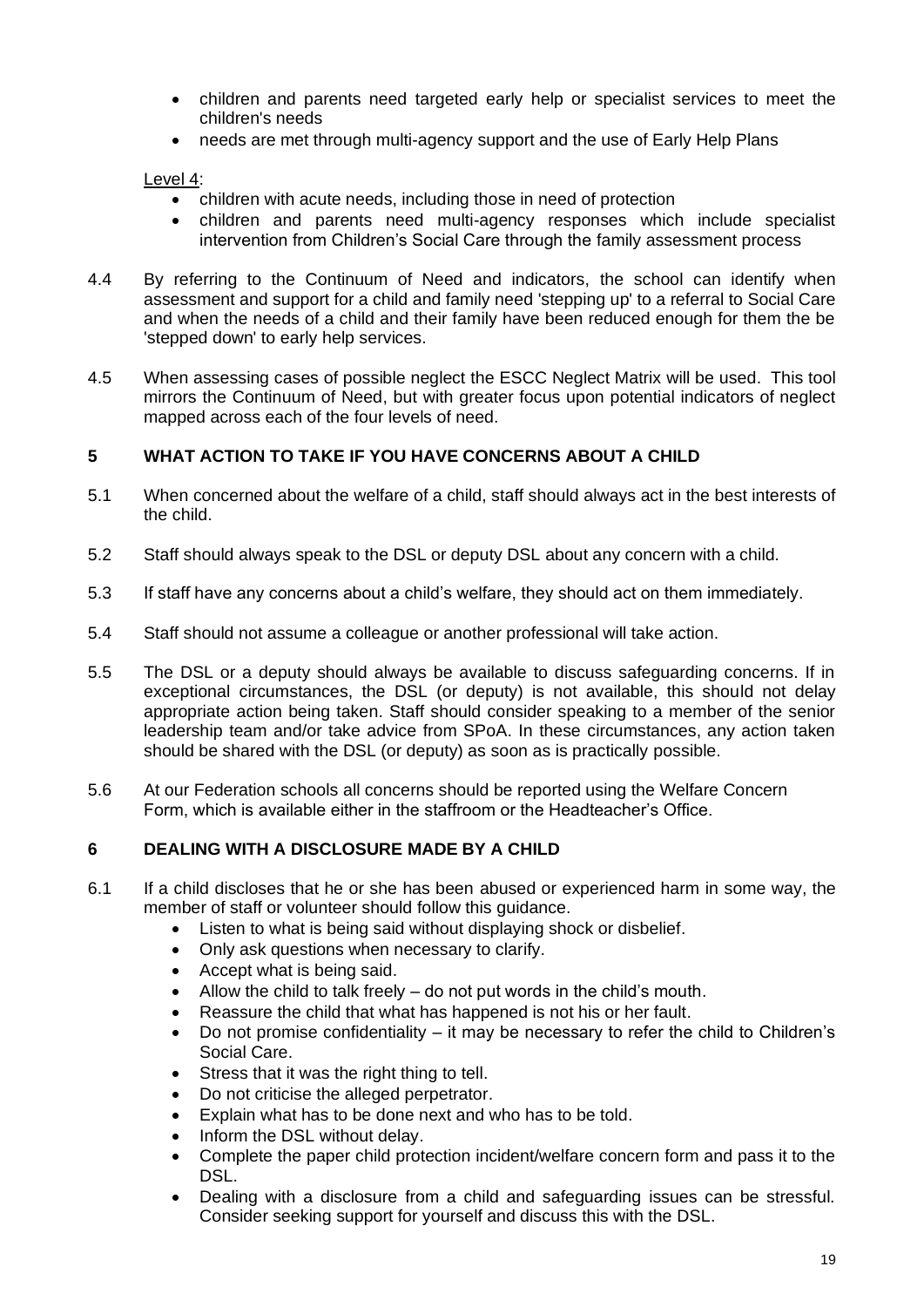#### **7 DISCUSSING CONCERNS WITH THE FAMILY AND THE CHILD**

- 7.1 In general we will always discuss any concerns the school may have with the child's parents. They need to know that we are worried about their child. However, we will not discuss our concerns if we believe that this would place the child at greater risk or lead to loss of evidence for a police investigation.
- 7.2 If we make a decision not to discuss our concerns with the child's parents or carers this will be recorded in the child's safeguarding file with a full explanation for our decision.
- 7.3 It is important to consider the child's wishes and feelings, if age appropriate, as part of planning what action to take in relation to concerns about their welfare.
- 7.4 When talking to children, we will take account of their age, understanding and preferred language, which may not be English. It is also important to consider how a disabled child may need support in communicating.
- 7.5 How we talk to a child will also depend on the substance and seriousness of the concerns. We may need to seek advice from Children's Social Care or the police to ensure that neither the safety of the child nor any subsequent investigation is jeopardised.
- 7.6 If concerns have arisen as a result of information given by a child, we will reassure the child but not promise confidentiality.
- 7.7 We will discuss our concerns with the parents and seek their consent to making a referral to Children's Social Care, unless we consider that this would place the child at increased risk of significant harm.
- 7.8 We do not need the parents' consent to make a referral if we consider the child is in need of protection, although parents will ultimately be made aware of which organisation made the referral.
- 7.9 If parents refuse to give consent to a referral but we decide to continue, we will make this clear to Children's Social Care.
- 7.10 If we decide to refer a child without the parents' consent, we will record this with a full explanation of our decision.
- 7.11 When we make our referral, we will agree with Children's Social Care what the child and parents will be told, by whom and when.

#### **8 EARLY HELP FOR CHILDREN AND FAMILIES**

- 8.1 Most parents can look after their children without the need of help other than from their family or friends. However, some parents may need additional help from our school or other services such as the NHS. Providing help early is more effective in promoting the welfare of children than reacting later.
- 8.2 Any child may benefit from early help, but all staff should be particularly alert to the potential need for early help for the children identified in part 4 of the main policy document..
- 8.3 Our school will work together with other agencies to provide a coordinated offer of early help, in line with *Working Together to Safeguard Children July 2018* and local guidance, to any child who needs it.
- 8.4 We will pool our knowledge within the school and with other agencies about which families or children need additional support in a range of ways so that we can work out how best to help them. We will use the East Sussex Safeguarding Continuum of Need tool to identify what level of need the child or their family has.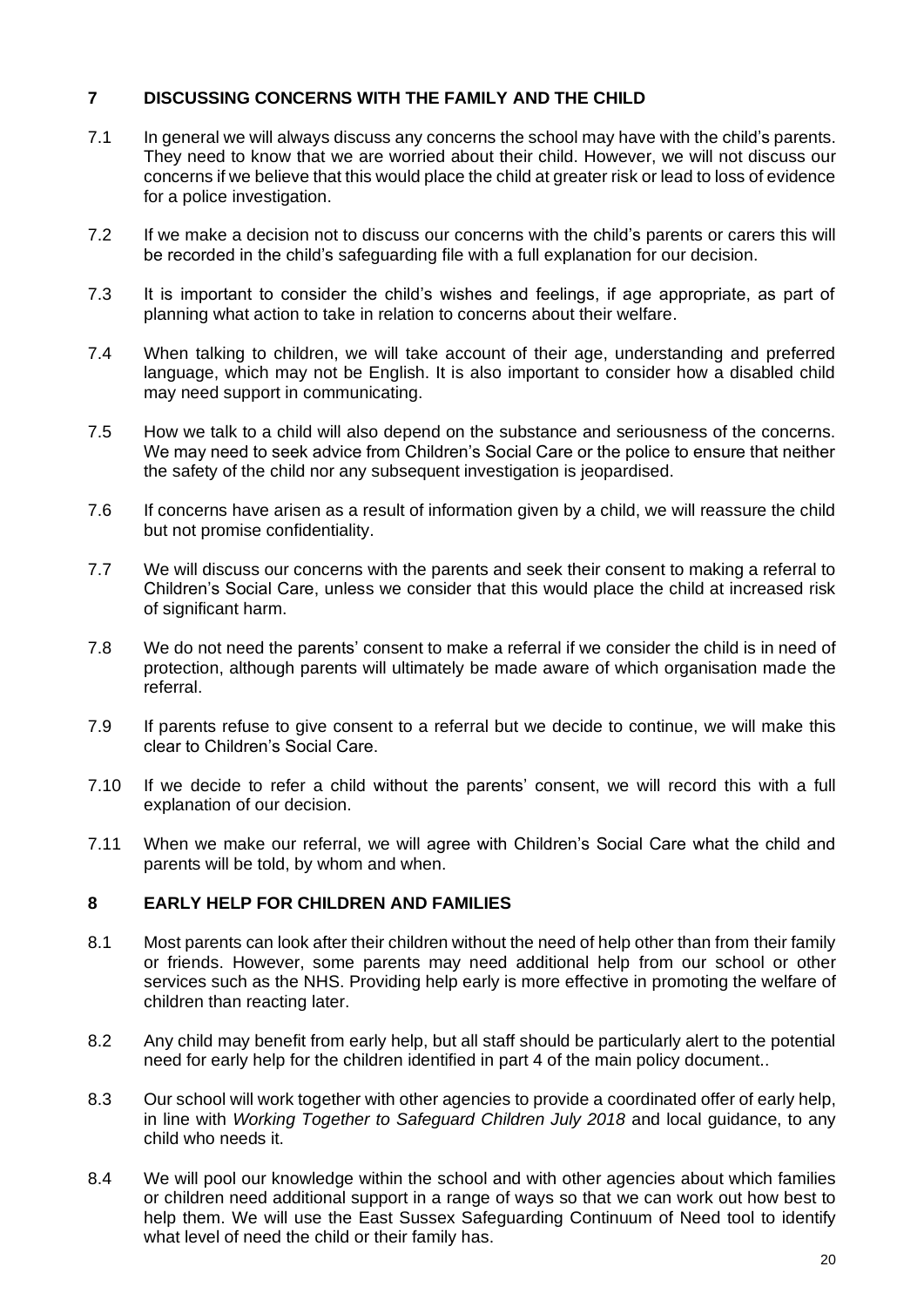- 8.5 We will work closely with targeted early help services and Children's Social Care if we feel families need more support and input, or children are at risk of harm, and we will continue to provide support if other services are also needed.
- 8.6 We will talk to the family about referral to a targeted early help service and explain that there may be a need to involve other professionals, including talking to a social worker about our concerns. We will seek the family's consent for the referral.
- 8.7 If the family does not consent to an early help service, we will make a judgement about whether the needs of the child will escalate, or the child will become unsafe without help. If our judgement is that the needs or concerns will escalate, then we will contact the Children's Social Care Single Point of Advice for a consultation with a qualified social worker in order to make a shared decision about whether the level of concerns calls for a referral to Children's Social Care.

#### **9 CHILDREN'S SOCIALCARE-LED RESPONSES TO CONCERNS ABOUT A CHILD**

- 9.1 Once Children's Social Care has accepted our referral as needing a social-care-led response (Level 4 of the Continuum of Need), we will cooperate with Children's Social Care and the police in any emergency action they take using their legal powers for immediate protection of the child.
- 9.2 We will participate in any multi-agency discussions (strategy discussions), if invited to do so, and share information about the child and their family to plan the response to concerns.
- 9.3 We will ensure that a relevant staff member participates in all initial and review child protection conferences, if we are invited to attend. The staff member will work together with other agencies to discuss the need for and agree to an outcome focused child protection plan and will ensure that the child's wishes, and views are considered in their own right in planning.
- 9.4 If we are members of the core group to implement a child protection plan, we will ensure a relevant staff member participates in all core group meetings.
- 9.5 We will ensure that we complete all actions allocated to us as part of the outcomefocused plan, whether a child protection plan or a family support plan, in a timely way.
- 9.6 We will continue to monitor children once their plans are ended to ensure that they are supported and kept safe.

#### **10 INFORMATION SHARING AND CONSENT**

- 10.1 It is essential that people working with children can confidently share information as part of their day-to-day work. This is necessary not only to safeguard and protect children from harm but also to work together to support families to improve outcomes for all.
- 10.2 The school may have to share information about parents or carers, such as their medical history, disability or substance misuse issues, for investigations of child abuse carried out by Children's Social Care.
- 10.3 We will proactively seek out information as well as sharing it. This means checking with other professionals whether they have information that helps us to be as well informed as possible when working to support children.
- 10.4 The Data Protection Act 2018 and the General Data Protection Regulations 2018 are not barriers to sharing information and do not change duties under safeguarding. They are there to ensure that personal information is managed in a sensible way and that a balance is struck between a person's privacy and public protection.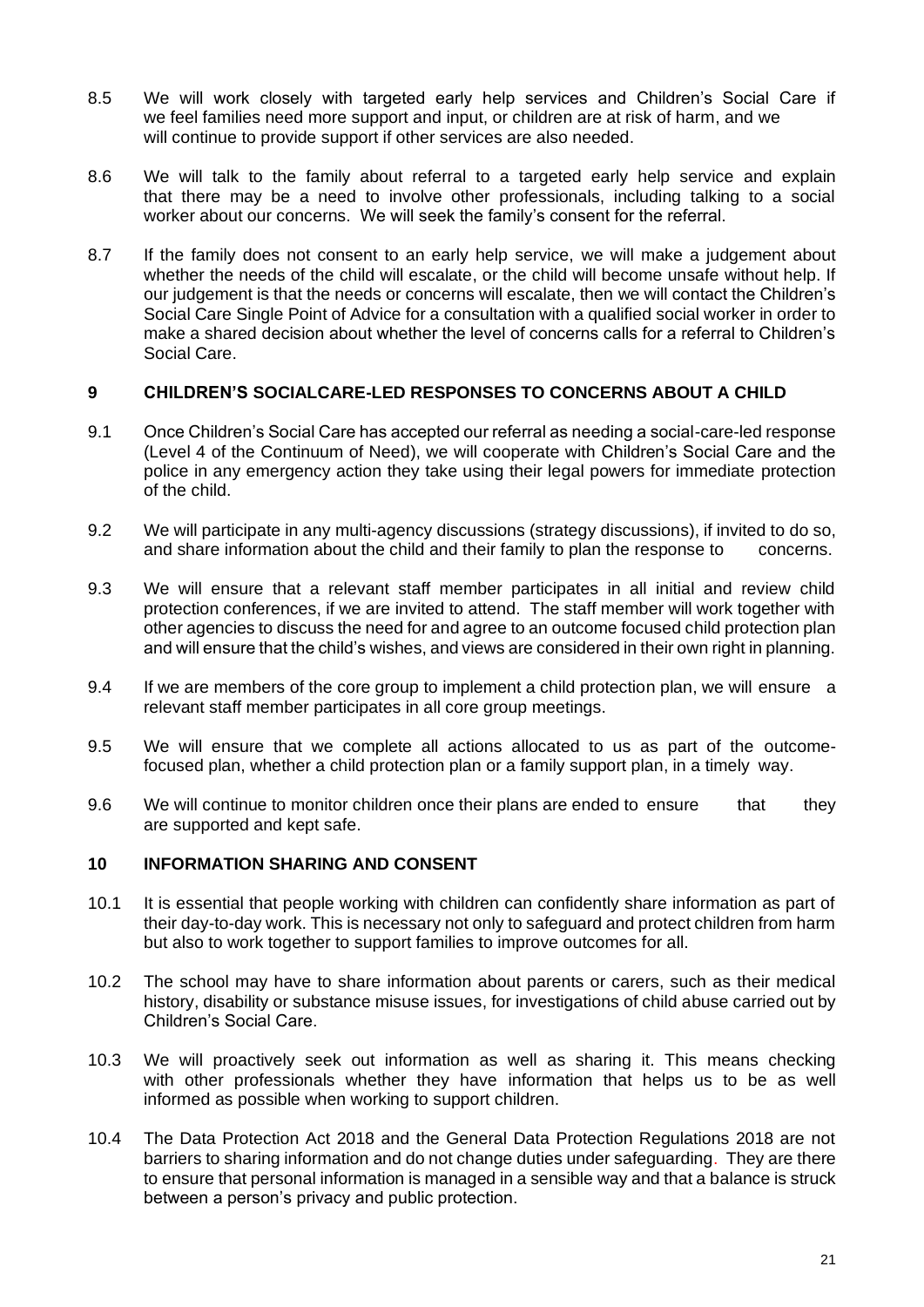- 10.5 We should be sharing any concerns we have with parents at an early stage, unless this would put a child at greater risk or compromise an investigation. Parents need to know what our responsibilities are for safeguarding and protecting children and that this involves sharing information about them with other professionals.
- 10.6 We will be clear about the purpose of sharing confidential information and only share as much as we need to achieve the purpose.
- 10.7 We will try to get consent from parents (or the child, if they have sufficient understanding<sup>1</sup>) to share information, if possible. However, we do not need consent if we have serious concerns about a child's safety and well-being. If we decide to share information without consent, we will record this with a full explanation of the decision.
- 10.8 **Consent will not be sought from parents or carers** (or the child, if they have sufficient understanding**),** if:
	- it would place a child at increased risk of harm; or
	- it would place an adult at risk of serious harm; or
	- it would prejudice a criminal investigation; or
	- it would lead to unjustified delay in making enquiries about allegations of significant harm to a child; or
	- required by law or a court order to share information.
- 10.9 **Consent is not necessary** in cases where Children's Social Care are making child protection enquiries under section 47 of the Children Act 1989. Information needs to be shared with Children's Social Care; staff members must make sure to record what information has been shared.
- 10.10 **Consent is necessary**, for:
	- Children's Social Care investigations or assessments of concerns under section 17 of the Children Act 1989. Children's Social Care will assume that we have obtained consent from the parents to share information unless we make them aware that there is a specific issue about consent. This must be discussed with a social worker in the Single Point of Advice.
	- Early help (level 3) referrals and assessments. Assessments are undertaken with the agreement of the child and their parents or carers.
- 10.11 Where there is any doubt about the need for seeking consent, advice will be sought from the DSL or from the Children's Social Care Single Point of Advice.
- 10.12 A record will be made of the decision to share information, with or without consent, and the reasons for it. Equally a record will be made of any decision not to share information including the reason for this.

#### **11 RECORD KEEPING**

- 11.1 Accurate and timely record keeping is an important part of the school's accountability to children and their families and will help us in meeting our key responsibility to respond appropriately to welfare concerns about children.
- 11.2 All concerns, discussions and decisions made, and the reasons for those decisions, will be recorded in writing. Information will be kept confidential and stored securely.
- 11.3 Records will include:
	- a clear and comprehensive summary of the concern;

<sup>&</sup>lt;sup>1</sup> Children aged 12 or over may generally be expected to have sufficient understanding. Younger children may also have sufficient understanding. All people aged 16 and over are presumed, in law, to have the capacity to give or withhold their consent, unless there is evidence to the contrary.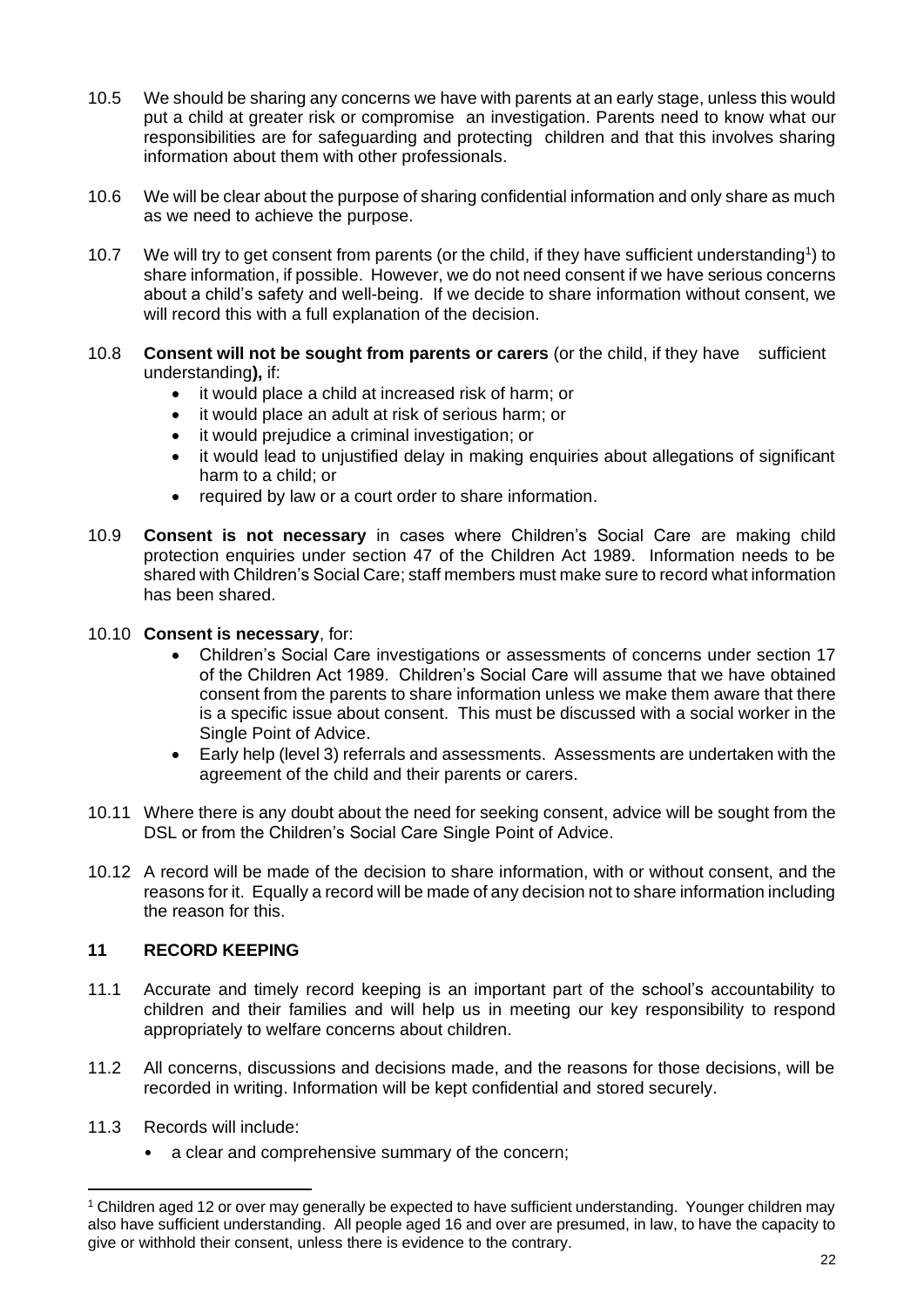- details of how the concern was followed up and resolved;
- a note of any action taken, decisions reached and the outcome.
- 11.4 Records will be factual, accurate, relevant, up to date and auditable. They will support monitoring, risk assessment and planning for children and enable informed and timely decisions about appropriate action to take.
- 11.4 All staff members, governors, volunteers, contractors and activity providers will ensure that they record and report safeguarding concerns in line with guidance from the ESSCP Keeping Records of Child Protection and Welfare Concerns Guidance.
- 11.6 The DSL will ensure that records are maintained accurately for children with safeguarding concerns and that stand-alone files are created and maintained in line with requirements of the above guidance.

#### **12 PROFESSIONAL CHALLENGE AND DISAGREEMENTS**

- 12.1 Working with children and families, and in particular child protection work, is stressful and complex, as well as involving uncertainty and strong feelings. To ensure that the best decisions are made for children, we need to be able to challenge one another's practice.
- 12.2 We will promote a culture within our school that enables all staff members to raise, without fear of repercussions, any concerns they may have about the management of safeguarding in the school. This may include raising concerns about decisions, action and inaction by colleagues about individual children. If necessary, staff members will speak with the Designated Safeguarding Lead, the headteacher, or the chair of governors.
- 12.3 Cooperation across agencies is crucial; professionals need to work together, using their skills and experience, to make a robust contribution to safeguarding children and promoting their welfare within the framework of discussions, meetings, conferences and case management.
- 12.4 If there are any professional disagreements with practitioners from other agencies, the DSL or the headteacher will raise concerns with the relevant agency's safeguarding lead in line with guidance in the Pan-Sussex Child Protection and Safeguarding Procedures
- 12.5 If the school disagrees with the child protection conference chair's decision, the DSL or the headteacher will consider whether they wish to challenge it further and raise the matter with Children's Services Head of Safeguarding.

#### **13 PROCEDURE FOR MANAGING ALLEGATIONS OF ABUSE AGAINST STAFF**

- 13.1 Within this document the term staff should be broadly read as any adult working within the school, whether directly employed, providing a contracted service, a one-off service such as a supply teacher or a volunteer**.**
- 13.2 Our aim is to provide a safe and supportive environment which secures the well being and very best outcomes for the children at our school. We do recognise that sometimes the behaviour of adults may lead to an allegation of abuse being made.
- 13.3 Allegations sometimes arise from a differing understanding of the same event but, when they occur, they are distressing and difficult for all concerned. We also recognise that some allegations are genuine and there are some adults who deliberately seek to harm or abuse children.
- 13.4 We will take all possible steps to safeguard our children and to ensure that the adults in our school are safe to work with children. We will always ensure that the procedures outlined in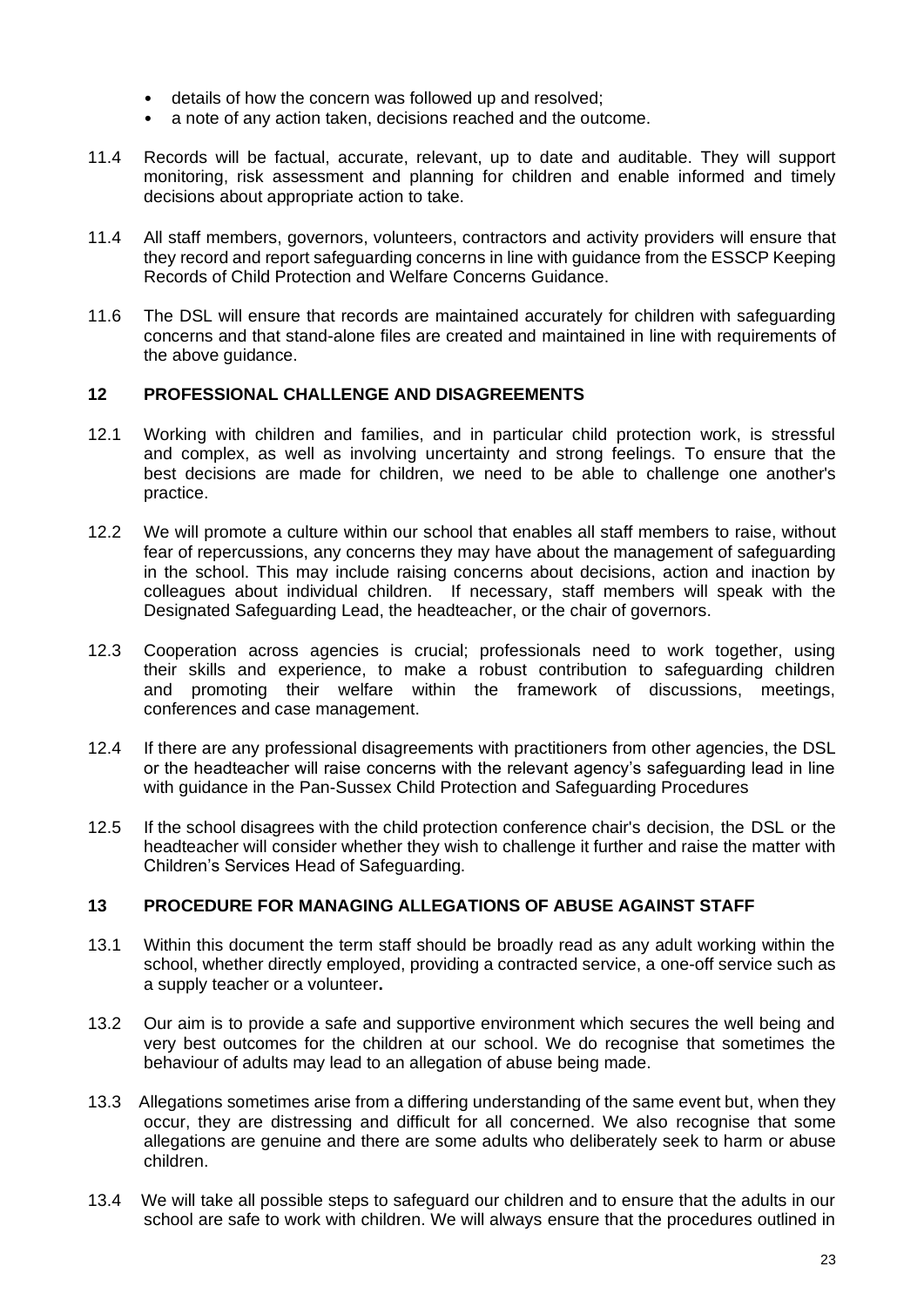Part 4 of Keeping Children Safe in Education September 2021 and Pan Sussex Procedures are adhered to and will follow the flowchart in Appendix F of this policy.

- 13.5 If an allegation is made or information is received about an adult who works in our school which indicates that they have:
	- behaved in a way that has harmed a child, or may have harmed a child and/or;
	- possibly committed a criminal offence against or related to a child and/or;
	- behaved towards a child or children in a way that indicates he or she may pose a risk of harm to children; and/or;
	- behaved or may have behaved in a way that indicates they may not be suitable to work with children

the member of staff receiving the information will inform the headteacher immediately. Should an allegation be made against the headteacher, this will be reported to the Chair of Governors. In the event that neither the headteacher nor Chair of Governors are not contactable on that day, the information must be passed to and dealt with by either the member of staff acting as headteacher or the Vice Chair of Governors.

- 13.6 The headteacher or Chair of Governors will follow the flowchart in Appendix F of this policy. No member of staff or the governing body will undertake further investigations before receiving advice from Single Point of Advice or LADO.
- 13.7 Any member of staff or volunteer who does not feel confident to raise their concerns with the headteacher or Chair of Governors should follow the flowchart in Appendix F of this policy and make the appropriate contact direct.
- 13.8 Supporting people:
	- The school together with Children's Social Care and the police, if they are involved, will consider the impact on the child concerned and provide support as appropriate.
	- The headteacher will ensure that the child and family are kept informed of the progress of the investigation.
	- The school will need to contact their Personnel/HR lead for the organisation for advice in relation to the investigation of any allegation in line with the Councils' Disciplinary Policy, where appropriate.
	- The staff member who is the subject of the allegation will be advised to contact their union, professional association or a colleague for support, (depending on the outcome of the safeguarding strategy meeting which will be chaired by Children's Social Care or the LADO if the staff member is employed by ESCC).
	- The Personnel/HR lead for the organisation will ensure that the staff member is provided with appropriate support, if necessary, through occupational health or welfare arrangements.
	- The headteacher will appoint a named representative to keep the staff member updated on the progress of the investigation; this will continue during any police or section 47 investigation or disciplinary investigation.
	- The legislation imposing restrictions makes clear that "publication" of material that may lead to the identification of the teacher who is the subject of the allegation is prohibited. "Publication" includes "any speech, writing, relevant programme or other communication in whatever form, which is addressed to the public at large or any section of the public". This means that a parent who, for example, published details of the allegation on a social networking site would be in breach of the reporting restrictions (if what was published could lead to the identification of the teacher by members of the public).
- 13.9 The school has a legal duty to refer to the Disclosure and Barring Service (DBS) anyone who has harmed, or poses a risk of harm, to a child, or if there is reason to believe the member of staff has committed one of a number of listed offences, and who has been removed from working (paid or unpaid) in regulated activity, or would have been removed had they not left. The DBS will consider whether to bar the person. If these circumstances arise in relation to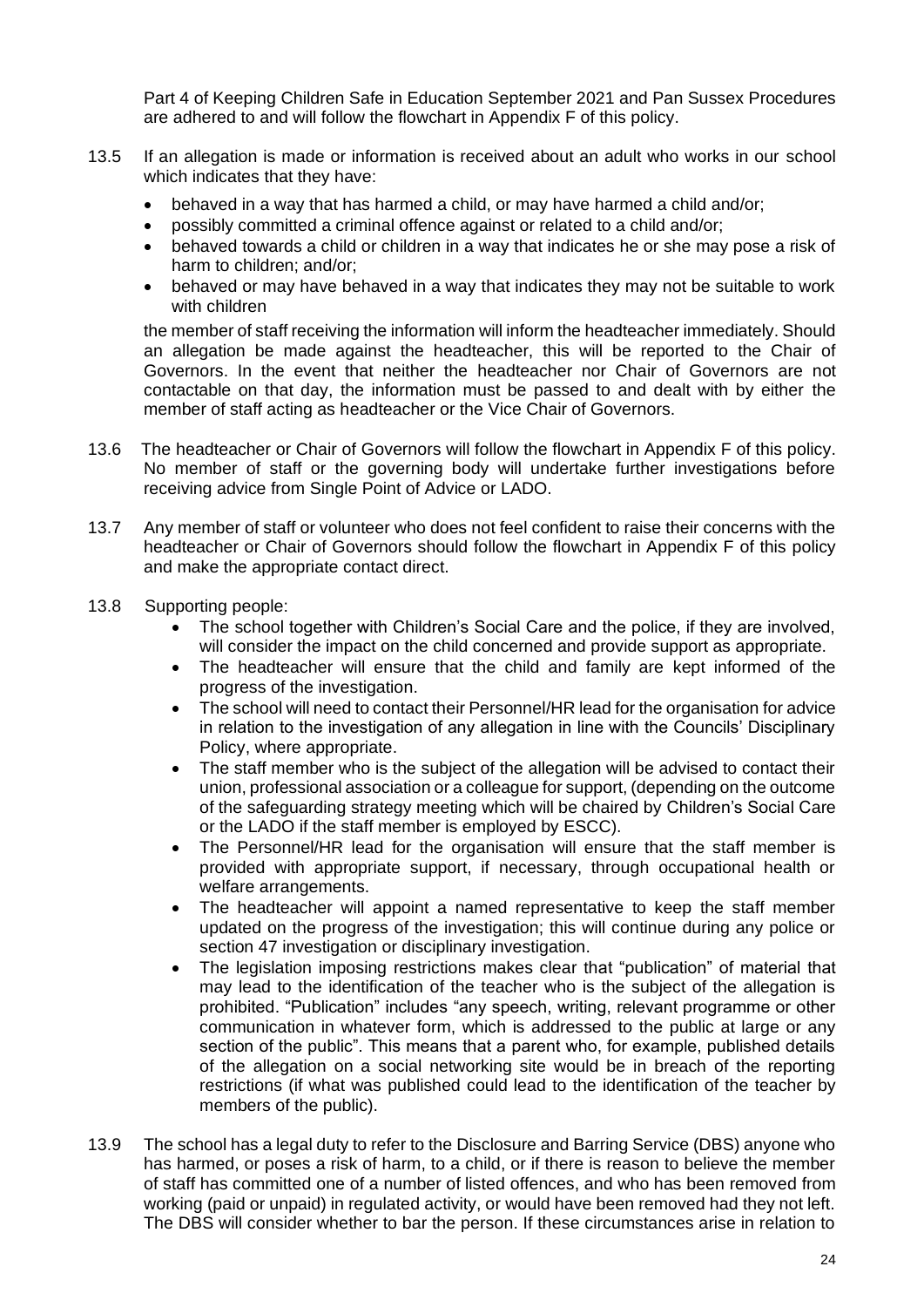a member of staff at our school, a referral will be made as soon as possible after the resignation or removal of the individual in accordance with advice from the LADO and/or the Personnel/HR lead for the organisation. In the case of a member of teaching staff, a decision will be made about whether to refer the matter to the Teaching Regulation Agency to consider prohibiting the individual from teaching.

- 13.10 In line with Keeping Children Safe in Education September 2021, under no circumstances will the school decide to cease to use a supply teacher due to safeguarding concerns, without finding out the facts and liaising with the LADO to determine a suitable outcome.
- 13.11 Where there are conduct issues with a supply teacher, which may not reach the threshold for safeguarding, we will consult the LADO nonetheless.
- 13.12 The agency for the supply teacher will be fully involved and expected to co-operate in any enquiries from the LADO, police and/or children's social services.
- 13.13 Where directed to do so by the LADO, police and/or children's social services, the school will support any safeguarding investigation of a supply teacher by collecting the facts when an allegation is made.
- 13.14 In this respect it may be that the school take a lead on that safeguarding element of investigation.

#### **14 CONCERNS WHICH DO NOT MEET THE THRESHOLD OF HARM**

- 14.1 As part of our whole school approach to safeguarding, we promote an open and transparent culture in which all concerns about all adults working in or on behalf of the school (including supply teachers, volunteers and contractors) are dealt with promptly and appropriately.
- 14.2 Creating a culture in which all concerns about adults (including allegations that do not meet the harms threshold are shared responsibly and with the right person, recorded and dealt with appropriately, is critical. If implemented correctly, this should encourage an open and transparent culture; enable our school to identify concerning, problematic or inappropriate behaviour early; minimise the risk of abuse; and ensure that adults working in or on behalf of the school are clear about professional boundaries and act within these boundaries, and in accordance with the ethos and values of the school.
- 14.3 If anyone has a 'low-level' concern this does not mean that it is insignificant, it means that the behaviour towards a child does not meet the threshold set out in section 13 of this annex. A low-level concern is any concern – no matter how small, and even if no more than causing a sense of unease or a 'nagging doubt' - that an adult working in or on behalf of the school may have acted in a way that is inconsistent with the staff code of conduct, including inappropriate conduct outside of work, but does not meet the allegations threshold or is otherwise not considered serious enough to consider a referral to the LADO.
- 14.4 Examples of such behaviour could include, but are not limited to:
	- Being over friendly with children;
	- Having favourites;
	- Taking photographs of children on their mobile phone;
	- Engaging with a child on a one-to-one basis in a secluded area or behind a closed door
	- Using inappropriate sexualised, intimidating or offensive language.
- 14.5 Such behaviour can exist on a wide spectrum, from the inadvertent or thoughtless, or behaviour that may look to be inappropriate, but might not be in specific circumstances, through to that which is ultimately intended to enable abuse.
- 14.6 It is crucial that any such concerns, including those which do not meet the allegation/harm threshold, are shared responsibly with the headteacher (this should include self-referral) so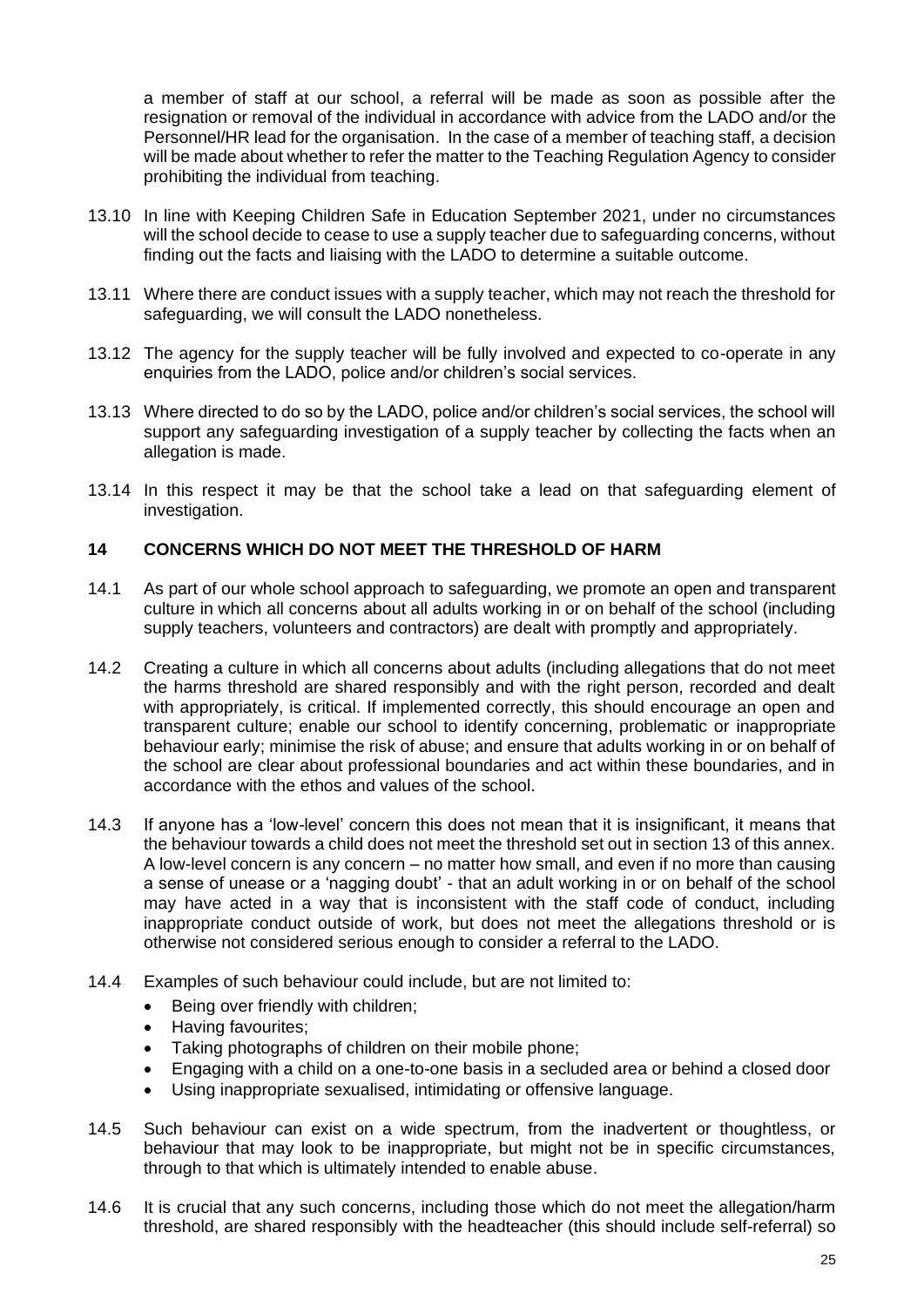that they can be recorded and dealt with appropriately. Ensuring they are dealt with effectively should also protect those working in or on behalf of schools and colleges from potential false allegations or misunderstandings.

- 14.7 If the concern has been raised via a third party, the headteacher will collect as much evidence as possible by speaking directly to the person who raised the concern, unless it has been raised anonymously and to the individual involved, along with any witnesses.
- 14.8 to ensure that there is clarity about how staff should behave, and to avoid inadvertent or thoughtless behaviour, staff should be ensure that they have fully read and understood the Staff Code of Conduct.

#### **15 THE USE OF 'REASONABLE FORCE'**

- 15.1 There are circumstances when it will be appropriate for staff to use reasonable force to safeguard children. The term 'reasonable force' covers the broad range of actions used by staff that involve a degree of physical contact to control or restrain children. This can range from guiding a child to safety by the arm, to more extreme circumstances such as breaking up a fight or where a young person needs to be restrained to prevent violence or injury. 'Reasonable' in these circumstances means 'using no more force than is needed'. The use of force may involve either passive physical contact, such as standing between pupils or blocking a pupil's path, or active physical contact such as leading a pupil by the arm out of the classroom.
- 15.2 Please see Relationships and Behaviour policy (and ESBAS [Restrictive Physical Intervention](https://czone.eastsussex.gov.uk/inclusion-and-send/isend-services/education-support-behaviour-and-attendance-service-esbas/resources/)  [Guidance for Schools Settings and Colleges May 2021](https://czone.eastsussex.gov.uk/inclusion-and-send/isend-services/education-support-behaviour-and-attendance-service-esbas/resources/) ) for further guidance on the use of reasonable force and restrictive physical interventions
- 15.3 When managing incidents of reasonable force and restrictive physical interventions the school will consider whether to liaise with the LADO, where it is thought that the physical intervention may lead to an allegation.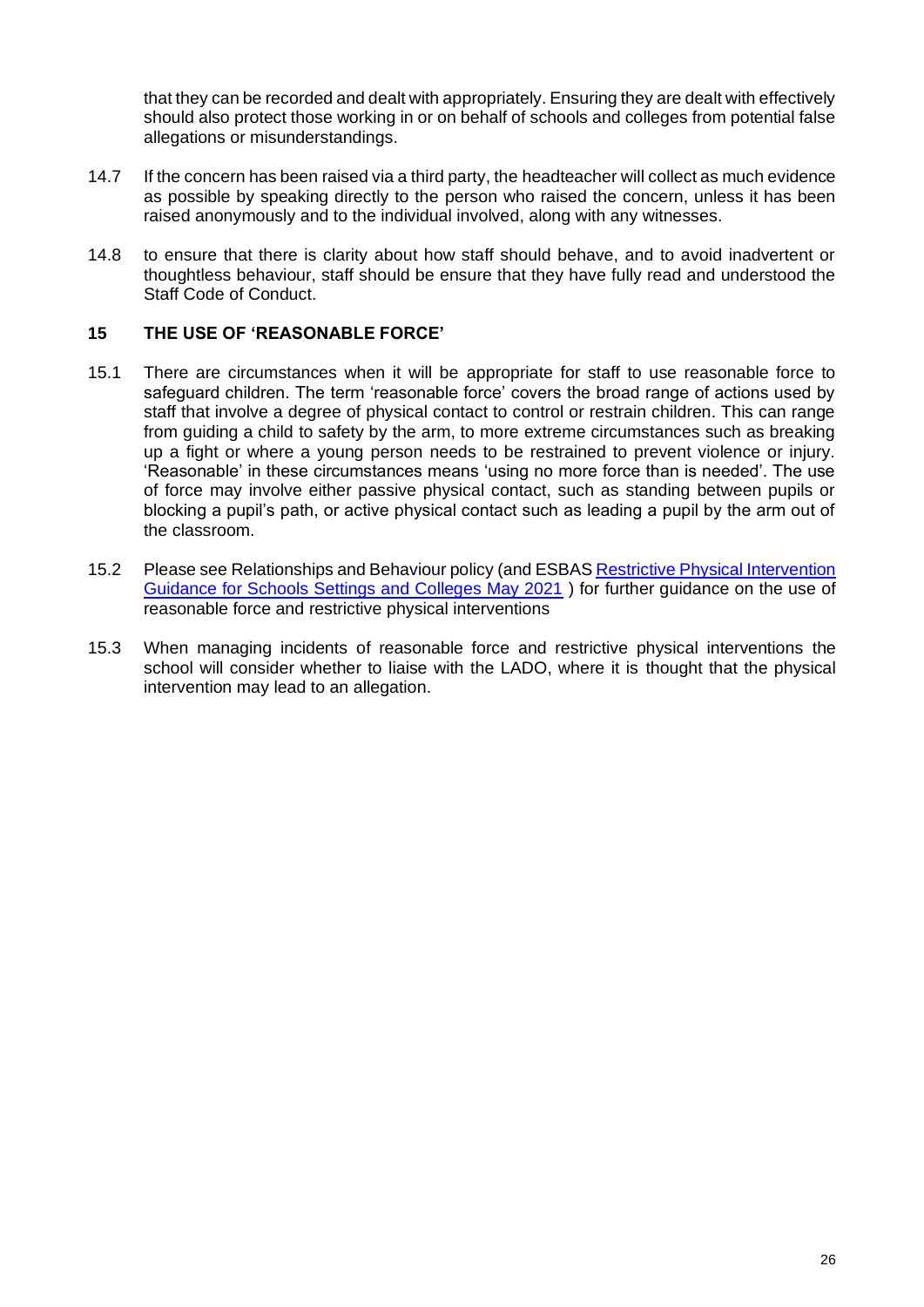## **APPENDIX B (Any reference to the term school, should be read as Federation or Federation Schools)**

## **Specific Safeguarding Issues**

#### **1 INTRODUCTION**

- 1.1 Annex B of Keeping Children Safe in Education September 2021 identifies a number of specific safeguarding issues, listed below, which all staff need to be aware of. All staff must read Annex B of Keeping Children Safe in Education September 2021 to ensure that they can identify any indicators of any of these possible issues and raise them with the DSL where they have a concern about a child at the school.
	- Child abduction and community safety incidents
	- Children and the court system
	- Children missing from education
	- Children with family members in prison
	- Child Criminal Exploitation (CCE) and Child Sexual Exploitation (CSE)
	- **County lines**
	- Modern Slavery and the National Referral Mechanism
	- **Cybercrime**
	- Domestic abuse
	- Homelessness
	- So-called 'honour-based' abuse (including Female Genital Mutilation (FGM) and Forced
	- Marriage)
	- Preventing radicalisation, the Prevent duty and the Channel process
	- Peer on peer/ child on child abuse
	- Sexual violence and sexual harassment between children in schools and colleges
	- Upskirting
	- The response to a report of sexual violence or sexual harassment
- 1.2 There is mandatory reporting duty for teachers with regards to FGM so staff should take careful note of that when reading Annex B of Keeping Children Safe in Education.
- 1.3 Within this appendix there is further local information, in addition to the information provided in Annex B of Keeping Children Safe in Education September 2021, on the following issues
	- Children Missing from Education
	- CCE, CSE and County Lines: MACE
	- Domestic abuse
	- Children with medical conditions
	- Prevent
	- Private Fostering
	- Self-Harm and suicidal behaviour
- 1.4 Peer on peer abuse is dealt with separately in Appendix C of this policy.
- 1.5 Further information about preventing extremism and radicalisation (the Prevent Duty) is provided in Appendix D of this policy.

#### **2 CHILDREN MISSING FROM EDUCATION**

2.1 All staff should be aware that children going missing, particularly persistently, can act as a vital warning sign of a range of safeguarding issues including neglect, sexual abuse, and child sexual and criminal exploitation, including involvement in county lines. It may also indicate mental health problems, risk of substance abuse, risk of travelling to conflict zones,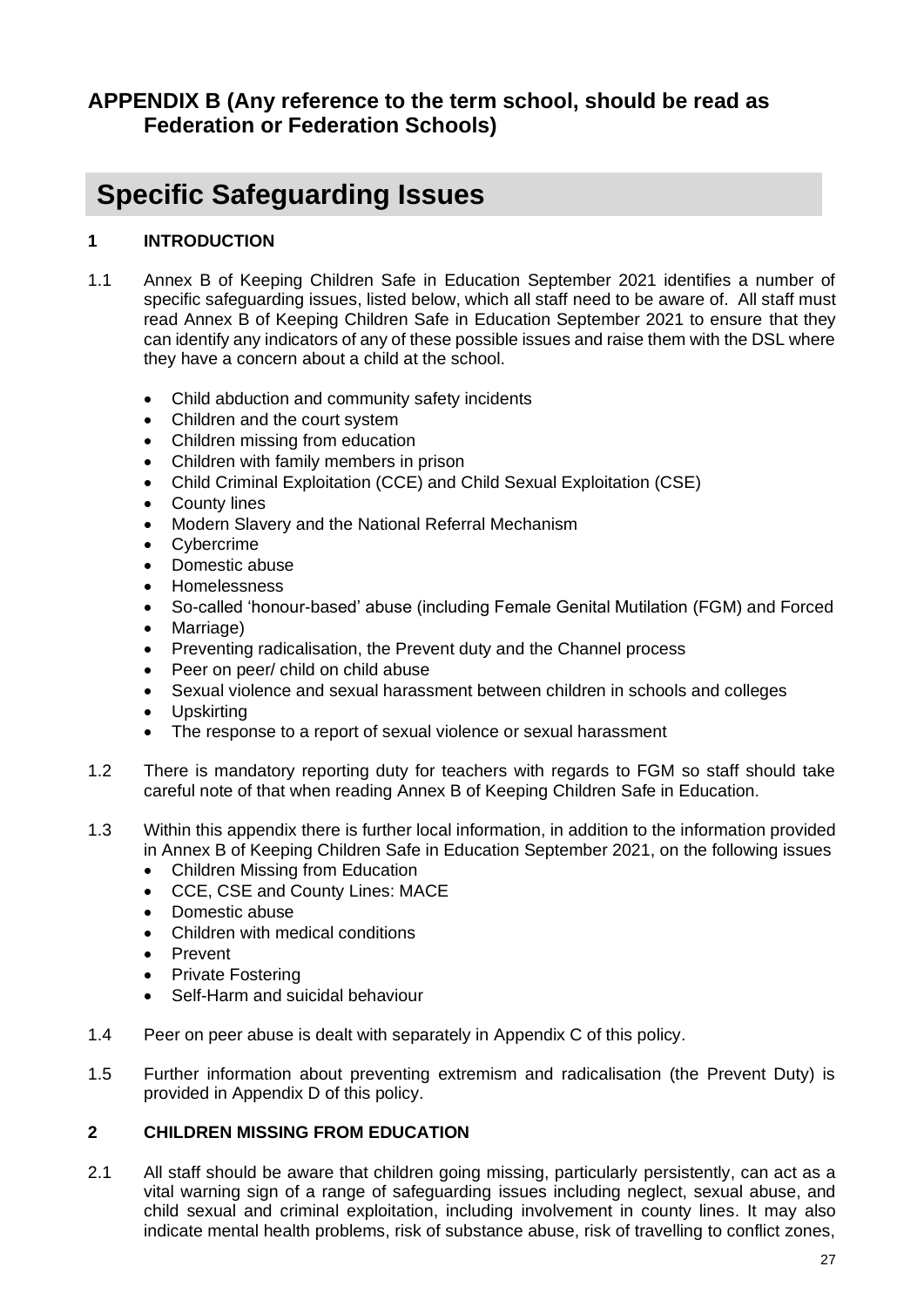risk of female genital mutilation, 'honour' based abuse or risk of forced marriage. Early intervention is necessary to identify the existence of any underlying safeguarding risk and to help prevent the risks of a child going missing in future. This includes when problems are first emerging but also where children are already known to Children's Social Care and need a social worker (such as on a child in need or child protection plan, or as a looked after child), where going missing from education may increase known safeguarding risks within the family or in the community.

- 2.2 All staff should be aware of the importance of completing registers in a timely and accurate way.
- 2.3 All in-school procedures around absence, as per the Attendance Policy, should be followed by staff. Although the DSL has oversight of attendance, this does not prevent staff from speaking directly with the DSL about the attendance/absence of any child about whom they have concerns, and indeed they should do so.

#### **3 CCE, CSE AND COUNTY LINES: MACE**

3.1 As part of the graduated support available to schools for MACE (Multi Agency Child Exploitation) and VARP (Vulnerable Adolescent Risk Panel) pupils at risk of exclusion there is a mechanism to ensure that schools are aware of the support available to them to maintain the placement when a pupil open to the MACE Operational Group or VARP is at risk of exclusion. To ensure schools are aware of the universal support available to maintain full time education in these cases, and to provide an opportunity for additional, targeted, multiagency support where required, an Education Review Meeting (ERM) can be requested by the school, through the MACE Operational Group process, or through the VARP, as a tool to prevent exclusion. An ERM will also be automatically triggered by the fixed term exclusion of a pupil open to MACE Operational Group or VARP, to prevent the risk associated with further exclusion. Further information on ERMs is on the [ESBAS Resources page](https://czone.eastsussex.gov.uk/inclusion-and-send/isend-services/education-support-behaviour-and-attendance-service-esbas/resources/) as well as a VSB [on the](https://vsb.eastsussex.gov.uk/article/7331) topic.

#### **4 DOMESTIC ABUSE**

- 4.1 All children can witness and be adversely affected by domestic abuse in the context of their home life where domestic abuse occurs between family members. Exposure to domestic abuse and/or violence can have a serious, long lasting emotional and psychological impact on children. In some cases, a child may blame themselves for the abuse or may have had to leave the family home as a result.
- 4.2 Operation Encompass is coordinated by Sussex Police. It helps police and schools work together to provide emotional and practical help to children. The system ensures that when police are called to an incident of domestic abuse, where there are children in the household who have experienced the domestic incident, the police will inform the school, via a secure email, before the child or children arrive at school the following day. This ensures that the school has up to date relevant information about the child's circumstances and can enable support to be given to the child according to their needs.
- 4.3 When approaching conversations with children or adults about domestic violence and abuse we will do so in line with the ESCC Domestic Abuse Toolkit: Supported Conversations with Young People and their Carers

#### **5 CHILDREN WITH MEDICAL CONDITIONS**

- 5.1 Children with medical conditions will be supported in accordance with the Supporting Students with Medical Conditions Policy and the statutory guidance Supporting Pupils at School with Medical Conditions 2015.
- 5.2 The school will ensure that arrangements are in place to support children with medical conditions. These arrangements will be informed through liaison with the parents and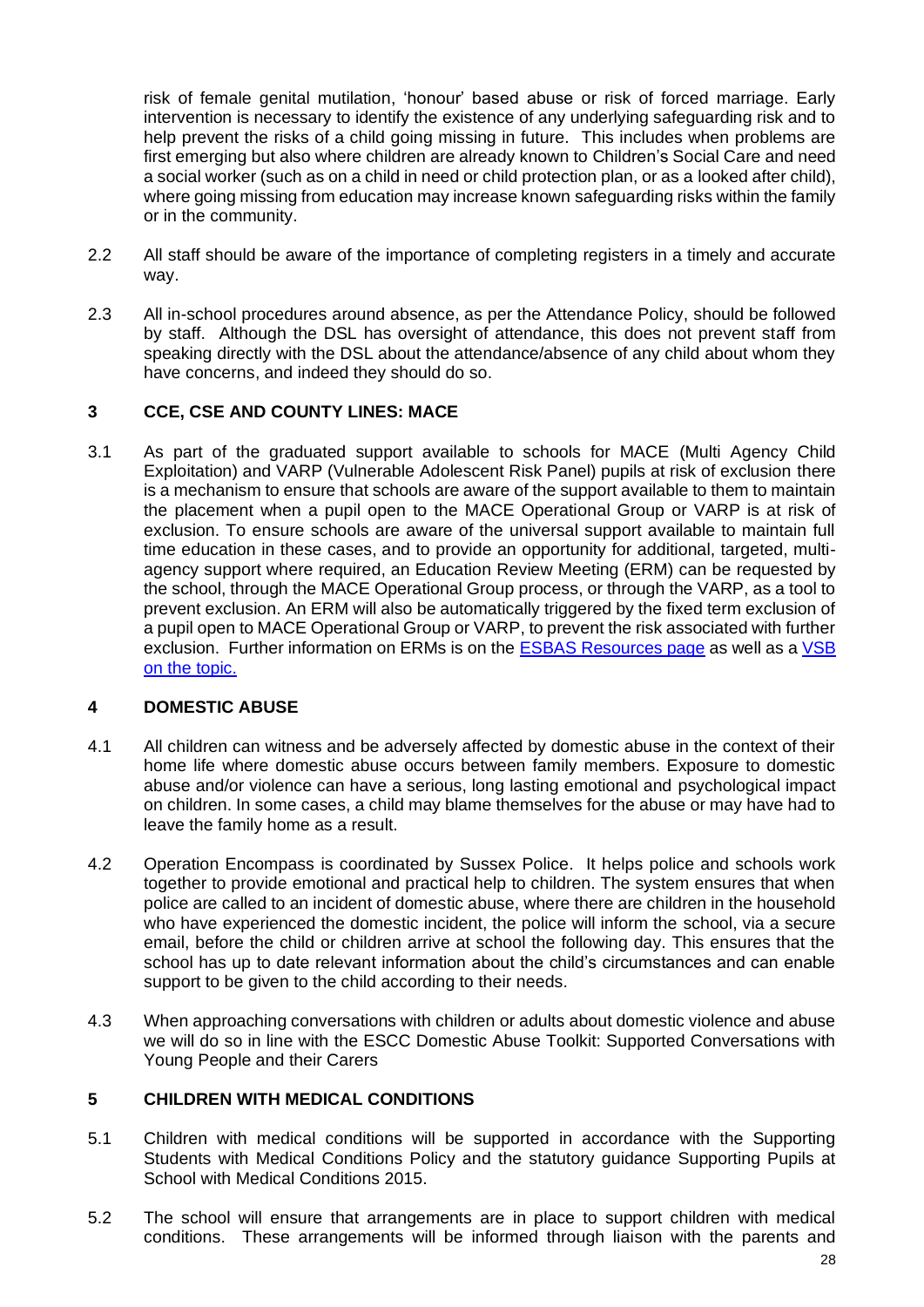medical professionals, where appropriate, and dependent on the age and capacity, the child as well.

- 5.3 Most ongoing conditions will require an individual healthcare plan, unless it is agreed that this would be inappropriate and disproportionate.
- 5.4 The healthcare plan will be shared with staff as necessary, to ensure that staff are aware of what arrangements are in place, as well as any emergency procedures.
- 5.5 Systems are in place to ensure that the Designated Safeguarding Lead is kept informed of arrangements for children with medical conditions and is alerted where a concern arises, such as an error with the administering of medicines or intervention, or repeated medical appointments being missed, or guidance or treatments not being followed by the parents or the child.
- 5.6 The DSL will consult with Health Professionals and consider further safeguarding actions in the event of:
	- concerns about attendance
	- if a medical condition is impacting on a child's ability to participate in normal school activities
	- if emergency treatment is being provided regularly
	- If there has been a significant health event at school
- 5.7 In respect of health concerns for a child the DSL will give due consideration to the possibility of fabricated or induced illness and perplexing presentations.

#### **6 PRIVATE FOSTERING**

- 6.1 Parents and carers often fail to notify schools about private fostering arrangements even though they are legally required to notify Children's Services. Often this is because they are unaware of the requirements. They believe that this is a private family arrangement which does not concern anybody else.
- 6.2 Private Fostering definition: Private fostering occurs when a child under 16 (or 18 if the child is disabled) is cared for and lives with an adult who is not a relative for 28 days or more. This could be a step-parent (by marriage or civil partnership), grandparent, step grandparent, brother, sister, uncle or aunt.
- 6.3 Private fostering is a private arrangement made by the parent(s), (or those with parental responsibility) for someone to care for their child because they are unable to do so (permanently or temporarily). This may be due to a number of reasons such as parental ill health, a parent going abroad or into prison, a child being bought to the UK to study English or the relationship between the child and parent has broken down.
- 6.4 School staff play an essential role in identifying privately fostered children. If you know a child is being privately fostered you should advise the parent/carer that they have a legal obligation to report the arrangement to Children Social Care at least six weeks before it happens or within 48 hours if the arrangement is current having been made in an emergency.
- 6.5 Alert your Designated Safeguarding Lead who will ensure this is followed up with Children Social Care and the arrangement is assessed, approved and monitored.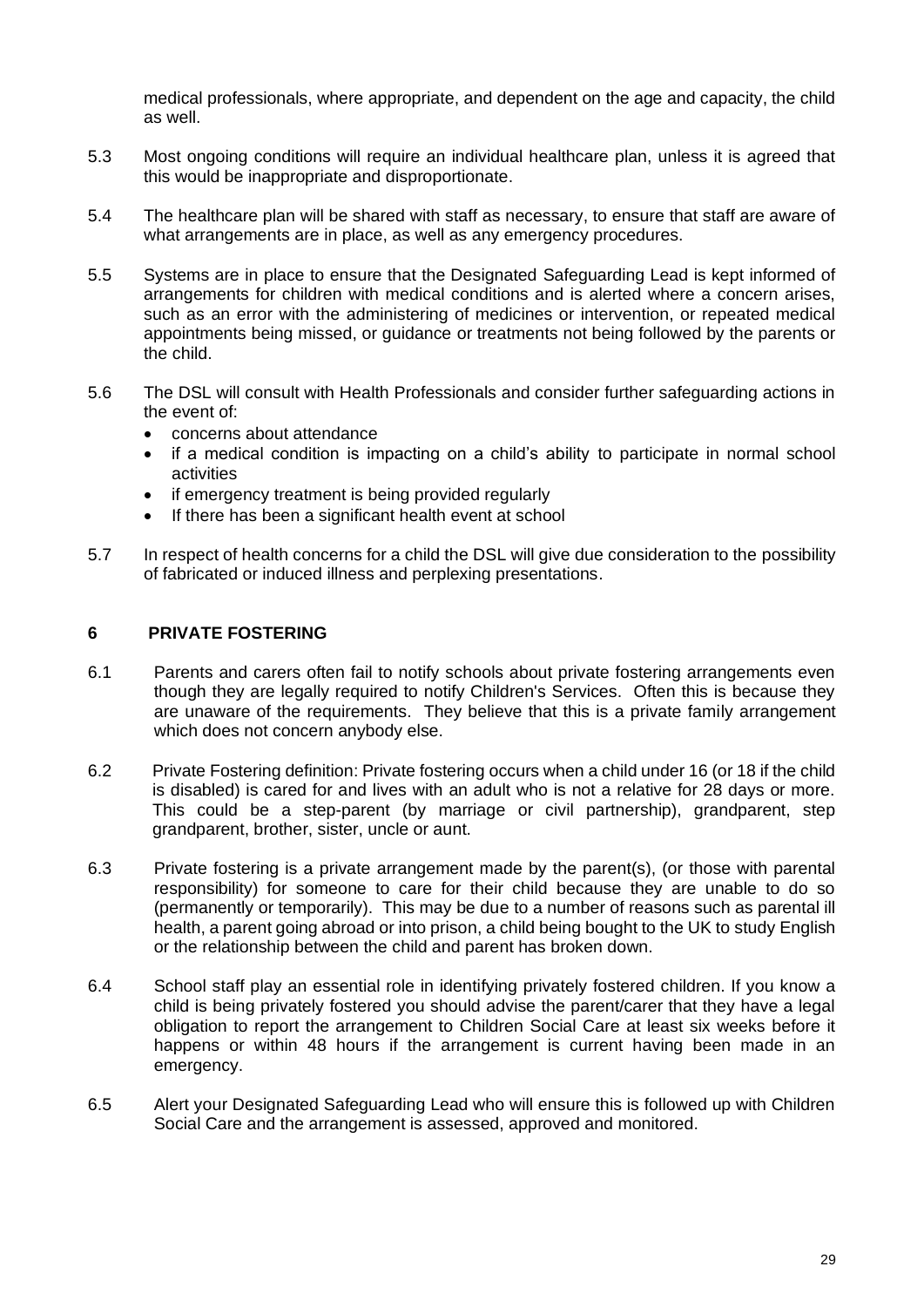#### **7 SELF-HARM AND SUICIDAL BEHAVIOUR**

- 7.1 Self harm, self-mutilation, eating disorders, suicide threats and gestures by a child must always be taken seriously and may be indicative of a serious mental or emotional disturbance.
- 7.2 The DSL will always make onward referral to mental health specialist services or Children's Social Care, in line with the Pan-Sussex Child Protection and Safeguarding Procedures.
- 7.3 Within East Sussex there is a protocol so that when a young person attends the Emergency Department of The Conquest Hastings or the Eastbourne District General Hospital, and self-harm is evident, the hospital will seek to share information with the DSL at the young person's school or college. The sharing of this information is based entirely upon consent from the young person/parent/carer, so the school will not receive information about every incident. Where the school does receive information about an incident of self-harm, this will be a care plan devised by a paediatric liaison mental health nurse who assessed the young person at the hospital. Any care plan received will be used to inform the ongoing safeguarding of that young person and communication/liaison with the young person/parent/carer will be arranged to facilitate this.
- 7.4 If a young person's presentation at the Emergency Department represents a safeguarding concern, then the safeguarding team at the hospital will raise this through their own safeguarding processes and SPOA will be informed. In this respect not all presentations at the Emergency Department will automatically trigger a referral to SPOA, so if on receipt of a care plan from the hospital further concerns emerge, either from existing contextual information the school has, or from new information shared by the young person, then we will follow our usual safeguarding processes and consider making a referral to SPOA.

Further information on the local procedures in response to the above issues can be found within section 8 of the [Pan-Sussex Child Protection and Safeguarding Procedures.](https://sussexchildprotection.procedures.org.uk/page/contents)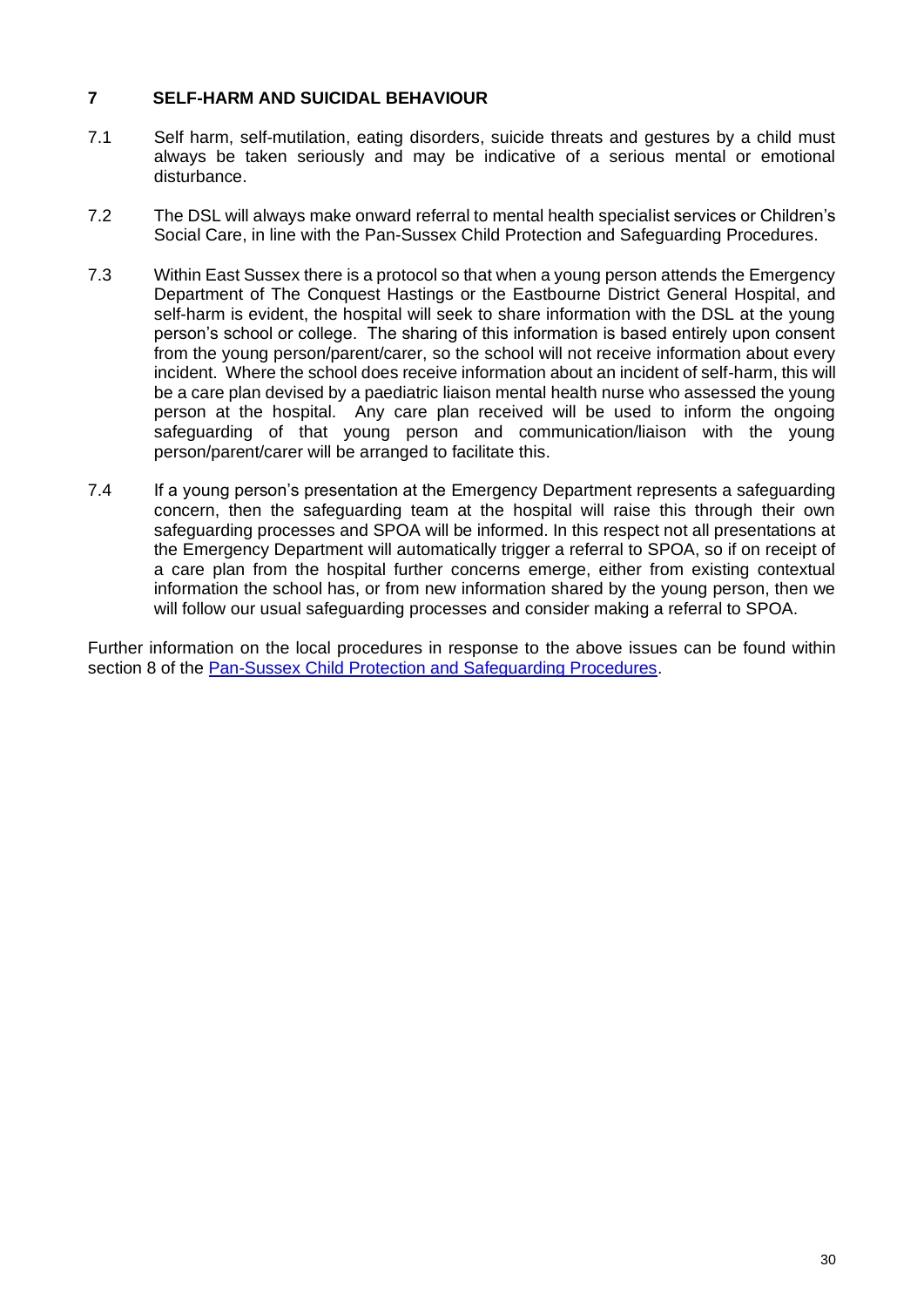**APPENDIX C (Any reference to the term school, should be read as Federation or Federation Schools)**

# **PEER ON PEER ABUSE (CHILD ON CHILD)**

#### **At this school we take a zero-tolerance approach to peer on peer abuse.**

- 1.1 Throughout this appendix reference will be made to the terms perpetrator and victim. These terms appear within DfE guidance such as Keeping Children Safe in Education and are easily understood. These terms are being used within this document to aid the flow of sentences however when discussing incidents of peer on peer abuse with children, parents or carers the term perpetrator should be replaced with 'child who has displayed X behaviour' and victim should be replaced with 'child who has experienced X behaviour'.
- 1.2 All staff should be aware that children can abuse other children (often referred to as peer on peer abuse) and that it can happen both inside and outside of school and online. It is important that all staff recognise the indicators and signs of peer on peer abuse and know how to identify it and respond to reports.
- 1.3 Peer on peer abuse is most likely to include, but may not be limited to:
	- bullying (including cyberbullying, prejudice-based and discriminatory bullying);
	- abuse in intimate personal relationships between peers;
	- physical abuse such as hitting, kicking, shaking, biting, hair pulling, or otherwise causing physical harm (this may include an online element which facilitates, threatens and/or encourages physical abuse);
	- sexual violence, such as rape, assault by penetration and sexual assault; (this may include an online element which facilitates, threatens and/or encourages sexual violence)
	- sexual harassment, such as sexual comments, remarks, jokes and online sexual harassment, which may be standalone or part of a broader pattern of abuse;
	- causing someone to engage in sexual activity without consent, such as forcing someone to strip, touch themselves sexually, or to engage in sexual activity with a third party;
	- consensual and non-consensual sharing of nudes and semi nudes images and or videos (also known as sexting or youth produced sexual imagery);
	- upskirting, which typically involves taking a picture under a person's clothing without their permission, with the intention of viewing their genitals or buttocks to obtain sexual gratification, or cause the victim humiliation, distress or alarm; and
	- initiation/hazing type violence and rituals (this could include activities involving harassment, abuse or humiliation used as a way of initiating a person into a group and may also include an online element)
- 1.4 It is essential that all staff understand the importance of challenging inappropriate behaviours between peers, that are actually abusive in nature. Downplaying certain behaviours, for example dismissing sexual harassment as "just banter", "just having a laugh", "part of growing up" or "boys being boys" can lead to a culture of unacceptable behaviours, an unsafe environment for children and in worst case scenarios a culture that normalises abuse leading to children accepting it as normal and not coming forward to report it.
- 1.5 The initial response to a report of peer on peer abuse from a child is incredibly important. How we respond to a report can encourage or undermine the confidence of future victims of peer on peer abuse to report or come forward.
- 1.6 It is important to note that children may not find it easy to tell staff about their abuse verbally. Children can show signs or act in ways that they hope adults will notice and react to. In some cases, the victim may not make a direct report. For example, a friend may make a report, or a member of school staff may overhear a conversation that suggests a child has been harmed or a child's own behaviour might indicate that something is wrong. If staff have any concerns about a child's welfare, they should act on them immediately rather than wait to be told.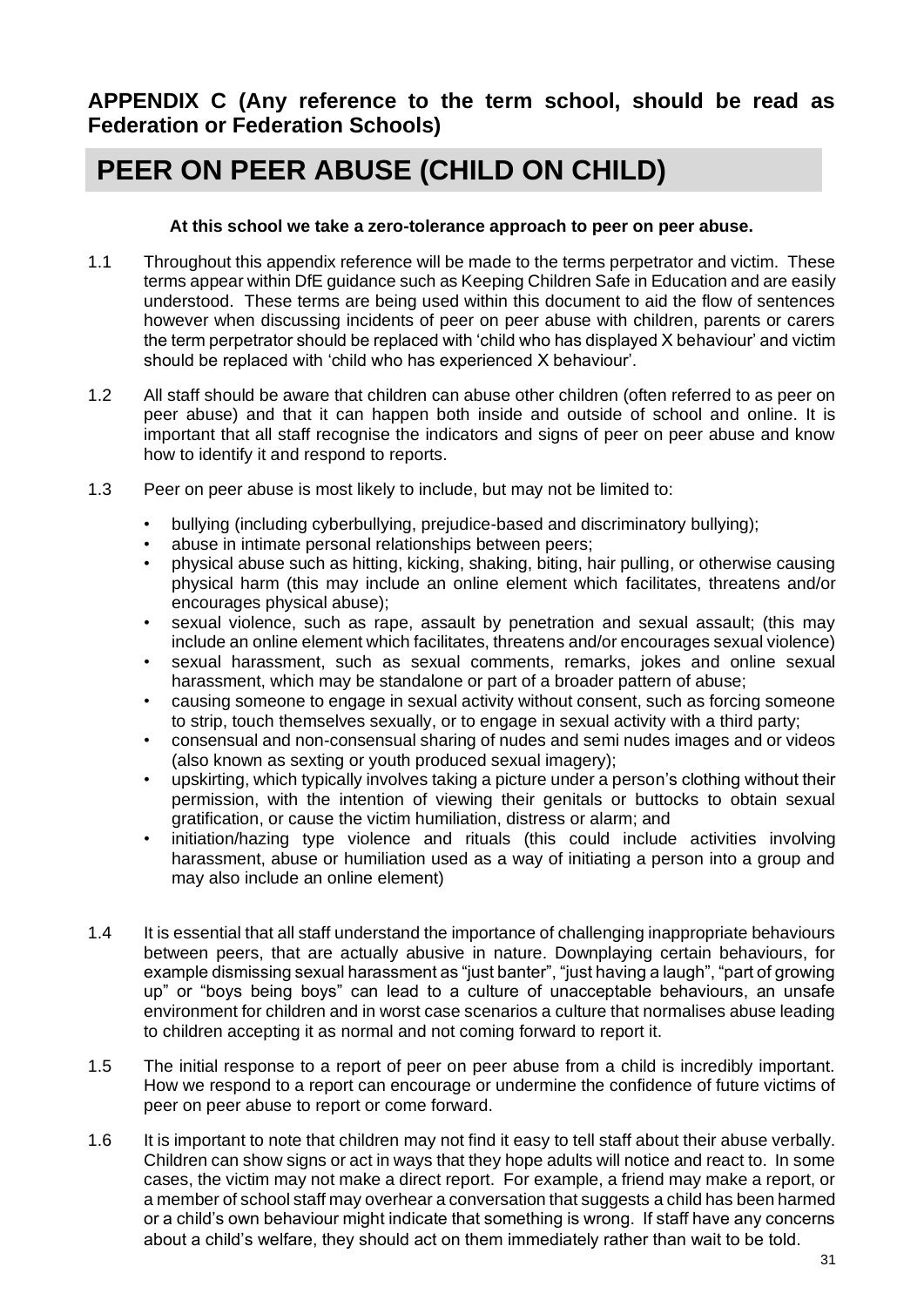- 1.7 All staff should reassure victims that they are being taken seriously and that they will be supported and kept safe. A victim should never be given the impression that they are creating a problem by reporting abuse, sexual violence or sexual harassment. Nor should a victim ever be made to feel ashamed for making a report
- 1.8 All staff should understand, that even if there are no reports in the school of peer on peer abuse it does not mean it is not happening, it may be the case that it is just not being reported. As such it is important if staff have any concerns regarding peer on peer abuse they should speak to the DSL or deputy.
- 1.9 If an allegation of peer on peer abuse is made:
	- The initial response to a report from a child is important. It is essential that all victims are reassured that they are being taken seriously and that they will be supported and kept safe. A victim should never be given the impression that they are creating a problem by reporting sexual violence or sexual harassment. Nor should a victim ever be made to feel ashamed for making a report.
	- Staff will record the allegation and inform the DSL.
	- The DSL will assess the information and identify appropriate outcomes to the incident, which may include school-based support or interventions, and or referrals to other agencies, as necessary, such as SPoA, Children's Social Care, CAMHS and the Police (if the allegation involves a potential criminal offence).
	- When responding to an allegation of peer on peer abuse the wishes of the victim, in terms of how they want to proceed, will be taken into account. This is especially important in the context of sexual violence and sexual harassment. Victims will be given as much control as is reasonably possible over decisions regarding how any investigation will be progressed and any support that they will be offered. This will however need to be balanced with the school's duty and responsibilities to protect other children.
	- The DSL will complete a risk assessment and where necessary create a written support plan for all children involved, including the child/ren who has experienced the abusive behaviour and the child/ren who is alleged to have displayed the abusive behaviour as well as any others affected, with a named person they can all talk to if needed.
	- Risk assessments and support plans will be completed in conjunction with parents/carers, the child (depending on their age) and with support from any other agencies involved such as Children's Social Care or the police.
	- The format of any support plan will vary with the exact nature of the incident, but will always be in line with processes outlined in the relationships and behaviour or antibullying policies
	- If the incident involves a Harmful Sexual Behaviour (HSB) then the quidance in the East [Sussex Protocol for Managing Peer on Peer Harmful Sexual Behaviour in Schools](https://czone.eastsussex.gov.uk/safeguarding/safeguarding-in-schools-colleges-and-early-years-settings/safeguarding-model-policies-and-guidance/harmful-sexual-behaviours/) will be followed and a Safeguarding Risk Reduction Plan created accordingly.
	- Incidents involving consensual and non-consensual sharing of nudes and semi nudes images and or videos will be managed in line with guidance in [Sharing nudes and semi](https://assets.publishing.service.gov.uk/government/uploads/system/uploads/attachment_data/file/947545/UKCIS_sharing_nudes_and_semi_nudes_advice_for_education_settings_V2.pdf)[nudes: advice for education settings working with children and young people](https://assets.publishing.service.gov.uk/government/uploads/system/uploads/attachment_data/file/947545/UKCIS_sharing_nudes_and_semi_nudes_advice_for_education_settings_V2.pdf)  [\(publishing.service.gov.uk\)](https://assets.publishing.service.gov.uk/government/uploads/system/uploads/attachment_data/file/947545/UKCIS_sharing_nudes_and_semi_nudes_advice_for_education_settings_V2.pdf)
	- Any risk assessments/support plans devised will be shared with staff within the school, as necessary, to ensure that staff are aware of the additional measure in place to safeguard those children.
	- Alongside actions to provide protection and support to both victims and perpetrators of peer on peer abuse, Where appropriate, they may also need to be managed through the school relationships and behaviour or anti bullying policies.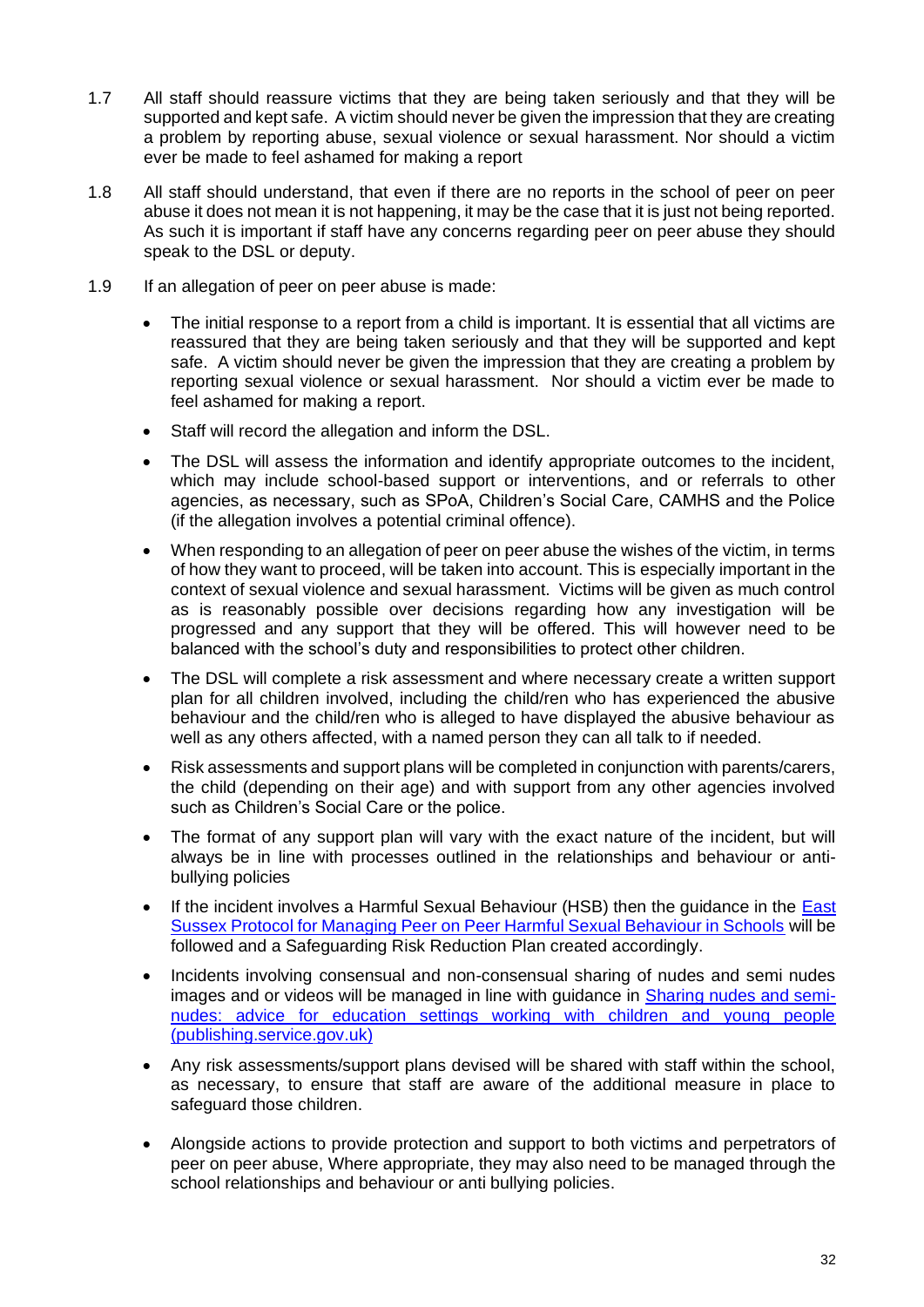- All incidents of peer on peer abuse will be categorised and recorded by the nature of the incident i.e. bullying (including the type such as cyber, racial, biphobic, transphobic and homophobic etc), physical abuse (identifying the specifics: hitting, kicking etc) or a Harmful Sexual Behaviour or other specifics such as sexting/sharing nudes and seminudes or whether the incident was potentially criminal).
- 1.10 The school will minimise the risk of peer on peer abuse by:
	- Challenging behaviours, such as grabbing bottoms, breasts and genitalia, flicking bras and lifting up skirts. Dismissing or tolerating such behaviours risks normalising them.
	- Addressing any inappropriate behaviour (even if it appears to be relatively innocuous) is an important intervention that helps prevent problematic, abusive and/or violent behaviour in the future.
	- Challenging any form of derogatory or sexualised language or behaviour, including requesting or sending sexual images.
	- Being vigilant to issues that particularly affect different genders for example, sexualised or aggressive touching or grabbing towards female pupils, and initiation or hazing type violence with respect to boys, whilst at the same time recognising that any of these issues can affect any pupils regardless of their gender.
	- Ensuring our whole school approach to safeguarding and preventive curriculum helps to educate pupils about appropriate behaviour and consent.
	- Ensuring pupils are aware of the different ways in which they can speak with a trusted adult in the school, either directly or through other means such as worry boxes or through the pupil leadership team.
	- Ensuring pupils are aware of the different ways in which they can speak with an adult outside of the school through agencies such as Child Line or the NSPCC.
	- As a school we gather pupil voice to capture the full breadth of the pupil demographic, including pupils with SEND and those who are vulnerable or have experienced challenges in their lives, to understand the experience of pupils at the school, so that this can inform the development of safeguarding practice.
	- Ensuring that staff are aware of peer on peer abuse and maintain an attitude of 'it could happen here', as they do with all areas of safeguarding.
	- Ensuring that staff are trained to understand that a pupil harming a peer could be a sign that the child is being abused themselves.
- 1.11 Sexual violence and sexual harassment between children is an element of peer on peer abuse which requires particular consideration due to the potentially criminal nature of incidents. As with other areas of peer on peer abuse these types of behaviours and incidents may occur within the community, outside of the school day, or indeed within the school premises, during the school day. In either instance the abuse could be occurring face to face or online. In many cases abuse will take place concurrently via online channels and in daily life.
- 1.12 Sexual violence and sexual harassment can occur between two children of any age and sex, from primary through to secondary stage and into colleges. It can occur through a group of children sexually assaulting or sexually harassing a single child or group of children. Sexual violence and sexual harassment exist on a continuum and may overlap; they can occur online and face to face (both physically and verbally) and are never acceptable. Staff should be aware that some groups are potentially more at risk. Evidence shows girls, children with SEND and LGBT children are at greater risk of experiencing sexual violence or harassment. Although it is more likely that it will be perpetrated by boys, it is recognised that boys will at times be victims as well. In any case, all peer on peer abuse is unacceptable and will be taken seriously and not tolerated.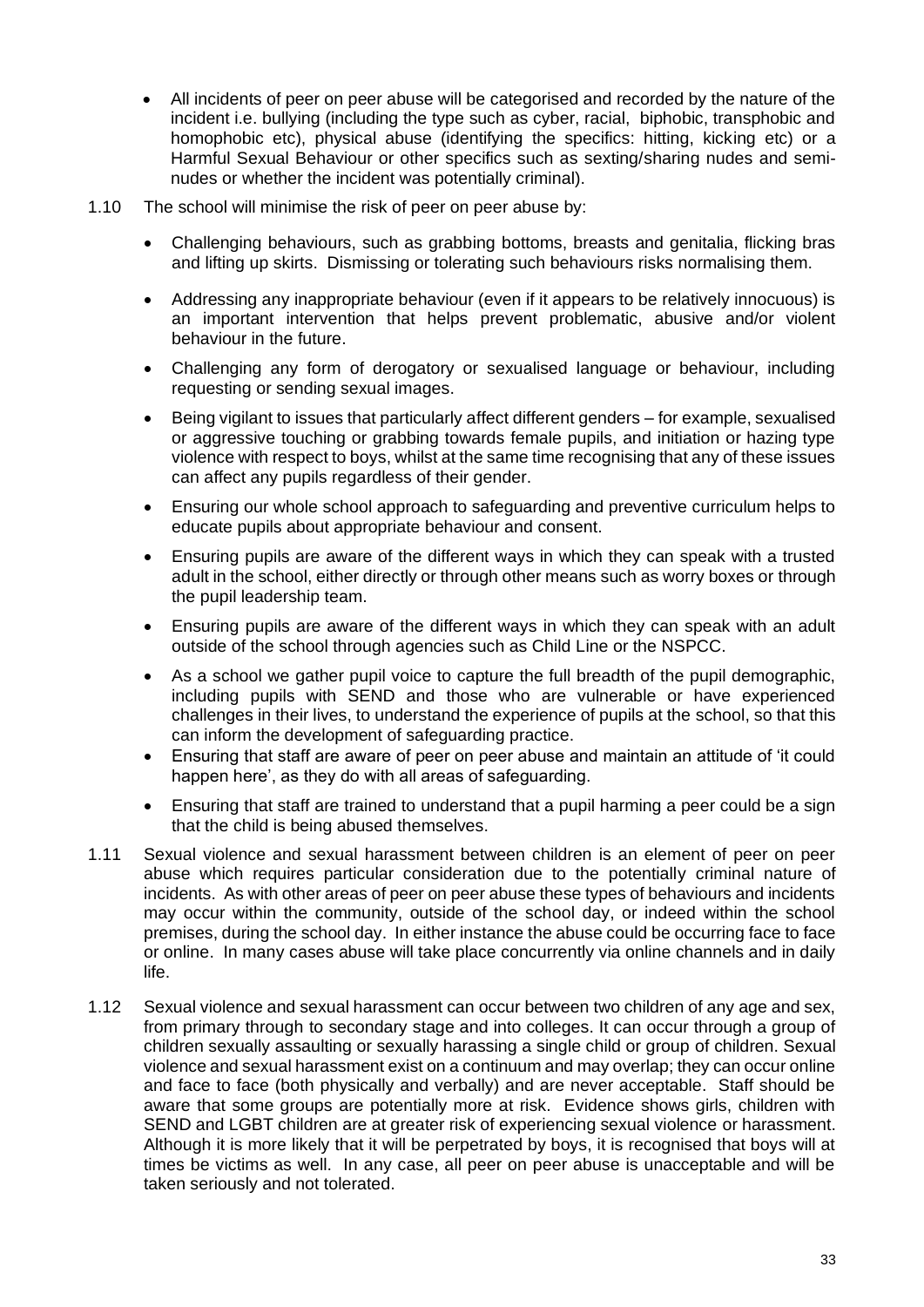- 1.13 Children who are victims of sexual violence and sexual harassment wherever it happens, will likely find the experience stressful and distressing. This will, in all likelihood, adversely affect their educational attainment and will be exacerbated if the alleged perpetrator(s) attends our school as well.
- 1.14 Sexual violence and harassment form part of a broader range of Harmful Sexual Behaviours (HSB). All problematic and Harmful Sexual Behaviours will be responded to by the school. Sexual violence refers to those behaviours which are offences under the Sexual Offences Act 2003, as described below:
	- **Rape**: A person (A) commits an offence of rape if: he intentionally penetrates the vagina, anus or mouth of another person (B) with his penis, B does not consent to the penetration and A does not reasonably believe that B consents.
	- **Assault by Penetration**: A person (A) commits an offence if: s/he intentionally penetrates the vagina or anus of another person (B) with a part of her/his body or anything else, the penetration is sexual, B does not consent to the penetration and A does not reasonably believe that B consents.
	- **Sexual Assault**: A person (A) commits an offence of sexual assault if: s/he intentionally touches another person (B), the touching is sexual, B does not consent to the touching and A does not reasonably believe that B consents. (Schools should be aware that sexual assault covers a very wide range of behaviour so a single act of kissing someone without consent or touching someone's bottom/breasts/genitalia without consent, can still constitute sexual assault.)
	- **Causing someone to engage in sexual activity without consent**: A person (A) commits an offence if: s/he intentionally causes another person (B) to engage in an activity, the activity is sexual, B does not consent to engaging in the activity, and A does not reasonably believe that B consents. (This could include forcing someone to strip, touch themselves sexually, or to engage in sexual activity with a third party.)
	- **What is consent?** Consent is about having the freedom and capacity to choose. Consent to sexual activity may be given to one sort of sexual activity but not another, e.g.to vaginal but not anal sex or penetration with conditions, such as wearing a condom. Consent can be withdrawn at any time during sexual activity and each time activity occurs. Someone consents to vaginal, anal or oral penetration only if s/he agrees by choice to that penetration and has the freedom and capacity to make that choice.

#### • **Sexual consent**

- a child under the age of 13 can never consent to any sexual activity;
- the age of consent is 16;
- sexual intercourse without consent is rape.
- 1.15 When referring to sexual harassment we mean 'unwanted conduct of a sexual nature' that can occur online and offline and both inside and outside of school. When we reference sexual harassment, we do so in the context of child on child sexual harassment. Sexual harassment is likely to: violate a child's dignity, and/or make them feel intimidated, degraded or humiliated and/or create a hostile, offensive or sexualised environment.
- 1.16 Whilst not intended to be an exhaustive list, sexual harassment can include:
	- sexual comments, such as: telling sexual stories, making lewd comments, making sexual remarks about clothes and appearance and calling someone sexualised names;
	- sexual "jokes" or taunting;
	- physical behaviour, such as: deliberately brushing against someone, interfering with someone's clothes (the school will consider when any of this crosses a line into sexual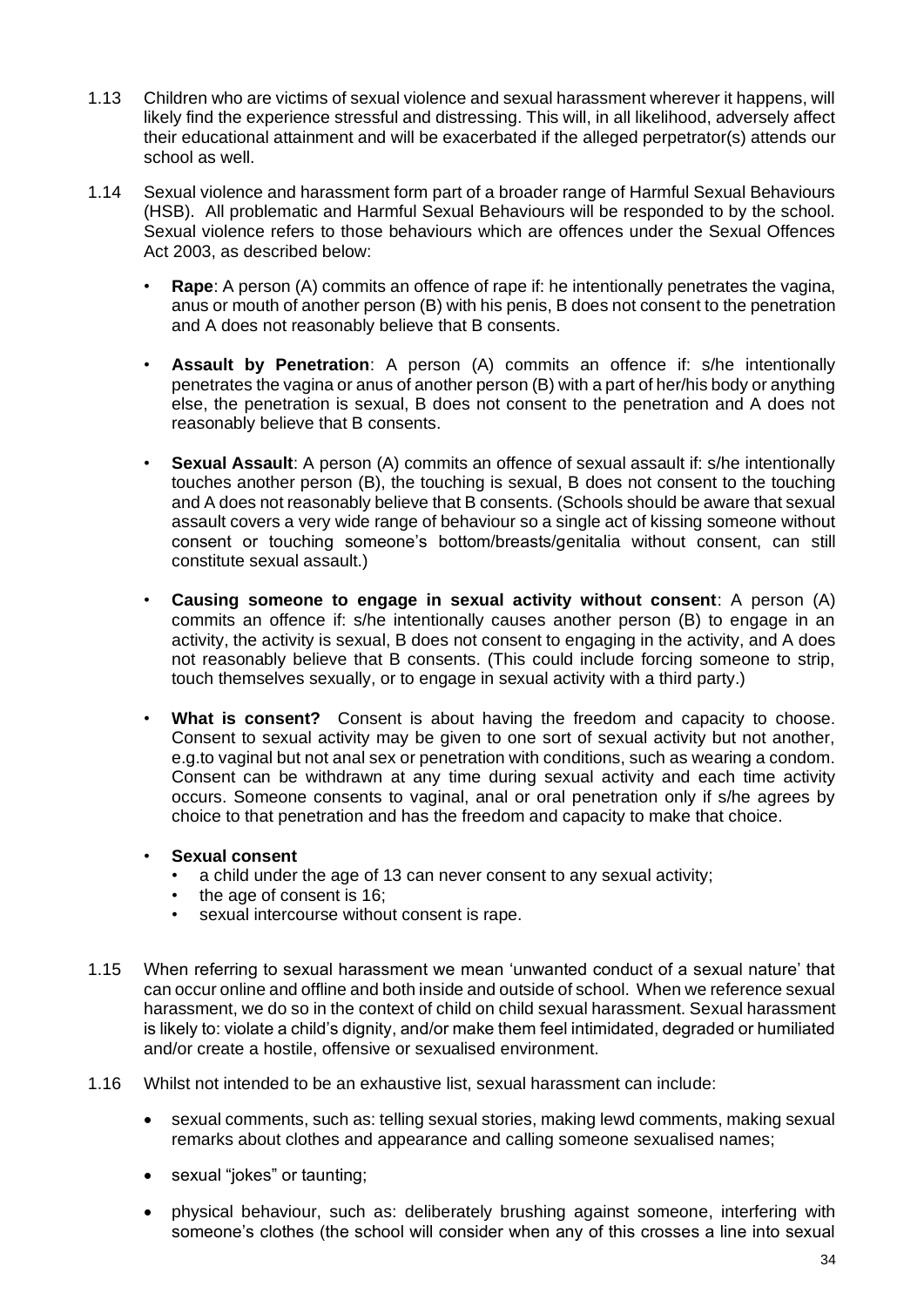violence - it is important to talk to and consider the experience of the victim) and displaying pictures, photos or drawings of a sexual nature; and

- online sexual harassment. This may be standalone, or part of a wider pattern of sexual harassment and/or sexual violence. It may include:
- consensual and non-consensual sharing of nude and semi-nude images and videos;
- sharing of unwanted explicit content;
- sexualised online bullying;
- unwanted sexual comments and messages, including, on social media; and
- sexual exploitation; coercion and threats
- upskirting (is a criminal offence)
- 1.17 All peer on peer abuse is unacceptable and will be taken seriously. Where a behaviour is believed to be criminal then the police will always be involved.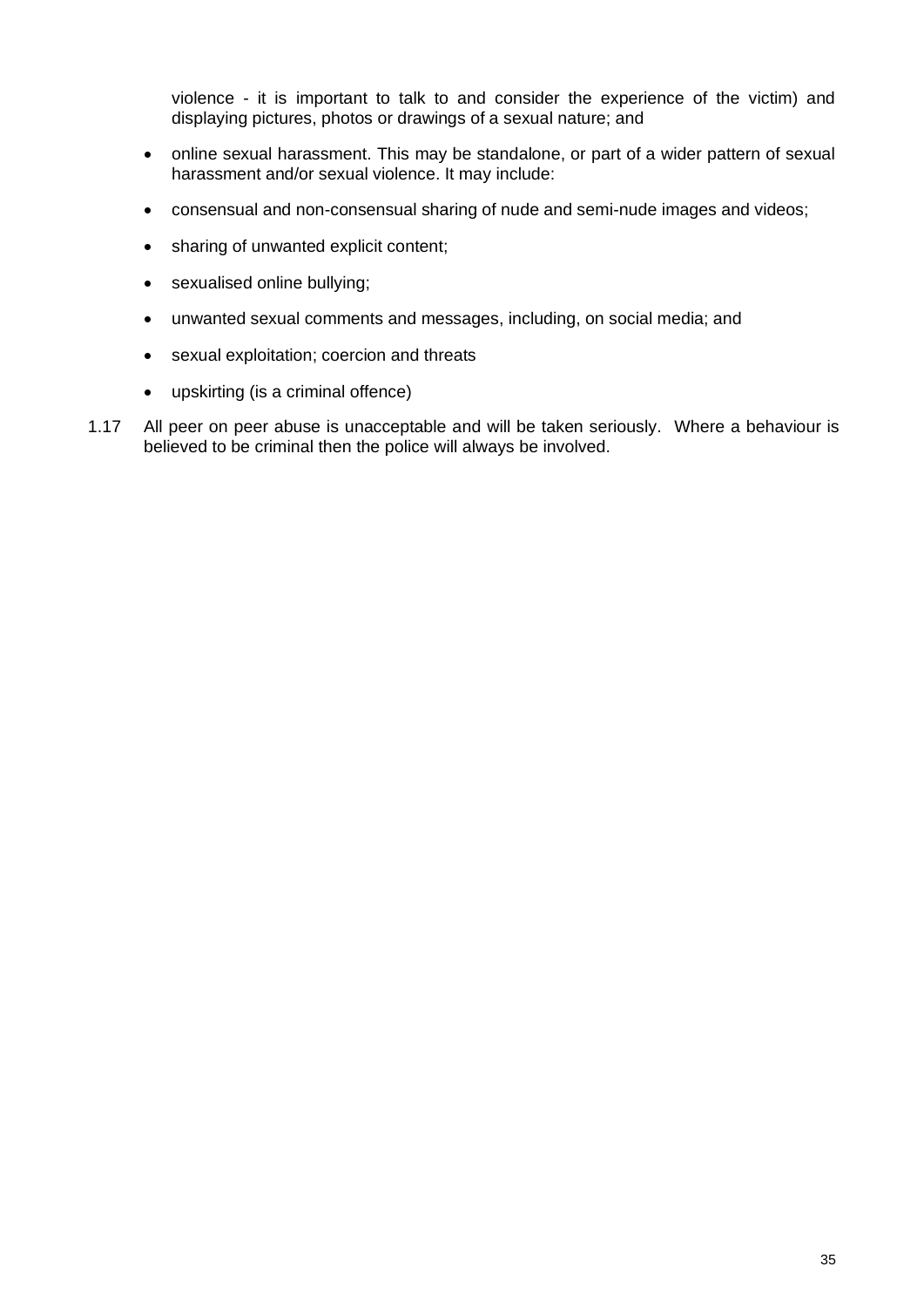### **APPENDIX D (Any reference to the term school, should be read as Federation or Federation Schools)**

## **PREVENTING EXTREMISM AND RADICALISATION**

- 1.1 All schools and colleges are subject to a duty under section 26 of the Counter-Terrorism and Security Act 2015 (the CTSA 2015), in the exercise of their functions, to have "due regard to the need to prevent people from being drawn into terrorism". This duty is known as the Prevent Duty.
- 1.2 Children are vulnerable to extremist ideology and radicalisation. Similar to protecting children from other forms of harms and abuse, protecting children from this risk is all part of our whole school approach to safeguarding.
- 1.3 When approaching this area of work our school uses the following accepted Governmental definitions of extremism, radicalisation and terrorism:
	- **Extremism** is the vocal or active opposition to fundamental British values, including democracy, the rule of law, individual liberty and mutual respect and tolerance of different faiths and beliefs. This also includes calling for the death of members of the armed forces.
	- **Radicalisation** refers to the process by which a person comes to support terrorism and extremist ideologies associated with terrorist groups.
	- **Terrorism** is an action that endangers or causes serious violence to a person/people; causes serious damage to property; or seriously interferes or disrupts an electronic system. The use or threat must be designed to influence the government or to intimidate the public and is made for the purpose of advancing a political, religious or ideological cause.
- 1.4 There is no place for extremist views of any kind in our school, whether from internal sources, pupils, staff or governors, or external sources - school community, external agencies or individuals.
- 1.5 Any prejudice, discrimination, or extremist views, including derogatory language, displayed by pupils or staff will always be challenged and, where appropriate, dealt with in line with our Behaviour Policy for pupils and the Code of Conduct for staff.
- 1.6 We are aware that technology is a significant component of many safeguarding and wellbeing issues and that children are at risk of being exposed to illegal, inappropriate or harmful content including radicalisation and extremism online. As such the school will ensure that children are safe from terrorist and extremist material when accessing the internet in school by establishing appropriate levels of filtering and supporting this with our Preventative Curriculum. For further information please see our Online Safety policy (school to link relevant policy)
- 1.7 We will promote the values of democracy, the rule of law, individual liberty, mutual respect and tolerance for those with different faiths and beliefs.
- 1.8 We will teach and encourage pupils to respect one another and to respect and tolerate difference, especially those of a different faith or no faith.
- 1.9 We will ensure that all our teaching approaches help our pupils build resilience to extremism and give pupils a positive sense of identity through the development of critical thinking skills.
- 1.10 We will ensure that all our staff are equipped to recognise extremism and are skilled and confident enough to challenge it.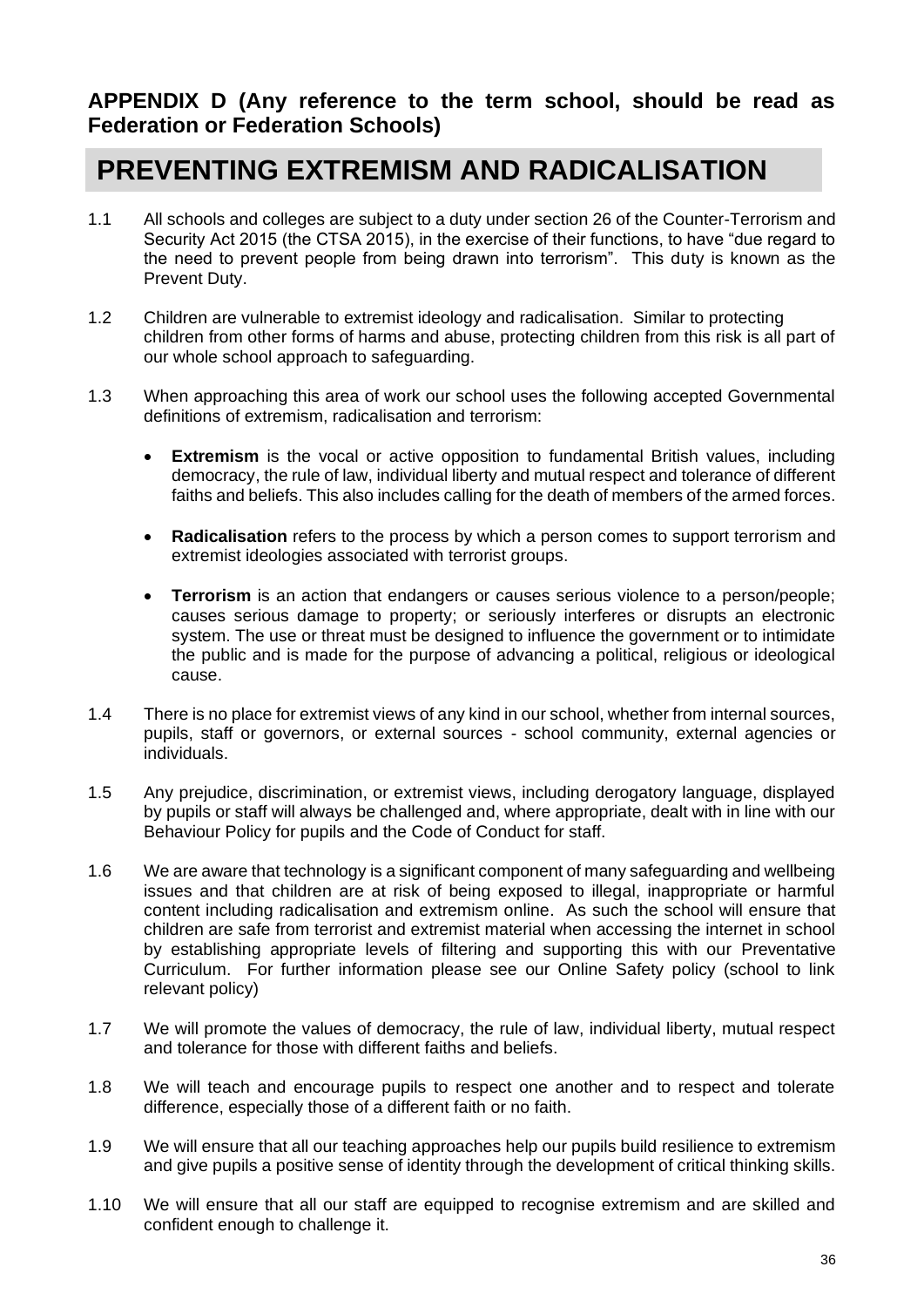- 1.11 We will be flexible enough to adapt our teaching approaches, as appropriate, to address specific issues to become even more relevant to the current issues of extremism and radicalisation
- 1.12 As part of our whole school safeguarding responsibilities school staff will be alert to:
	- Disclosures by pupils of their exposure to the extremist actions, views, or materials of others outside of school, such as in their homes or community groups, especially where pupils have not actively sought these out.
	- Graffiti symbols, writing or artwork promoting extremist messages or images.
	- Pupils accessing extremist material online, including through social networking sites.
	- Parental reports of changes in behaviour, friendship or actions and requests for assistance.
	- Partner schools, local authority services, and police reports of issues affecting pupils in other schools or settings.
	- Pupils voicing opinions drawn from extremist ideologies and narratives.
	- Use of extremist or 'hate' terms to exclude others or incite violence.
	- Intolerance of difference, whether secular or religious or, in line with our equalities policy, views based on, but not exclusive to, gender, disability, homophobia, race, colour or culture.
	- Attempts to impose extremist views or practices on others.
	- Anti-Western or Anti-British views.
- 1.13 We encourage the use of external agencies or speakers to enrich the experiences of our pupils; however, we will positively vet those external agencies, individuals or speakers who we engage to provide such learning opportunities or experiences for our pupils.
- 1.14 Our school will assess the suitability and effectiveness of input from external agencies or individuals to ensure that:
	- Any messages communicated to pupils are consistent with the ethos of the school and do not marginalise any communities, groups or individuals
	- Any messages do not seek to glorify criminal activity or violent extremism or seek to radicalise pupils through extreme or narrow views of faith, religion or culture or other ideologies
	- Activities are properly embedded in the curriculum and clearly mapped to schemes of work to avoid contradictory messages or duplication.
	- Activities are matched to the needs of pupils
	- Activities are carefully evaluated by schools to ensure that they are effective
- 1.15 We recognise, however, that the ethos of our school is to encourage pupils to understand opposing views and ideologies, appropriate to their age, understanding and abilities, and to be able to actively engage with them in informed debate, and we may use external agencies or speakers to facilitate and support this.
- 1.16 We are aware of the potential indicating factors that a child is vulnerable to being radicalised or exposed to extreme views, including peer pressure, influence from other people or the internet, bullying, crime and anti-social behaviour, family tensions, race/hate crime, lack of self-esteem or identity, prejudicial behaviour and personal or political grievances.
	- All concerns will be reported to the DSL.
	- All concerns will be fully investigated and responded to from a safeguarding perspective, alongside, where needs be, the Behaviour Policy/Code of Conduct.
	- Parents/carers will be contacted, and the concern discussed in detail, aiming to identify motivating factors, any changes in circumstances at home, parental views of the incident.
	- If a crime has been committed then the police will be contacted.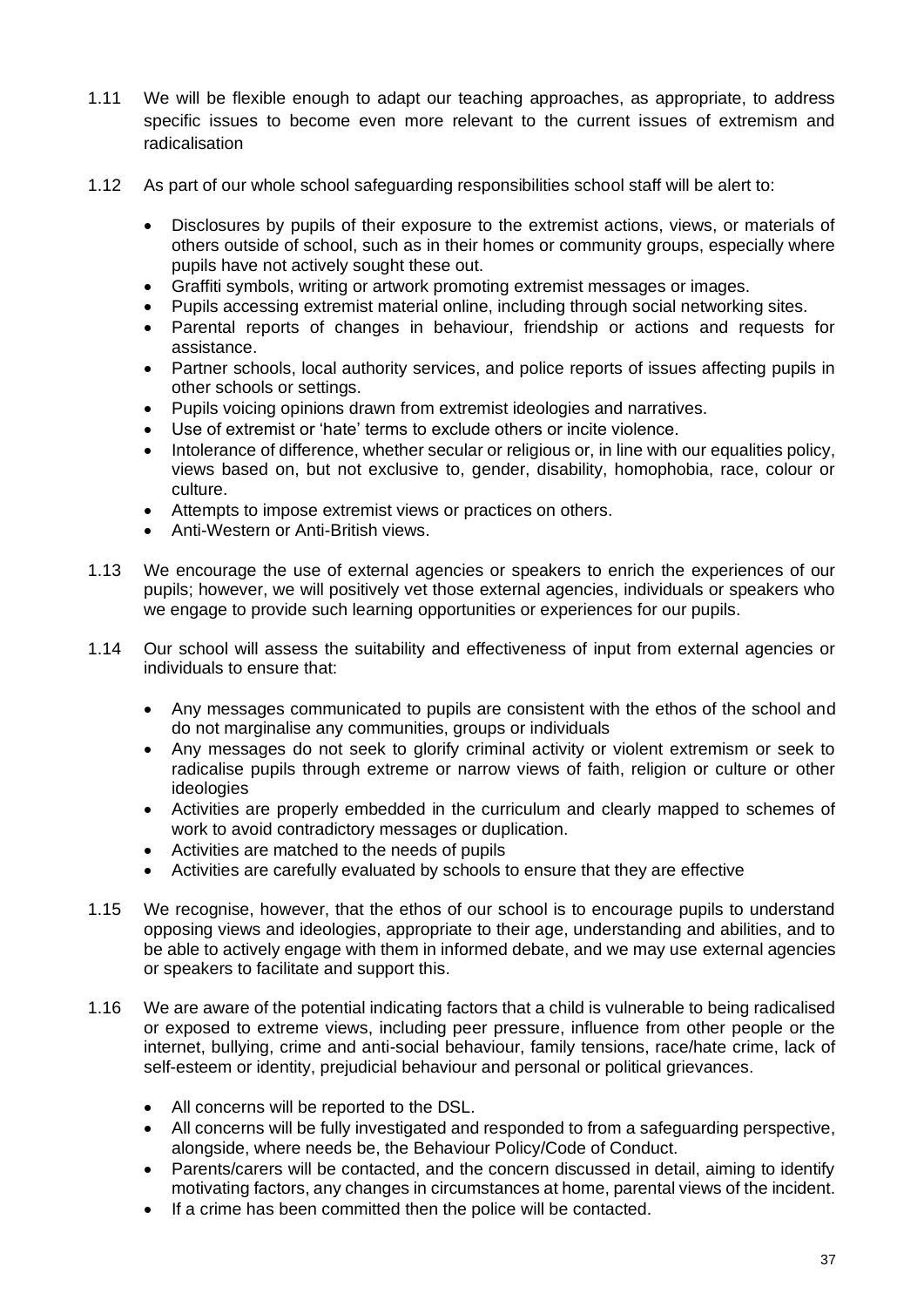- If the school are concerned that someone is vulnerable to radicalisation, we will submit a [Prevent referral form.](https://czone.eastsussex.gov.uk/media/5854/appendix-a-prevent-national-referral-form.docx) This referral is screened by the police Prevent team to determine if the young person is vulnerable to being drawn into terrorism.
- If a vulnerability is identified the case will be discussed at the local 'Channel' meeting a voluntary programme through which individuals consent to receive support to address their vulnerabilities and reduce the risk to them.
- The school will have a representative at these meetings.
- 1.17 The arrangements for recruiting all staff, governors and volunteers, to our school will follow guidance for safer recruitment. Within this we will be alert to the possibility that people may seek to gain positions within our school to unduly influence our schools' character and ethos. We are aware that such people seek to limit the opportunities for our pupils thereby rendering them vulnerable to extremist views and radicalisation as a consequence.
- 1.18 Where the school premises are used for non-school activities we will ensure due diligence around those activities to ensure that these do not conflict with the Prevent Duty.
- 1.19 The headteacher, Chair of Governors and DSL will all complete Prevent Training. Whole school safeguarding training will include Prevent.
- 1.20 The ongoing whole school approach to fulfilling the Prevent Duty will be informed by a risk assessment which will take into account the local context and the pupil demographic. This will determine the level and frequency of any additional training as well as curriculum content or interventions for groups or individual pupils.

#### **Risk assessment considerations for 2021/22 (East Sussex)**

Local Channel referral themes currently include:

- Males (13-17yrs): Think families and future outcomes for younger children.
- Online media usage to research and view violent extremist content
- ASD traits are often present but should not be considered as the only vulnerability
- Racist views (comfortable in expressing these openly to peers either online or in person) and other hate themes: religion/sexuality/disability
- Mental health: anxiety, low mood, depression and self-harm
- Historic and current bullying which have left a negative impression on them about their school: how they view their peers and as well as staff who dealt with any incidents – creating a sense of injustice and grievance.
- Isolation/loner with few 'real friends'/peers creating no sense of belonging.

#### Prevent Risk Assessments

[https://www.blackboys.e-sussex.sch.uk/wp-content/uploads/2019/04/Prevent-Risk-Assessment-](https://www.blackboys.e-sussex.sch.uk/wp-content/uploads/2019/04/Prevent-Risk-Assessment-Blackboys.pdf)[Blackboys.pdf](https://www.blackboys.e-sussex.sch.uk/wp-content/uploads/2019/04/Prevent-Risk-Assessment-Blackboys.pdf)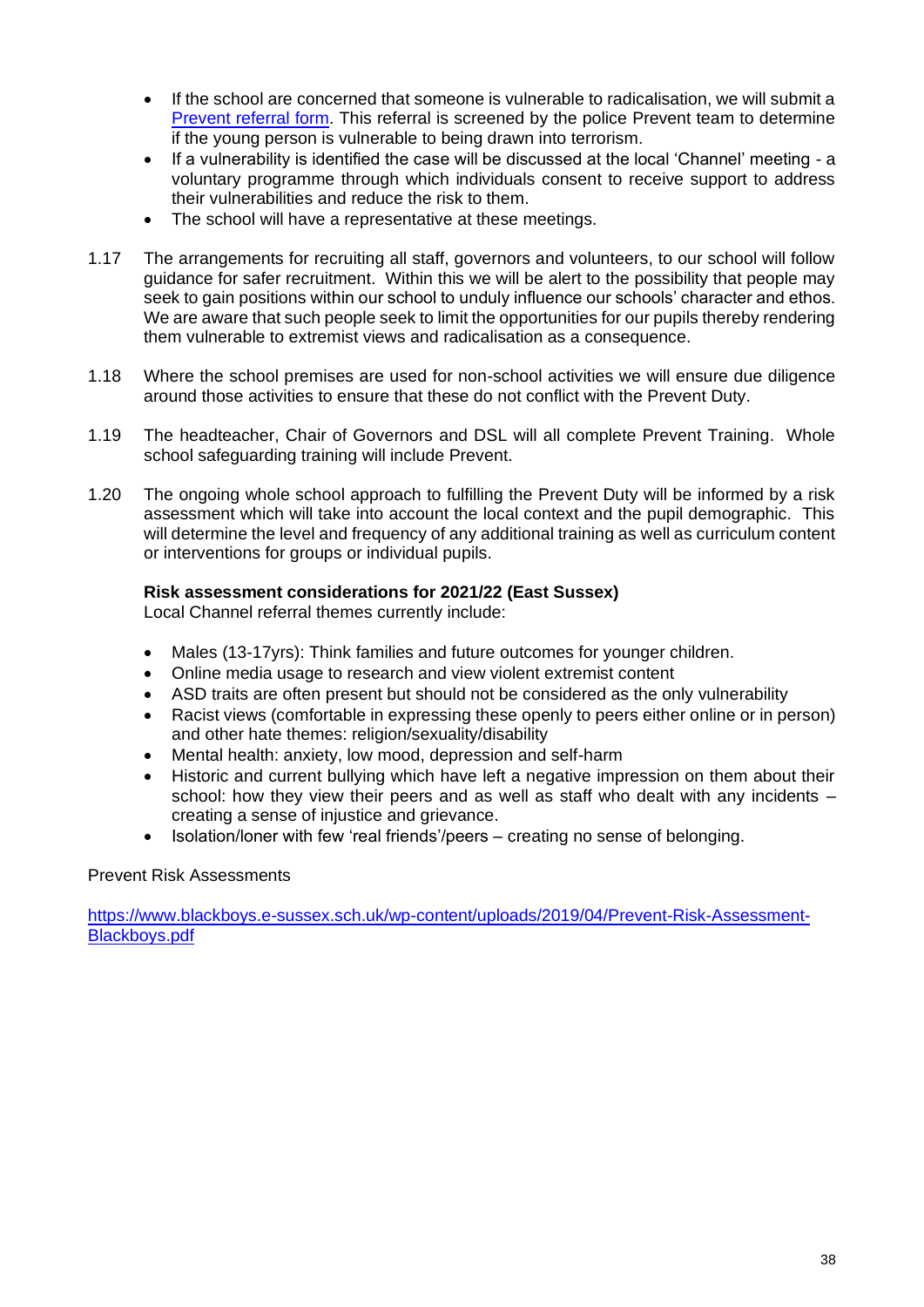## **APPENDIX E (Any reference to the term school, should be read as Federation or Federation Schools)**

## **The role of the Designated Safeguarding Lead**

#### **1 Role of the Designated Safeguarding Lead**

- 1.1 The Designated Safeguarding Lead (DSL) at our school will always be a senior member of staff from the school leadership team, and their lead responsibility for safeguarding and child protection (including online safety) will always be explicit in their job description.
- 1.2 The DSL will be given the additional time, funding, training, resources and support they need to carry out the role effectively.
- 1.3 Their additional responsibilities include providing advice and support to other staff on child welfare, safeguarding and child protection matters, taking part in strategy discussions and interagency meetings, and/or supporting other staff to do so, and to contributing to the assessment of children.

#### **2 Availability**

2.1 During term time the DSL or a deputy will always be available (during school hours, or out of hours for a school arranged activity such as a school trip) for staff in the school to discuss any safeguarding concerns. DSL's and DDSL's from each federation school can support the other federation school if necessary.

#### **3 Manage referrals**

- 3.1 The DSL will refer cases:
	- of suspected abuse and neglect to East Sussex children's social care as required and support staff who make referrals to East Sussex children's social care;
	- to the Channel programme where there is a radicalisation concern as required and support staff who make referrals to the Channel programme;
	- where a person is dismissed or left due to risk/harm to a child to the Disclosure and Barring Service as required; and
	- where a crime may have been committed to the Police as required. using the NPCC-[When to call the police](https://www.npcc.police.uk/documents/Children%20and%20Young%20People) guidance to inform this decision.
	- Registered early years settings must notify Ofsted, or the childminder agency with which they are registered, of any serious accident, illness, or injury to, or death of, any child while in their care and of the action taken. Notify the ESCC Early Years Improvement Team who will provide further advice and guidance.

#### **4 Working with others**

- 4.1 The DSL will:
	- act as a source of support, advice and expertise for all staff;
	- act as a point of contact with the safeguarding partners;
	- liaise with the headteacher to inform them of issues, especially ongoing enquiries under section 47 of the Children Act 1989 and police investigations;
	- as required, liaise with the "case manager" and the LADO for child protection concerns in cases which concern a staff member;
	- liaise with staff (especially teachers, pastoral support staff, school nurses, IT Technicians, senior mental health leads and special educational needs coordinators (SENCOs), on matters of safety and safeguarding and welfare (including online and digital safety) and when deciding whether to make a referral by liaising with relevant agencies so that children's needs are considered holistically;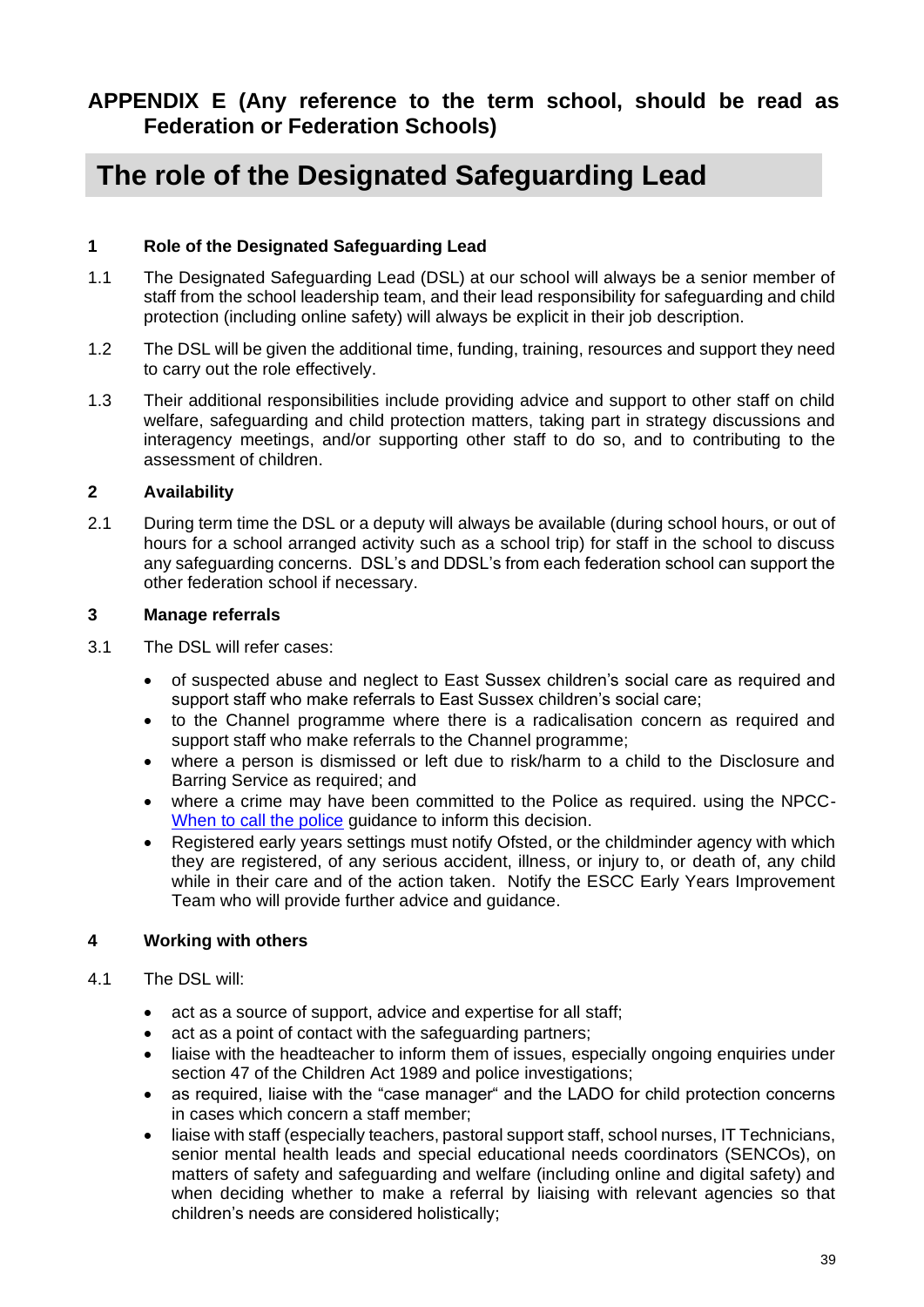- liaise with the senior mental health lead and, where available, the Mental Health Support Team, where safeguarding concerns are linked to mental health;
- promote supportive engagement with parents and/or carers in safeguarding and promoting the welfare of children, including where families may be facing challenging circumstances;
- work with the headteacher and relevant strategic leads, taking lead responsibility for promoting educational outcomes by knowing the welfare, safeguarding and child protection issues that children in need are experiencing, or have experienced, and identifying the impact that these issues might be having on children's attendance, engagement and achievement at school.
- This includes:
	- ensuring that the school knows who the cohort of children who have or have had a social worker are, understanding their academic progress and attainment, and maintaining a culture of high aspirations for this cohort; and,
	- support teaching staff to provide additional academic support or reasonable adjustments to help children who have or have had a social worker reach their potential, recognising that even when statutory social care intervention has ended, there is still a lasting impact on children's educational outcomes.
- Attend, or ensure other relevant staff members attend, child protection conferences, core group meetings and other multi-agency meetings, as required.
- Liaise with other agencies working with the child, share information as appropriate and contribute to assessments.
- Liaise with agencies providing early help services and coordinate referrals from the school to targeted early help services for children in need of support. Monitor any cases referred to early help and consider referral to children's social care where the situation does not improve.

#### **5 Information sharing and managing the child protection file**

5.1 The DSL will ensure that child protection files are kept up to date and that information will be kept confidential and stored securely.

- 5.2 Records will include:
	- a clear and comprehensive summary of the concern;
	- details of how the concern was followed up and resolved;
	- a note of any action taken, decisions reached and the outcome
- 5.3 The DSL will ensure that files are only accessed by those who need to see them and where files or content are shared, this will happen in line with information sharing advice and guidance.
- 5.4 Where children leave the school (including in year transfers) the DSL will ensure their child protection file is transferred to the new school or college as soon as possible, and within 5 days for an in-year transfer or within the first 5 days of the start of a new term. This will be transferred separately from the main pupil file, by secure transit, and confirmation of receipt will be obtained.
- 5.5 When our school receives safeguarding information about a new or existing pupil this will be shared by the DSL with other key members of staff such as the SENCO.
- 5.6 Because a lack of information about their circumstances can impact on a child's safety, welfare and educational outcomes, in addition to the child protection file, the DSL will also consider if it would be appropriate to share any additional information with the new school or college in advance of a child leaving to help them put in place the right support to safeguard this child and to help the child thrive in the new school or college.
- 5.7 Where a parent/carer has expressed their intention to remove a child from the school with a view to educating at home, the DSL will liaise with East Sussex [Elective Home Education](https://czone.eastsussex.gov.uk/student-management/attendance-behaviour/home-education/considering/) (EHE) Team to ensure that any safeguarding concerns (should there be any) are shared adequately with them, so as to inform next steps.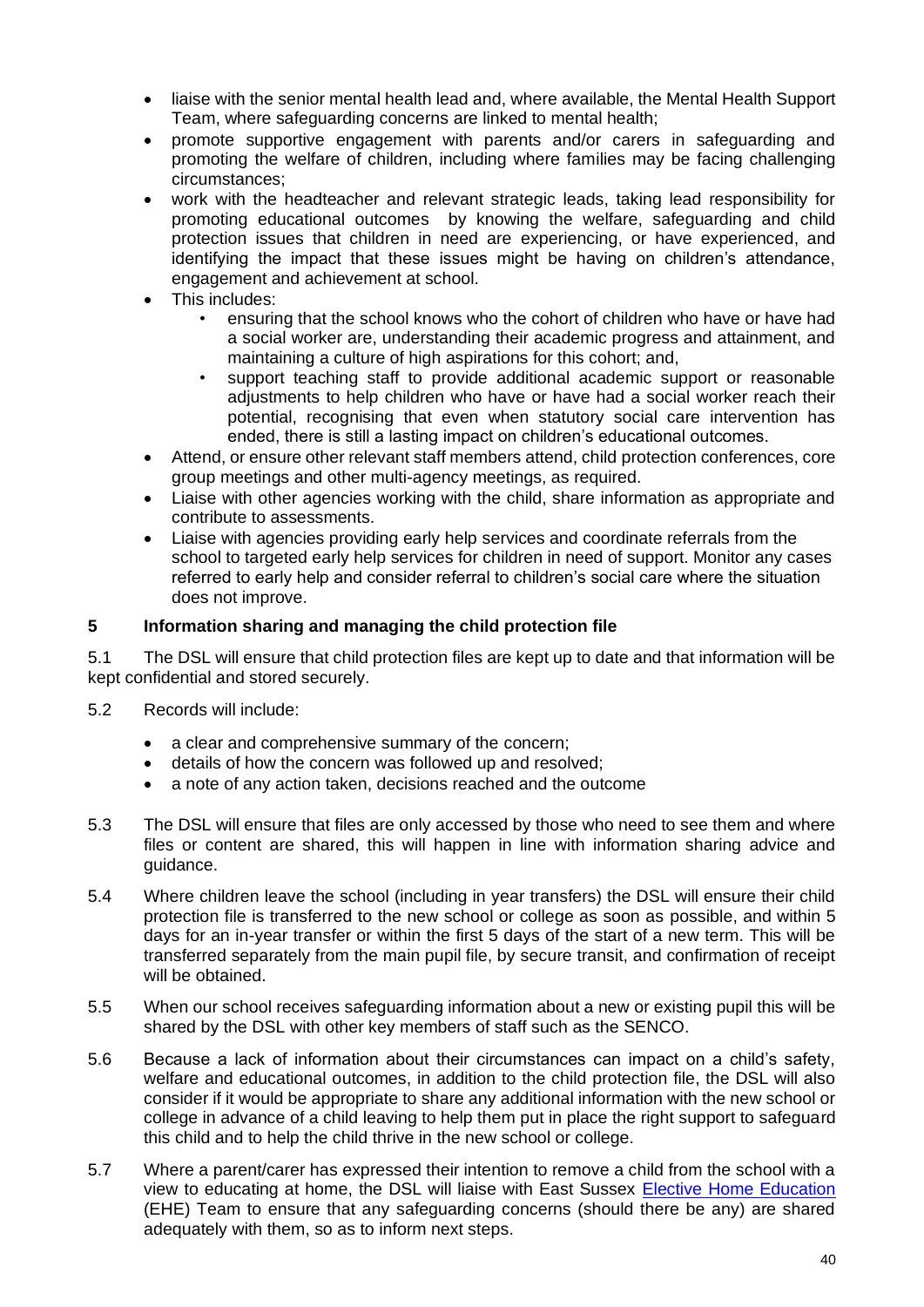#### **6 Raising Awareness**

#### 6.1 The DSL will:

- organise whole school safeguarding and child protection training for all staff members annually and provide regular ongoing updates throughout the year;
- ensure each member of staff has access to, and understands, the school's child protection policy and procedures, especially new and part-time staff;
- ensure the school's child protection policy is reviewed annually (as a minimum) and the procedures and implementation are updated and reviewed regularly, and work with the governing body regarding this;
- ensure the child protection policy is available publicly and parents are aware of the fact that referrals about suspected abuse or neglect may be made and the role of the school in this;
- link with the safeguarding partner arrangements to make sure staff are aware of any training opportunities and the latest local policies on local safeguarding arrangements; and
- help promote educational outcomes by sharing the information about the welfare, safeguarding and child protection issues that children who have or have had a social worker are experiencing with teachers and school leadership staff.
- This will include ensuring that the school, and staff, know who these children are, understand their academic progress and attainment and maintain a culture of high aspirations for this cohort; supporting teaching staff to identify the challenges that children in this group might face and the additional academic support and adjustments that they could make to best support these children.
- Ensure that staff understand that children who have a social worker due to safeguarding or welfare needs may need this help due to abuse, neglect and complex family circumstances. A child's experiences of adversity and trauma can leave them vulnerable to further harm, as well as educationally disadvantaged in facing barriers to attendance, learning behaviour and positive mental health.
- Where children need a social worker, this will inform decisions about safeguarding (for example, responding to unauthorised absences or missing education where there are known safeguarding risks) and promoting welfare (for example, considering the provision of pastoral and/or academic support, alongside action by statutory services).
- Ensure that staff are aware that mental health problems can, in some cases, be an indicator that a child has suffered or is at risk of suffering abuse, neglect or exploitation.
- Only appropriately trained professionals should attempt to make a diagnosis of a mental health problem. Staff however, are well placed to observe children day-to-day and identify those whose behaviour suggests that they may be experiencing a mental health problem or be at risk of developing one.
- Where children have suffered abuse and neglect, or other potentially traumatic adverse childhood experiences, this can have a lasting impact throughout childhood, adolescence and into adulthood. It is key that staff are aware of how these children's experiences, can impact on their mental health, behaviour and education.
- If staff have a mental health concern about a child that is also a safeguarding concern, immediate action should be taken, following the safeguarding and child protection policy and speaking to the DSL.

#### **7 Training, knowledge and skills**

7.1 The DSL (and any deputies) will undergo training to provide them with the knowledge and skills required to carry out the role. This training will be updated at least every two years. The DSL will undertake Prevent awareness training. This training will provide the DSLs with a good understanding of their own role, how to identify, understand and respond to specific needs that can increase the vulnerability of children, as well as specific harms that can put children at risk, and the processes, procedures and responsibilities of other agencies, particularly children's social care, so they: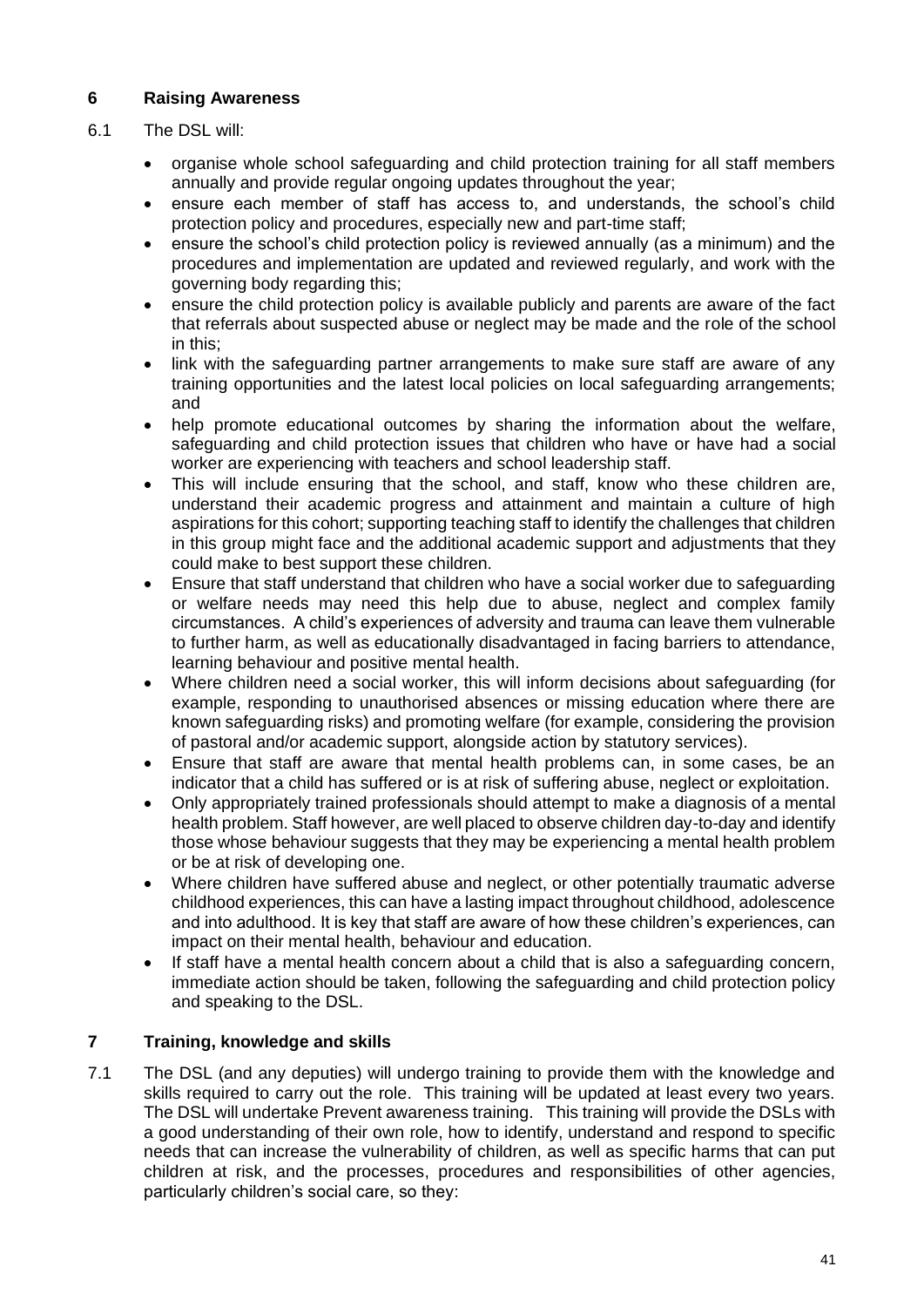- understand the assessment process for providing early help and statutory intervention, including the East Sussex continuum of need and the SPOA referral arrangements;
- have a working knowledge of how East Sussex conduct a child protection case conference and a child protection review conference and be able to attend and contribute to these effectively when required to do so;
- understand the importance of the role the DSL has in providing information and support to children social care in order to safeguard and promote the welfare of children;
- understand the lasting impact that adversity and trauma can have, including on children's behaviour, mental health and wellbeing, and what is needed in responding to this in promoting educational outcomes;
- are alert to the specific needs of children in need, those with special educational needs and disabilities (SEND), those with relevant health conditions and young carers;
- understand the importance of information sharing, both within the school, and with the safeguarding partners, other agencies, organisations and practitioners;
- understand and support the school with regards to the requirements of the Prevent duty and are able to provide advice and support to staff on protecting children from the risk of radicalisation;
- are able to understand the unique risks associated with online safety and be confident that they have the relevant knowledge and up to date capability required to keep children safe whilst they are online at school;
- can recognise the additional risks that children with special educational needs and disabilities (SEND) face online, for example, from online bullying, grooming and radicalisation and are confident they have the capability to support children with SEND to stay safe online;
- obtain access to resources and attend any relevant or refresher training courses; and,
- encourage a culture of listening to children and taking account of their wishes and feelings, among all staff, in any measures the school may put in place to protect them.
- 7.2 In addition to the formal training set out above, their knowledge and skills will be refreshed (this might be via e-bulletins, meeting other DSLs, or simply taking time to read and digest safeguarding developments) at regular intervals, as required, and at least annually, to allow them to understand and keep up with any developments relevant to their role.

#### **8 Providing support to staff**

- 8.1 Training will support the DSL in developing expertise, so they can support and advise staff and help them feel confident on welfare, safeguarding and child protection matters. This includes specifically to:
	- ensure that staff are supported during the referrals processes; and
	- support staff to consider how safeguarding, welfare and educational outcomes are linked, including to inform the provision of academic and pastoral support.

#### **9 Understanding the views of children**

- 9.1 It is important that children feel heard and understood at our school. Therefore, the DSL will be supported in developing knowledge and skills to:
	- encourage a culture of listening to children and taking account of their wishes and feelings, among all staff, and in any measures the school may put in place to protect them; and
	- understand the difficulties that children may have in approaching staff about their circumstances and consider how to build trusted relationships which facilitate communication.

#### **10 Holding and sharing information**

- 10.1 Due to the critical importance of recording, holding, using and sharing information effectively the DSL will be equipped to:
	- understand the importance of information sharing, both within the school, and with other schools and colleges on transfer including in-year and between primary and secondary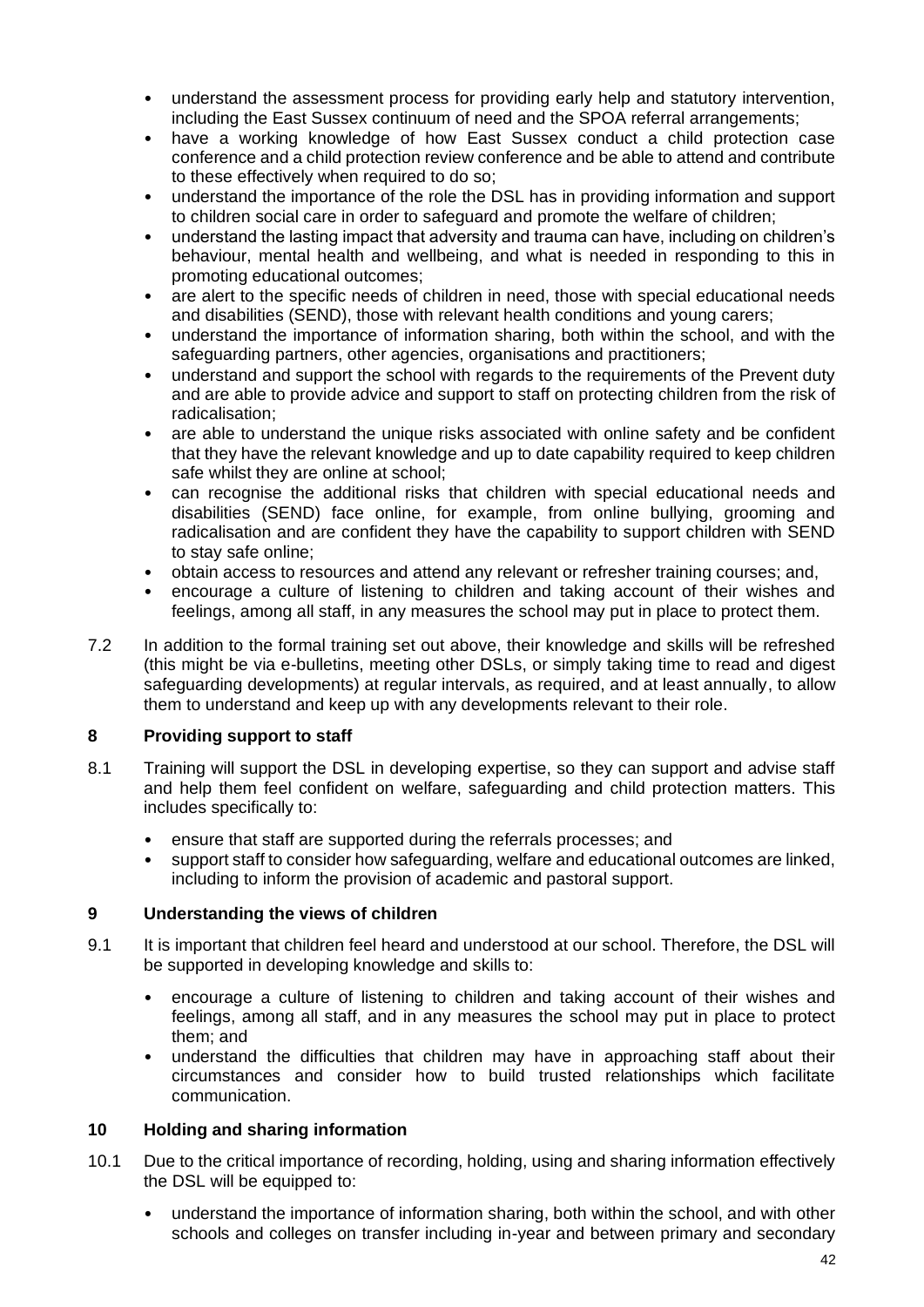education, and with the safeguarding partners, other agencies, organisations and practitioners;

- understand relevant data protection legislation and regulations, especially the Data Protection Act 2018 and the UK General Data Protection Regulation (UK GDPR); and
- be able to keep detailed, accurate, secure written records of concerns and referrals and understand the purpose of this record-keeping.

#### **11 Quality Assurance**

- 11.1 Monitor the implementation of and compliance with policy and procedures, including periodic audits of child protection and welfare concerns files (at a minimum twice a year).
- 11.2 Complete a self-assessment audit of the school's safeguarding arrangements at frequencies specified by the ESSCP and using the audit tool provided by ESCC/SLES for this purpose
- 11.3 Provide regular reports, to the governing body detailing changes and reviews to policy, training undertaken by staff members and the number of children with child protection plans and other relevant data.
- 11.4 Take lead responsibility for remedying any areas for development identified in safeguarding and child protection arrangements.